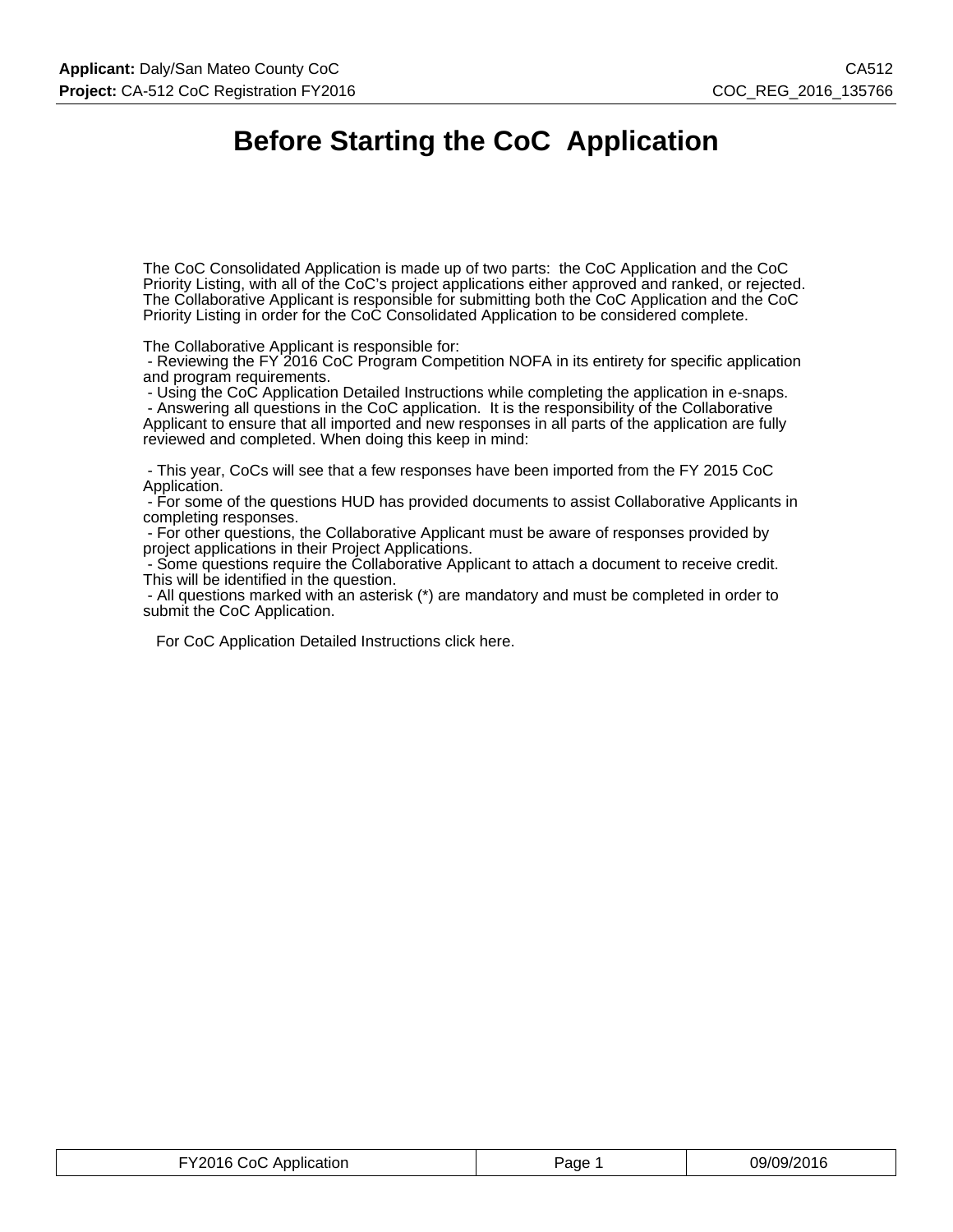# **1A. Continuum of Care (CoC) Identification**

## **Instructions:**

For guidance on completing this form, please reference the FY 2016 CoC Application Detailed Instructions and the FY 2016 CoC Program Competition NOFA. Please submit technical questions to the HUD Exchange Ask A Question.

**1A-1. CoC Name and Number:** CA-512 - Daly City/San Mateo County CoC

**1A-2. Collaborative Applicant Name:** San Mateo County Human Services Agency

**1A-3. CoC Designation:** CA

**1A-4. HMIS Lead:** San Mateo County Human Services Agency

| FY2016 CoC Application | $P$ age $\epsilon$ | 09/09/2016 |
|------------------------|--------------------|------------|
|------------------------|--------------------|------------|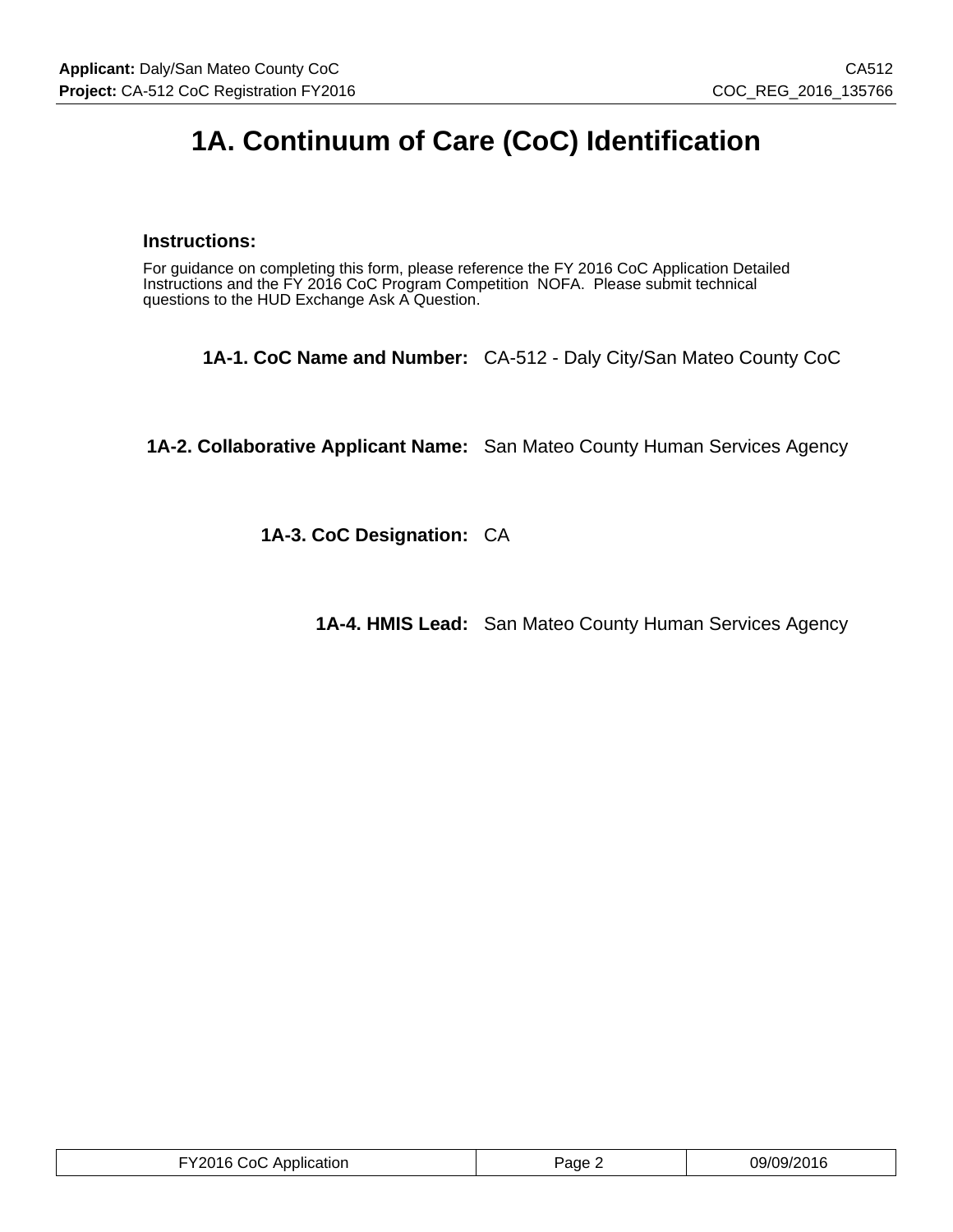# **1B. Continuum of Care (CoC) Engagement**

### **Instructions:**

For guidance on completing this form, please reference the FY 2016 CoC Application Detailed Instructions and the FY 2016 CoC Program Competition NOFA. Please submit technical questions to the HUD Exchange Ask A Question.

#### **1B-1. From the list below, select those organizations and persons that participate in CoC meetings. Then select "Yes" or "No" to indicate if CoC meeting participants are voting members or if they sit on the CoC Board. Only select "Not Applicable" if the organization or person does not exist in the CoC's geographic area.**

| <b>Organization/Person Categories</b>              | <b>Participates</b><br>in CoC<br><b>Meetings</b> | Votes,<br>including<br>electing<br><b>CoC Board</b> | <b>Sits</b><br>on<br><b>CoC Board</b> |
|----------------------------------------------------|--------------------------------------------------|-----------------------------------------------------|---------------------------------------|
| <b>Local Government Staff/Officials</b>            | Yes                                              | Yes                                                 | Yes                                   |
| <b>CDBG/HOME/ESG Entitlement Jurisdiction</b>      | Yes                                              | Yes                                                 | Yes                                   |
| <b>Law Enforcement</b>                             | Yes                                              | Yes                                                 | Yes                                   |
| Local Jail(s)                                      | Yes                                              | Yes                                                 | Yes                                   |
| Hospital(s)                                        | Yes                                              | Yes                                                 | Yes                                   |
| <b>EMT/Crisis Response Team(s)</b>                 | Yes                                              | Yes                                                 | Yes                                   |
| <b>Mental Health Service Organizations</b>         | Yes                                              | Yes                                                 | Yes                                   |
| <b>Substance Abuse Service Organizations</b>       | Yes                                              | Yes                                                 | Yes                                   |
| <b>Affordable Housing Developer(s)</b>             | Yes                                              | Yes                                                 | Yes                                   |
| <b>Public Housing Authorities</b>                  | Yes                                              | Yes                                                 | Yes                                   |
| <b>CoC Funded Youth Homeless Organizations</b>     | Yes                                              | Yes                                                 | Yes                                   |
| <b>Non-CoC Funded Youth Homeless Organizations</b> | Yes                                              | Yes                                                 | Yes                                   |
| <b>School Administrators/Homeless Liaisons</b>     | <b>No</b>                                        | <b>No</b>                                           | <b>No</b>                             |
| <b>CoC Funded Victim Service Providers</b>         | Yes                                              | Yes                                                 | Yes                                   |
| <b>Non-CoC Funded Victim Service Providers</b>     | Not Applicable                                   | <b>No</b>                                           | Not Applicable                        |
| <b>Street Outreach Team(s)</b>                     | Yes                                              | Yes                                                 |                                       |
| Youth advocates                                    | Yes                                              | Yes                                                 | Yes                                   |
| Agencies that serve survivors of human trafficking | Yes                                              | Yes                                                 | Yes                                   |
| Other homeless subpopulation advocates             | Yes                                              | Yes                                                 | Yes                                   |
| <b>Homeless or Formerly Homeless Persons</b>       | Yes                                              | Yes                                                 | Yes                                   |
|                                                    |                                                  |                                                     |                                       |
|                                                    |                                                  |                                                     |                                       |
|                                                    |                                                  |                                                     |                                       |

## **Applicant must select Yes, No or Not Applicable for all of the listed organization/person categories in 1B-1.**

| <b>EY2016 CoC Application</b> | Page J | 09/09/2016 |
|-------------------------------|--------|------------|
|-------------------------------|--------|------------|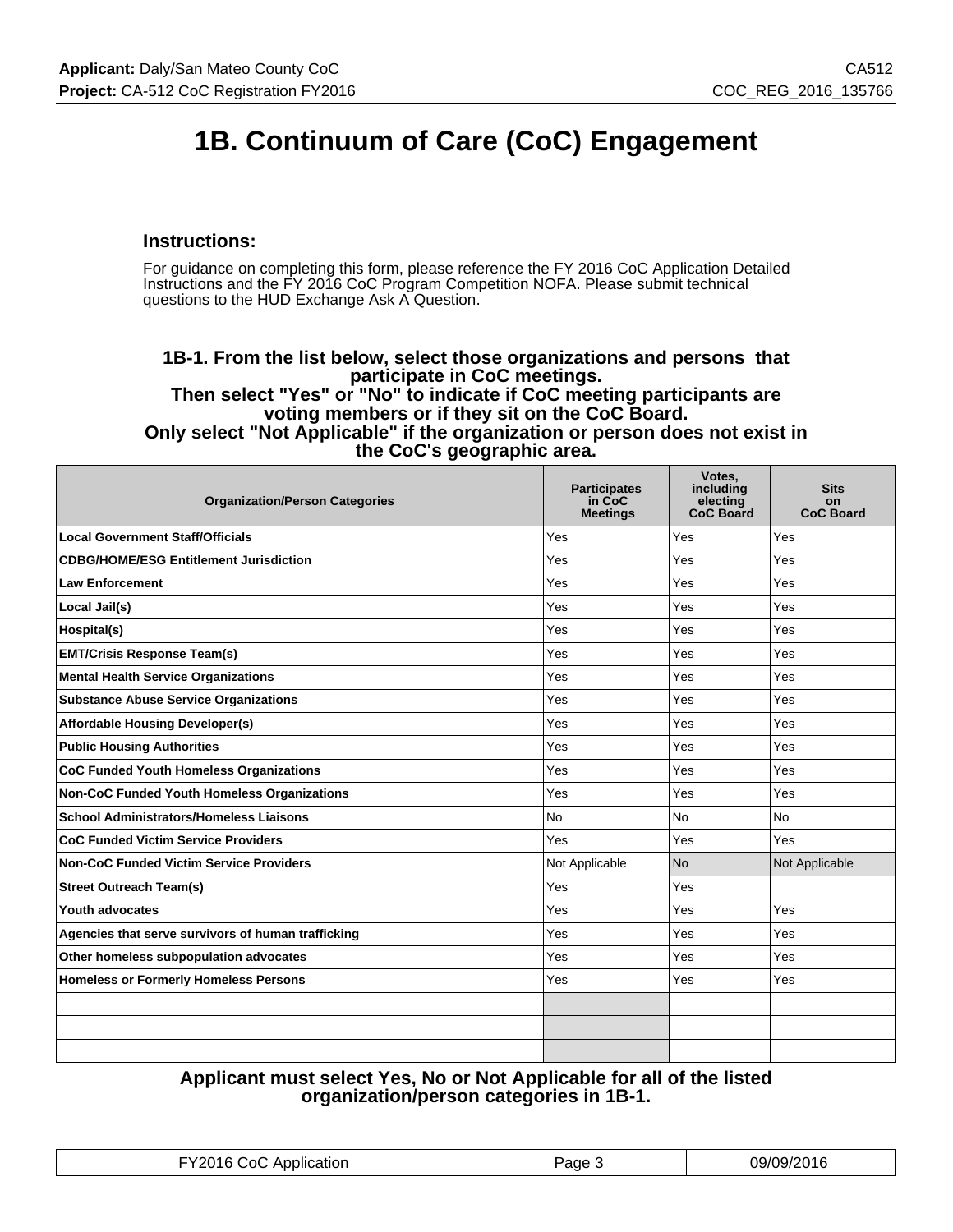#### **1B-1a. Describe in detail how the CoC solicits and considers the full range of opinions from individuals or organizations with knowledge of homelessness or an interest in preventing and ending homelessness in the geographic area. Please provide two examples of organizations or individuals from the list in 1B-1 to answer this question.**

The CoC considers a full range of opinions by involving diverse stakeholders with knowledge and interest in homelessness in our governance and planning processes. The Governance Charter specifies that the CoC Steering Committee is composed of members with different expertise, including homeless service providers, mainstream services, businesses, funders, entitlement cities, homeless or formerly homeless people, and others. Examples: (1) CoC Funded Victim Service Provider: CORA participates in the Steering Committee and has shared their expertise in utilizing trauma-informed, low barrier shelter policies with other homeless providers to help our CoC establish housing first policies. (2) Street Outreach team reps participate in the HOPE IAC Subcommittee which is working on an initiative to identify and implement best practices to address encampments. The street outreach providers bring crucial expertise in engagement of chronically homeless people that is helping to shape this work.

#### **1B-1b. List Runaway and Homeless Youth (RHY)-funded and other youth homeless assistance providers (CoC Program and non-CoC Program funded) who operate within the CoC's geographic area. Then select "Yes" or "No" to indicate if each provider is a voting member or sits on the CoC Board.**

| <b>Youth Service Provider</b><br>(up to $10$ ) | <b>RHY Funded?</b> | Participated as a<br>Voting Member in<br>at least two CoC<br>Meetings between<br>July 1, 2015 and<br>June 20, 2016. | <b>Sat on CoC Board</b><br>as active member<br>or official at any<br>point between<br>July 1, 2015 and<br>June 20, 2016. |
|------------------------------------------------|--------------------|---------------------------------------------------------------------------------------------------------------------|--------------------------------------------------------------------------------------------------------------------------|
| <b>StarVista</b>                               | Yes                | Yes                                                                                                                 | Yes                                                                                                                      |
| <b>Mental Health Association</b>               | No                 | Yes                                                                                                                 | Yes                                                                                                                      |
|                                                |                    |                                                                                                                     |                                                                                                                          |
|                                                |                    |                                                                                                                     |                                                                                                                          |
|                                                |                    |                                                                                                                     |                                                                                                                          |
|                                                |                    |                                                                                                                     |                                                                                                                          |
|                                                |                    |                                                                                                                     |                                                                                                                          |
|                                                |                    |                                                                                                                     |                                                                                                                          |
|                                                |                    |                                                                                                                     |                                                                                                                          |
|                                                |                    |                                                                                                                     |                                                                                                                          |

# **1B-1c. List the victim service providers (CoC Program and non-CoC Program funded) who operate within the CoC's geographic area.**

|  | . |
|--|---|
|  |   |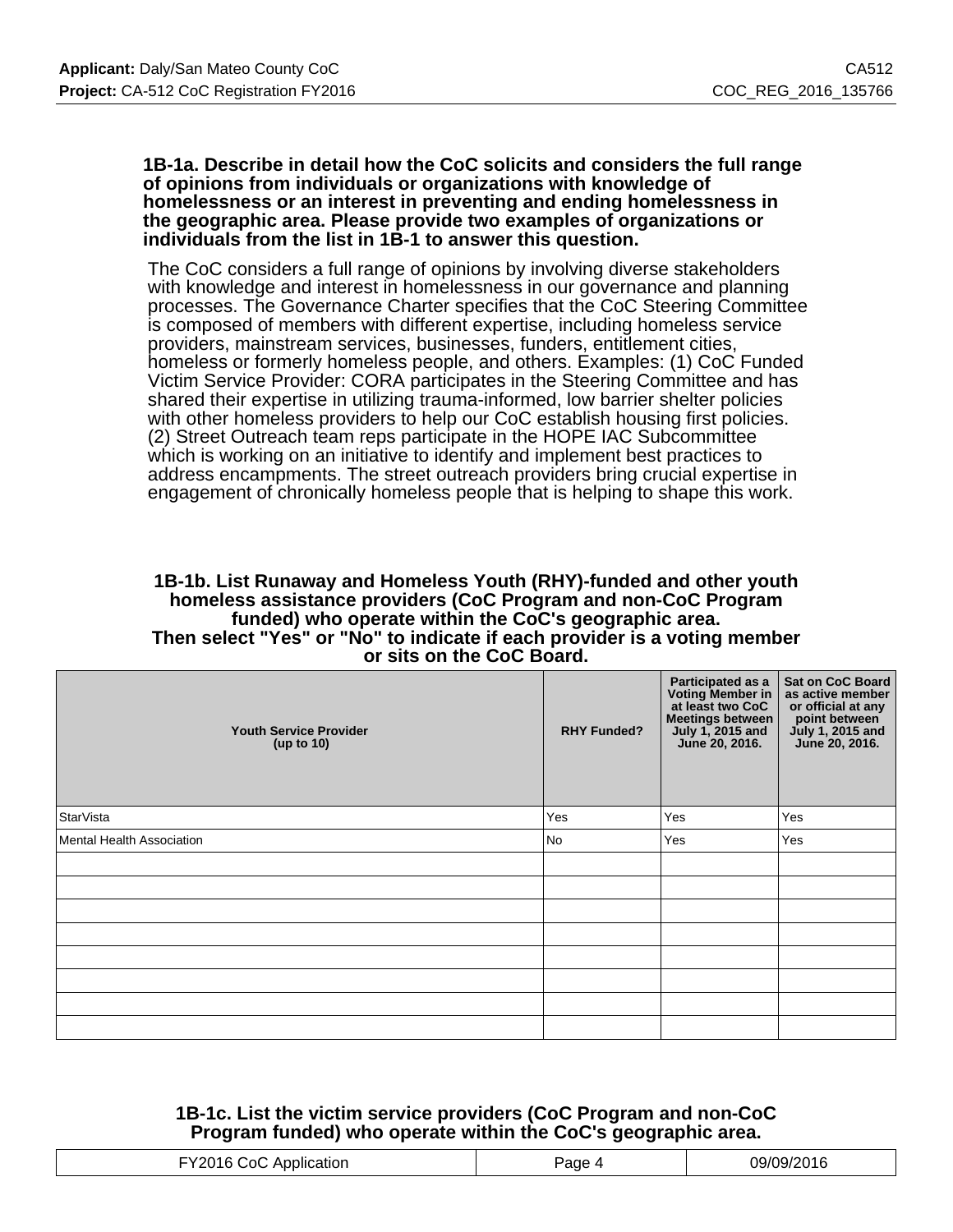### **Then select "Yes" or "No" to indicate if each provider is a voting member or sits on the CoC Board.**

| <b>Victim Service Provider</b><br>for Survivors of Domestic Violence<br>(up to 10) | Participated as a<br>Voting Member in at<br>least two CoC<br>Meetings between<br>July 1, 2015 and June<br>30, 2016 | Sat on CoC Board as<br>active member or<br>official at any point<br>between July 1, 2015<br>and June 30, 2016. |
|------------------------------------------------------------------------------------|--------------------------------------------------------------------------------------------------------------------|----------------------------------------------------------------------------------------------------------------|
| <b>CORA</b>                                                                        | Yes                                                                                                                | Yes                                                                                                            |
|                                                                                    |                                                                                                                    |                                                                                                                |
|                                                                                    |                                                                                                                    |                                                                                                                |
|                                                                                    |                                                                                                                    |                                                                                                                |
|                                                                                    |                                                                                                                    |                                                                                                                |
|                                                                                    |                                                                                                                    |                                                                                                                |
|                                                                                    |                                                                                                                    |                                                                                                                |
|                                                                                    |                                                                                                                    |                                                                                                                |
|                                                                                    |                                                                                                                    |                                                                                                                |
|                                                                                    |                                                                                                                    |                                                                                                                |

#### **1B-2. Explain how the CoC is open to proposals from entities that have not previously received funds in prior CoC Program competitions, even if the CoC is not applying for new projects in 2016. (limit 1000 characters)**

The CoC actively encourages new organizations to apply for CoC funds and in no way prohibits or restricts previously unfunded organizations from applying. Each year when the CoC NOFA is released, the CoC Lead Agency broadly announces the availability of funding by publishing a funding announcement on the agency website and a broadly distributed email blast. The factors that the CoC considers in determining whether to include a new project on the listing are based upon the approved Project Review and Ranking Criteria which are is published on the Lead Agency website. New projects are scored by an objective Review Panel based on a range of factors (e.g. project quality, target population). Existing grantees do not receive preferential scoring. In 2016, the CoC received 4 new project applications, two of which were from organizations that had never received CoC funding. One of these was selected to be included in the Project Priority list, but later withdrew their application.

#### **1B-3. How often does the CoC invite new** Quarterly **members to join the CoC through a publicly available invitation?**

| FY2016 CoC Application | Page : | 09/09/2016 |
|------------------------|--------|------------|
|------------------------|--------|------------|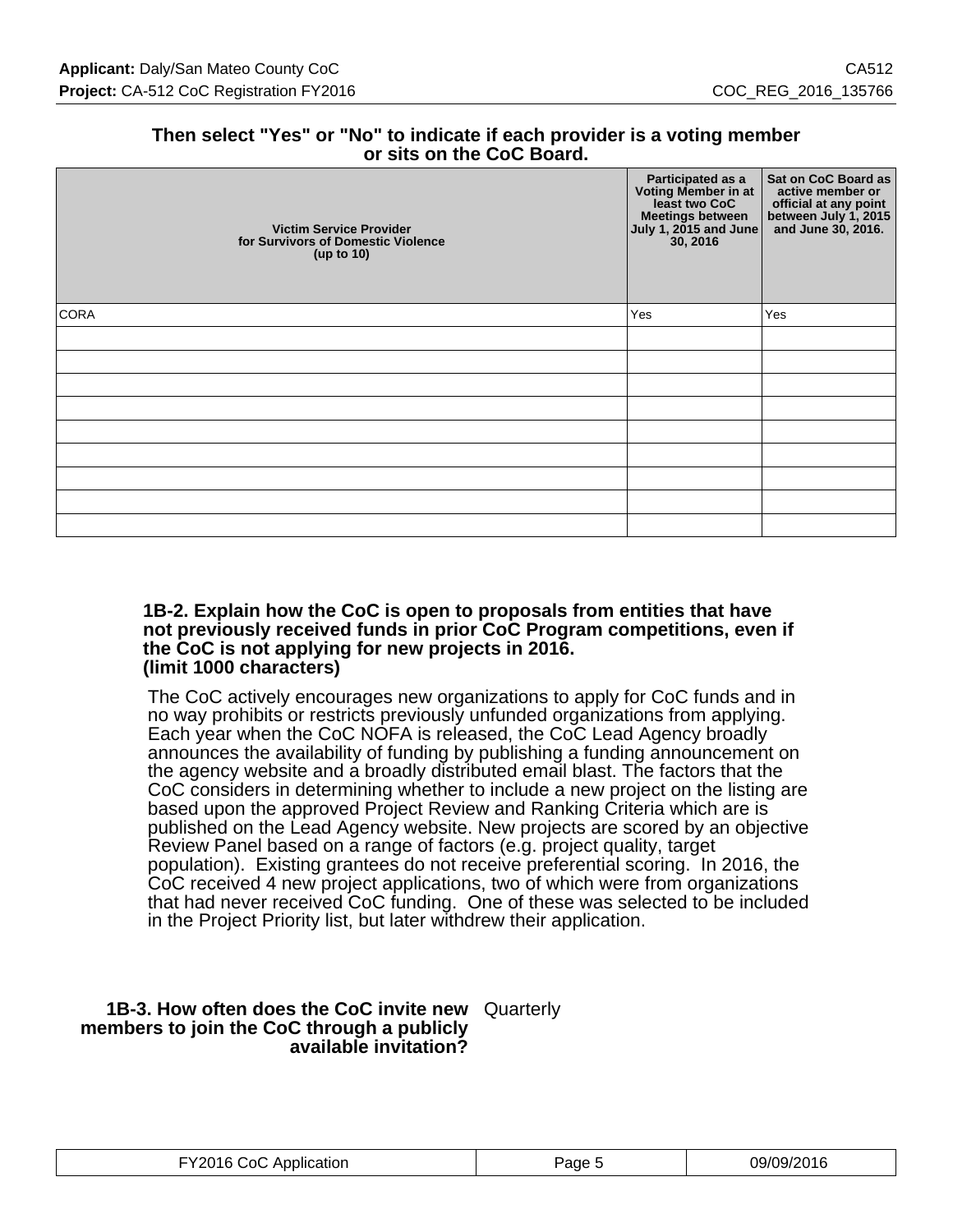# **1C. Continuum of Care (CoC) Coordination**

### **Instructions:**

For guidance on completing this form, please reference the FY 2016 CoC Application Detailed Instructions and the FY 2016 CoC Program Competition NOFA. Please submit technical questions to the HUD Exchange Ask A Question.

**1C-1. Does the CoC coordinate with Federal, State, Local, private and other entities serving homeless individuals and families and those at risk of homelessness in the planning, operation and funding of projects? Only select "Not Applicable" if the funding source does not exist within the CoC's geographic area.**

| <b>Funding or Program Source</b>                                                           | <b>Coordinates with Planning,</b><br><b>Operation and Funding of</b><br><b>Projects</b> |
|--------------------------------------------------------------------------------------------|-----------------------------------------------------------------------------------------|
| Housing Opportunities for Persons with AIDS (HOPWA)                                        | Yes                                                                                     |
| <b>Temporary Assistance for Needy Families (TANF)</b>                                      | Yes                                                                                     |
| <b>Runaway and Homeless Youth (RHY)</b>                                                    | Yes                                                                                     |
| <b>Head Start Program</b>                                                                  | Yes                                                                                     |
| Housing and service programs funded through Federal, State and local government resources. | Yes                                                                                     |

**1C-2. The McKinney-Vento Act, requires CoC's to participate in the Consolidated Plan(s) (Con Plan(s)) for the geographic area served by the CoC. The CoC Program Interim rule at 24 CFR 578.7 (c) (4) requires the CoC to provide information required to complete the Con Plan(s) within the CoC's geographic area, and 24 CFR 91.100(a)(2)(i) and 24 CFR 91.110 (b)(2) requires the State and local Con Plan jurisdiction(s) consult with the CoC. The following chart asks for the information about CoC and Con Plan jurisdiction coordination, as well as CoC and ESG recipient coordination.**

CoCs can use the CoCs and Consolidated Plan Jurisdiction Crosswalk to assist in answering this question.

|                                                                                                                                                       | <b>Number</b> |
|-------------------------------------------------------------------------------------------------------------------------------------------------------|---------------|
| Number of Con Plan jurisdictions with whom the CoC geography overlaps                                                                                 | 5.            |
| How many Con Plan jurisdictions did the CoC participate with in their Con Plan development process?                                                   | 5.            |
| How many Con Plan jurisdictions did the CoC provide with Con Plan jurisdiction level PIT data?                                                        | 5             |
| How many of the Con Plan jurisdictions are also ESG recipients?                                                                                       |               |
| How many ESG recipients did the CoC participate with to make ESG funding decisions?                                                                   |               |
| How many ESG recipients did the CoC consult with in the development of ESG performance standards and evaluation<br>process for ESG funded activities? |               |

| FY2016 CoC Application | Page 6 | 09/09/2016 |
|------------------------|--------|------------|
|------------------------|--------|------------|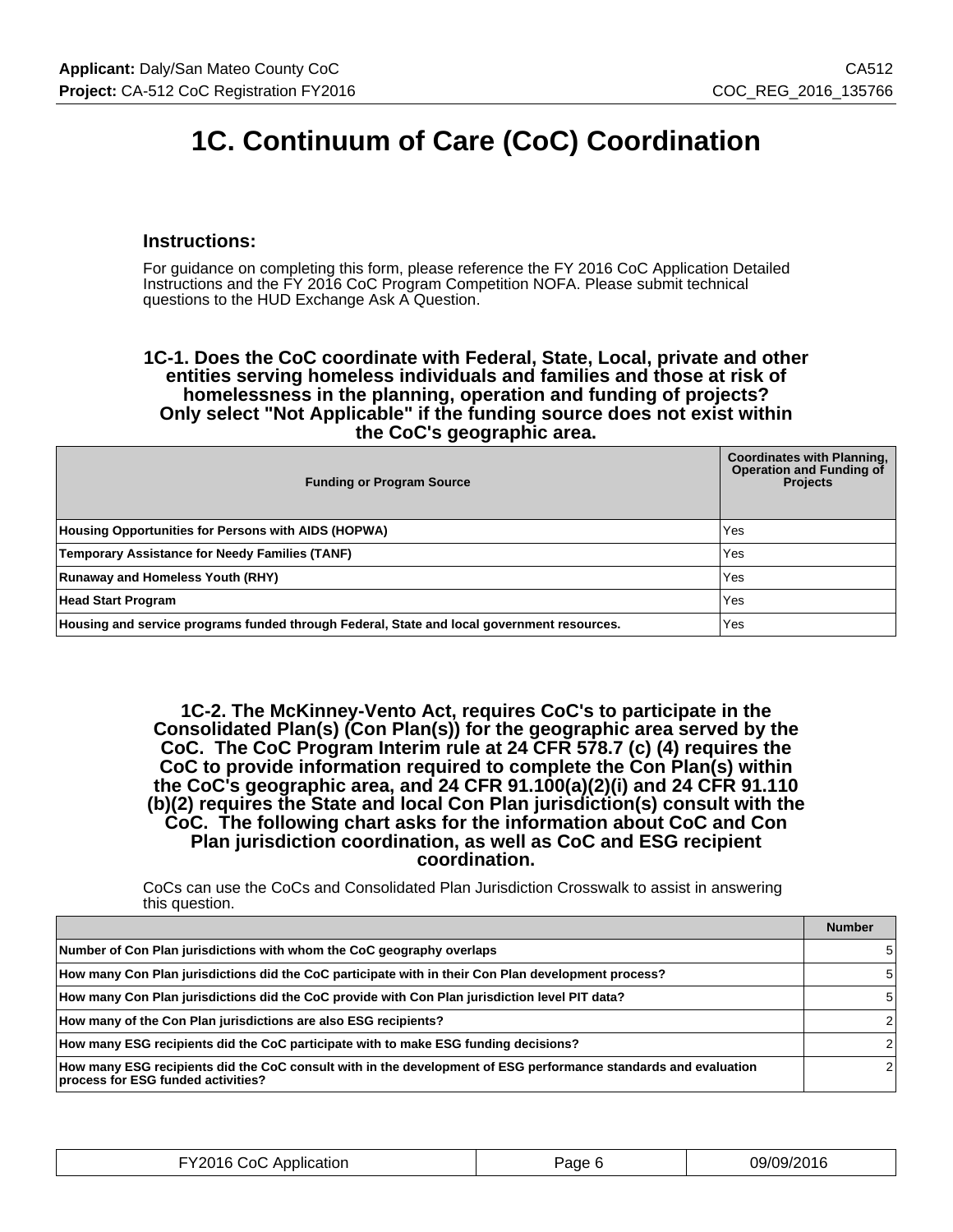#### **1C-2a. Based on the responses provided in 1C-2, describe in greater detail how the CoC participates with the Consolidated Plan jurisdiction(s) located in the CoC's geographic area and include the frequency and type of interactions between the CoC and the Consolidated Plan jurisdiction(s). (limit 1000 characters)**

The CoC collaborated with all five Consolidated Plan jurisdictions. Each jurisdiction has a representative on the CoC Steering Committee and attends the quarterly CoC meetings. Some Consolidated Plan jurisdiction representatives also serve on the CoC Project Performance subcommittee, which meets bi-annually. Staff from the Consolidated Plan jurisdictions (particularly law enforcement) participate in monthly HOT case management meetings to problem solve how to best assist unsheltered homeless individuals in their jurisdiction to secure housing and meet service needs. The cities are very involved in planning and volunteer recruitment for the PIT count and the CoC Lead agency provides each city with HMIS data and final PIT count data for their Consolidated Plan, as well as written narrative about the CoC's approach to addressing homelessness. On average, CoC Lead Agency staff meet with Consolidated Plan jurisdiction staff for 1 hour per month.

#### **1C-2b. Based on the response in 1C-2, describe how the CoC is working with ESG recipients to determine local ESG funding decisions and how the CoC assists in the development of performance standards and evaluation of outcomes for ESG-funded activities. (limit 1000 characters)**

The San Mateo County Department of Housing (DOH) is the only entity in the County that receives an ESG allocation directly from HUD. In FY 15-16, the State of California changed its method for administration of ESG funds, and DOH is now the administrative entity for state ESG funds as well. The CoC Steering Committee and CoC Lead Agency (Human Service Agency, or HSA) provide input on drafting the ESG sections of the Con. Plan for the County, including the plan for ESG funding allocation and criteria for assessing performance of ESG projects. ESG award decisions are made by the Housing and Community Development Committee (HCDC) which also oversees CDBG awards Funding criteria for ESG projects include performance measures which are developed by DOH and HSA based on analysis of HMIS data. HSA also evaluates the performance of ESG projects works with grantees to improve performance as needed. HSA provides HMIS data to the DOH for ESG planning and reporting purposes.

**1C-3. Describe how the CoC coordinates with victim service providers and non-victim service providers (CoC Program funded and non-CoC funded) to ensure that survivors of domestic violence are provided housing and services that provide and maintain safety and security. Responses must address how the service providers ensure and maintain the safety and security of participants and how client choice is upheld. (limit 1000 characters)**

The CoC is committed to ensuring the safety of people fleeing DV and

| $\overline{\phantom{a}}$<br>NQ/NQ/2N16<br>∵റ(<br>11L<br>≌aαe<br>lication<br>ADDIIC'<br>.<br>ำเร<br>.<br>. |
|-----------------------------------------------------------------------------------------------------------|
|-----------------------------------------------------------------------------------------------------------|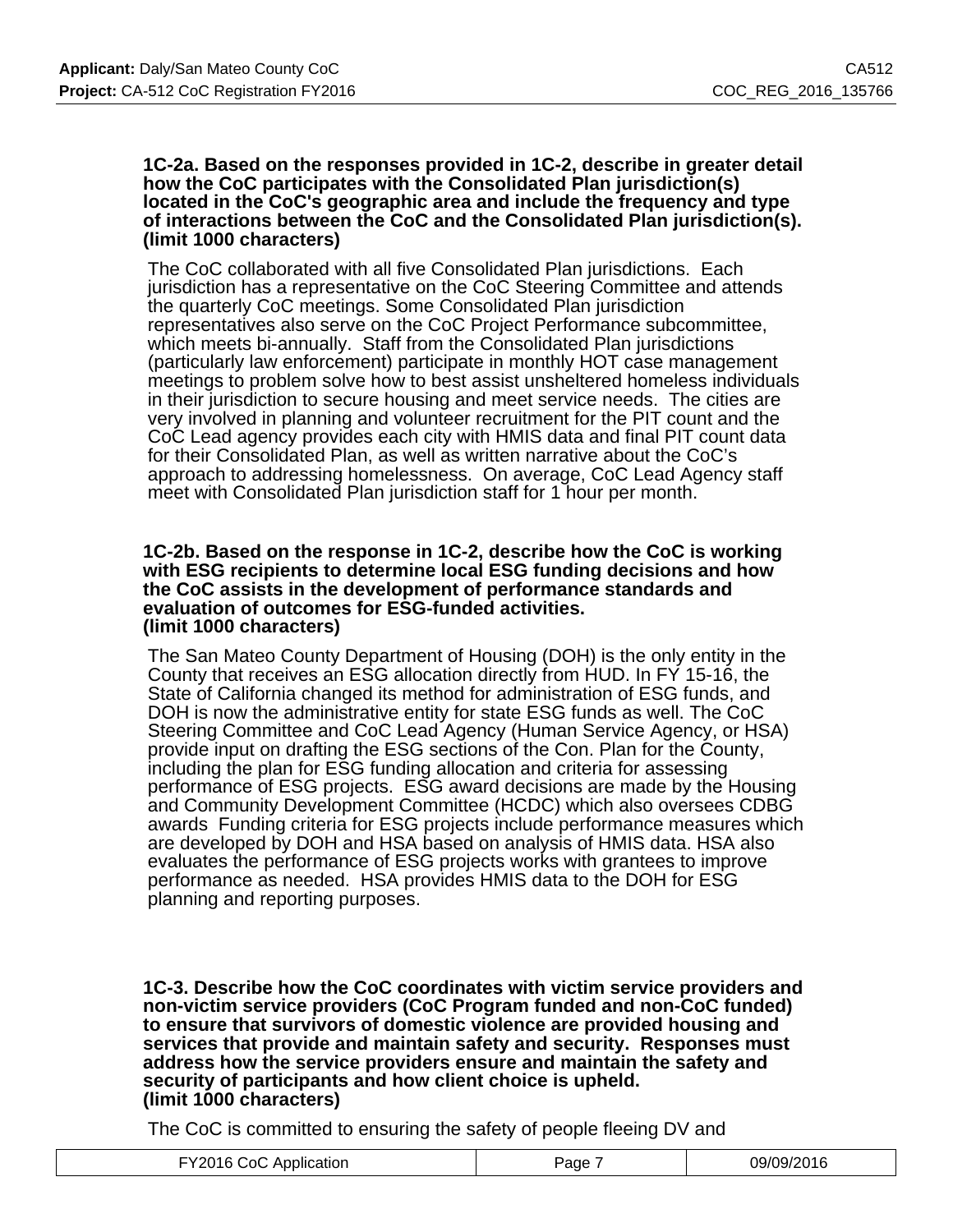supporting their housing choices. There is no wrong door for entry into DV services/housing referrals. Most households directly contact the local victim services provider, CORA, which has a trauma-informed 24-hour hotline that provides access to DV housing options. Other households enter through the Core Service Agencies, which are entry points for homeless assistance. The Cores have staff trained in DV who determine whether the household should be referred to CORA or other housing provider based on danger and other factors. CORA and the Cores can make referrals to DV-specific housing programs in the community, including programs receiving ESG, CoC, DOJ/OVW and local general fund dollars. For those entering DV-specific services at CORA, data is entered into an HMIS comparable database. DV households in homeless programs are asked to provide HMIS data but have the option to refuse and still receive assistance.

**1C-4. List each of the Public Housing Agencies (PHAs) within the CoC's geographic area. If there are more than 5 PHAs within the CoC's geographic area, list the 5 largest PHAs. For each PHA, provide the percentage of new admissions that were homeless at the time of admission between July 1, 2015 and June 30, 2016 and indicate whether the PHA has a homeless admissions preference in its Public Housing and/or Housing Choice Voucher (HCV) program.**

| <b>Public Housing Agency Name</b>            | % New Admissions into Public Housing and<br>Housing Choice Voucher Program from 7/1/15 to<br>6/30/16 who were homeless at entry | <b>PHA has General or</b><br><b>Limited Homeless</b><br><b>Preference</b> |
|----------------------------------------------|---------------------------------------------------------------------------------------------------------------------------------|---------------------------------------------------------------------------|
| Housing Authority of the County of San Mateo |                                                                                                                                 | 25.85% Yes-HCV                                                            |
|                                              |                                                                                                                                 |                                                                           |
|                                              |                                                                                                                                 |                                                                           |
|                                              |                                                                                                                                 |                                                                           |
|                                              |                                                                                                                                 |                                                                           |

**If you select "Yes--Public Housing," "Yes--HCV," or "Yes--Both" for "PHA has general or limited homeless preference," you must attach documentation of the preference from the PHA in order to receive credit.**

#### **1C-5. Other than CoC, ESG, Housing Choice Voucher Programs and Public Housing, describe other subsidized or low-income housing opportunities that exist within the CoC that target persons experiencing homelessness. (limit 1000 characters)**

Since 2014, the County of San Mateo has dedicated a portion of county sales tax for the creation of affordable housing. These funds have been allocated in the Department of Housing's (DOH) Affordable Housing Fund (AHF) NOFAs, which prioritize capital funding for developments that set-aside units for homeless households. In the most recent AHF, DOH awarded funds to two supportive housing projects. One will provide housing with on-site services for 15 homeless individuals with mental illnesses, and the other for 66 homeless disabled veterans. DOH also requires a minimum of 5% of all units in all AHF-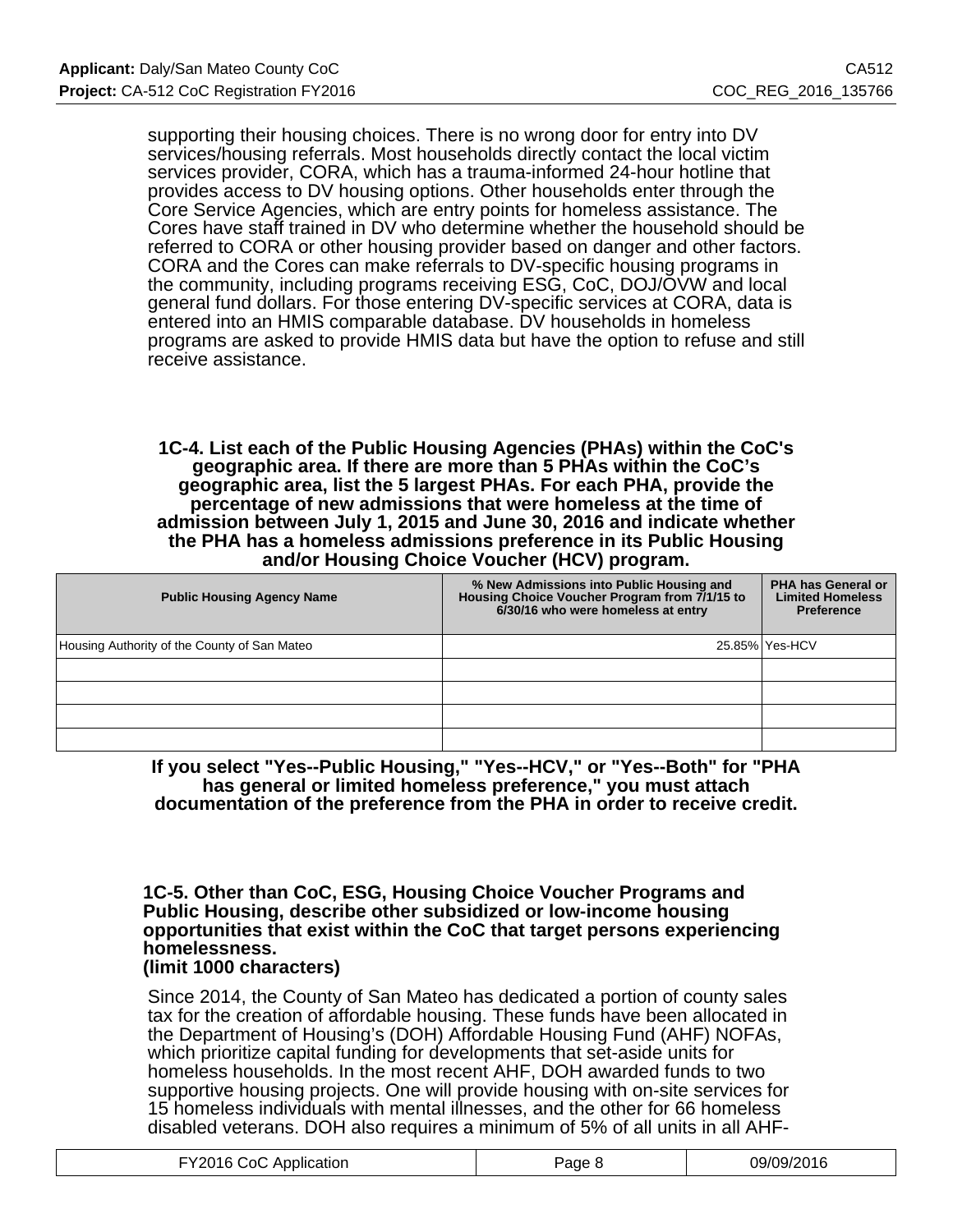funded projects be set aside for homeless households.

DOH has also invested over \$6 million in State Mental Health Services Act funding to create dedicated permanent supportive housing units targeting homeless people with serious mental illness. To date, DOH has worked with two nonprofit developers, Mid-Pen Housing and Mental Health Association, to create 60 MHSA-funded units.

#### **1C-6. Select the specific strategies implemented by the CoC to ensure that homelessness is not criminalized in the CoC's geographic area. Select all that apply.**

| Engaged/educated local policymakers:                                                                                                          | X |
|-----------------------------------------------------------------------------------------------------------------------------------------------|---|
| Engaged/educated law enforcement:                                                                                                             | Χ |
| Implemented communitywide plans:                                                                                                              | X |
| No strategies have been implemented                                                                                                           |   |
| Other: (limit 1000 characters)                                                                                                                |   |
| Outreach program collaborates with local law enfocement to identify unsheltered homeless people and develop an individualized<br>housing plan | X |
|                                                                                                                                               |   |
|                                                                                                                                               |   |

| FY2016 CoC Application | Page 9 | 09/09/2016 |
|------------------------|--------|------------|
|------------------------|--------|------------|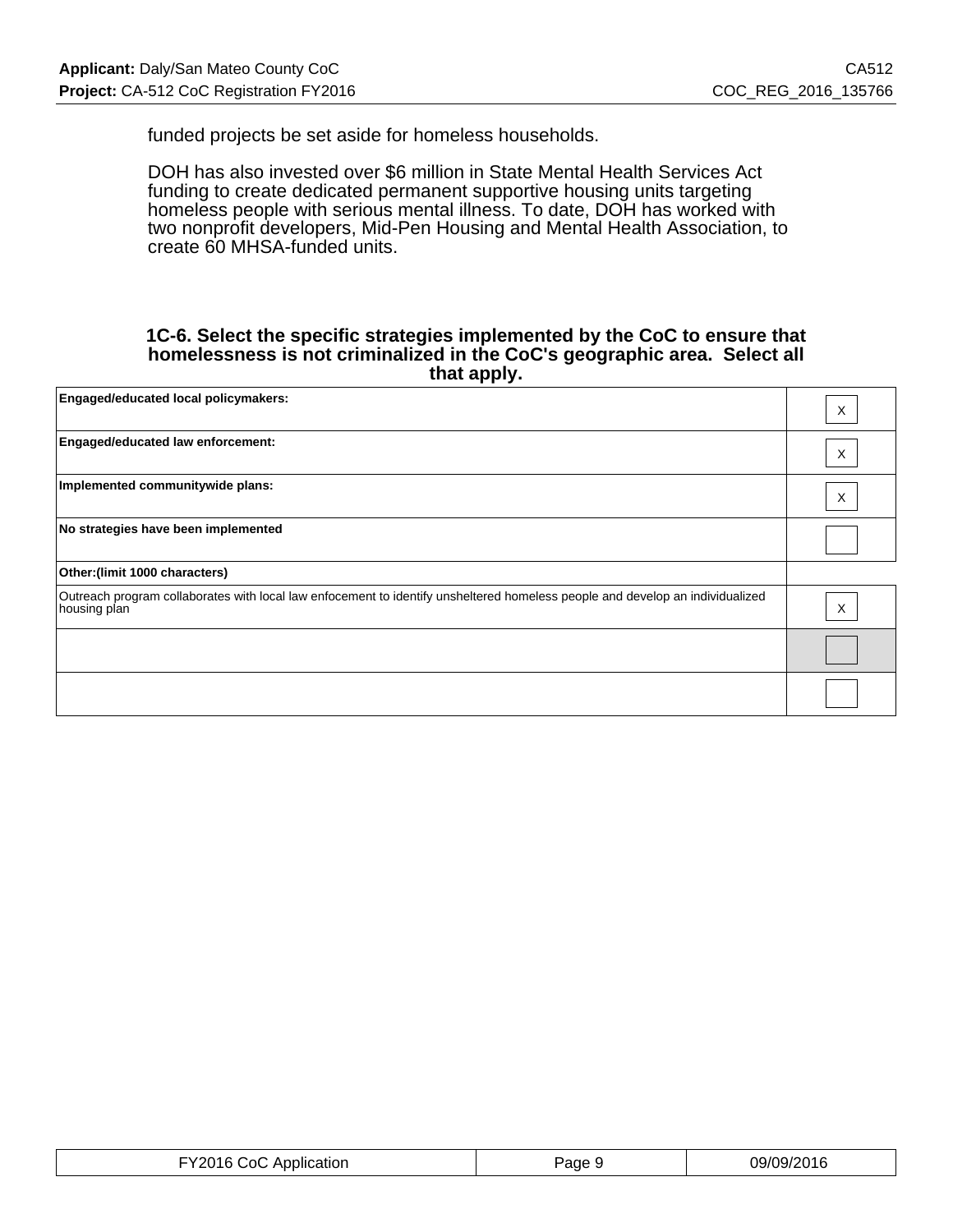# **1D. Continuum of Care (CoC) Discharge Planning**

### **Instructions:**

For guidance on completing this form, please reference the FY 2016 CoC Application Detailed Instructions and the FY 2016 CoC Program Competition NOFA. Please submit technical questions to the HUD Exchange Ask A Question.

**1D-1. Select the system(s) of care within the CoC's geographic area for which there is a discharge policy in place that is mandated by the State, the CoC, or another entity for the following institutions? Check all that apply.**

| <b>Foster Care:</b>             |   |
|---------------------------------|---|
| <b>Health Care:</b>             |   |
| Mental Health Care:             |   |
| <b>Correctional Facilities:</b> |   |
| None:                           | X |

**1D-2. Select the system(s) of care within the CoC's geographic area with which the CoC actively coordinates with to ensure institutionalized persons that have resided in each system of care for longer than 90 days are not discharged into homelessness. Check all that apply.**

| Foster Care:                    | $\times$ |
|---------------------------------|----------|
| Health Care:                    | X        |
| Mental Health Care:             | X        |
| <b>Correctional Facilities:</b> | X        |
| None:                           |          |

### **1D-2a. If the applicant did not check all boxes in 1D-2, explain why there is no coordination with the institution(s) that were not selected and explain how the CoC plans to coordinate with the institution(s) to ensure persons**

| ופר<br>1707<br>∴∩<br>Application<br>ane<br>.<br>. |  |
|---------------------------------------------------|--|
|---------------------------------------------------|--|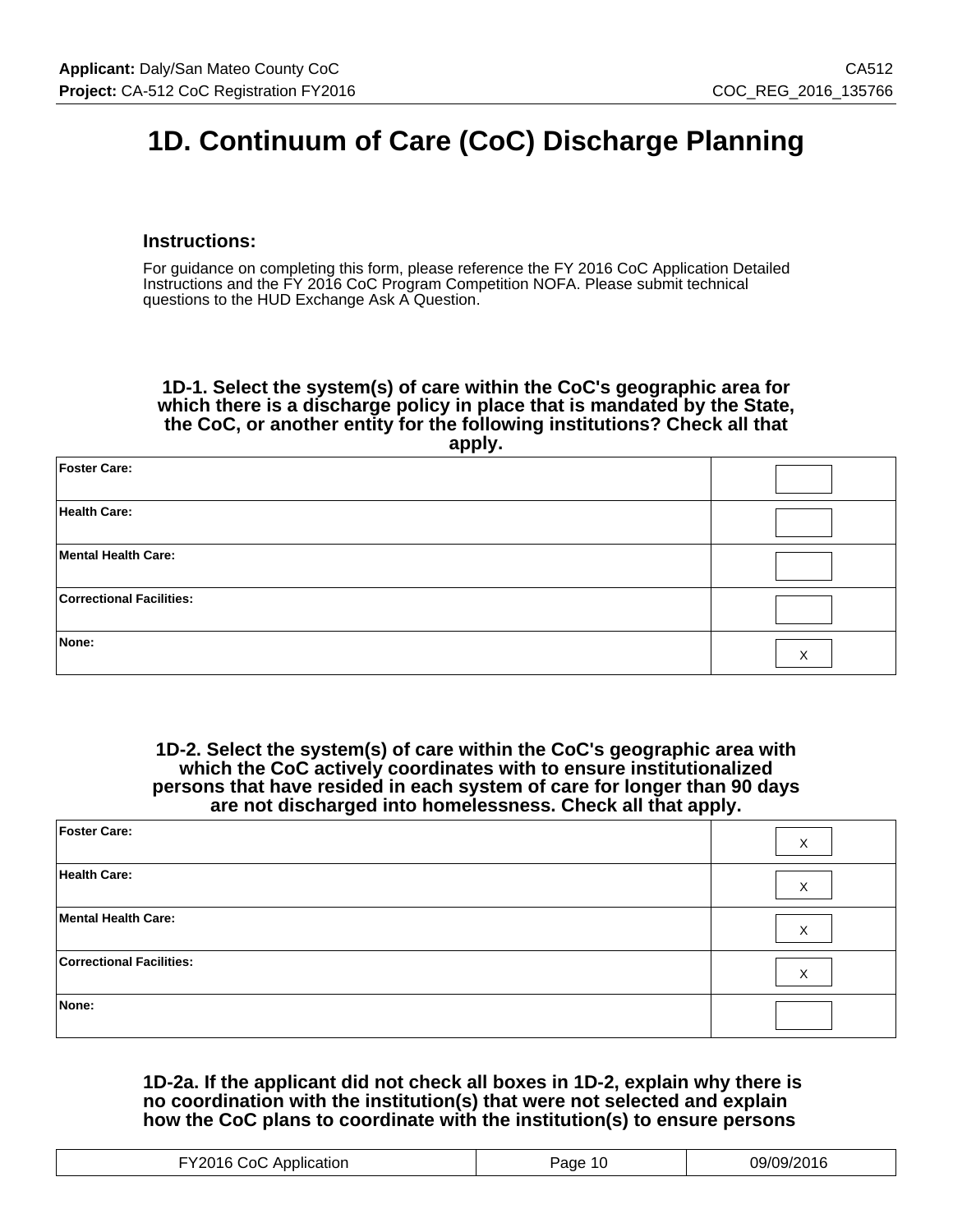### **discharged are not discharged into homelessness. (limit 1000 characters)**

Not Applicable.

| FY2016 CoC Application | Paɑe<br>. . | 09/09/2016 |
|------------------------|-------------|------------|
|------------------------|-------------|------------|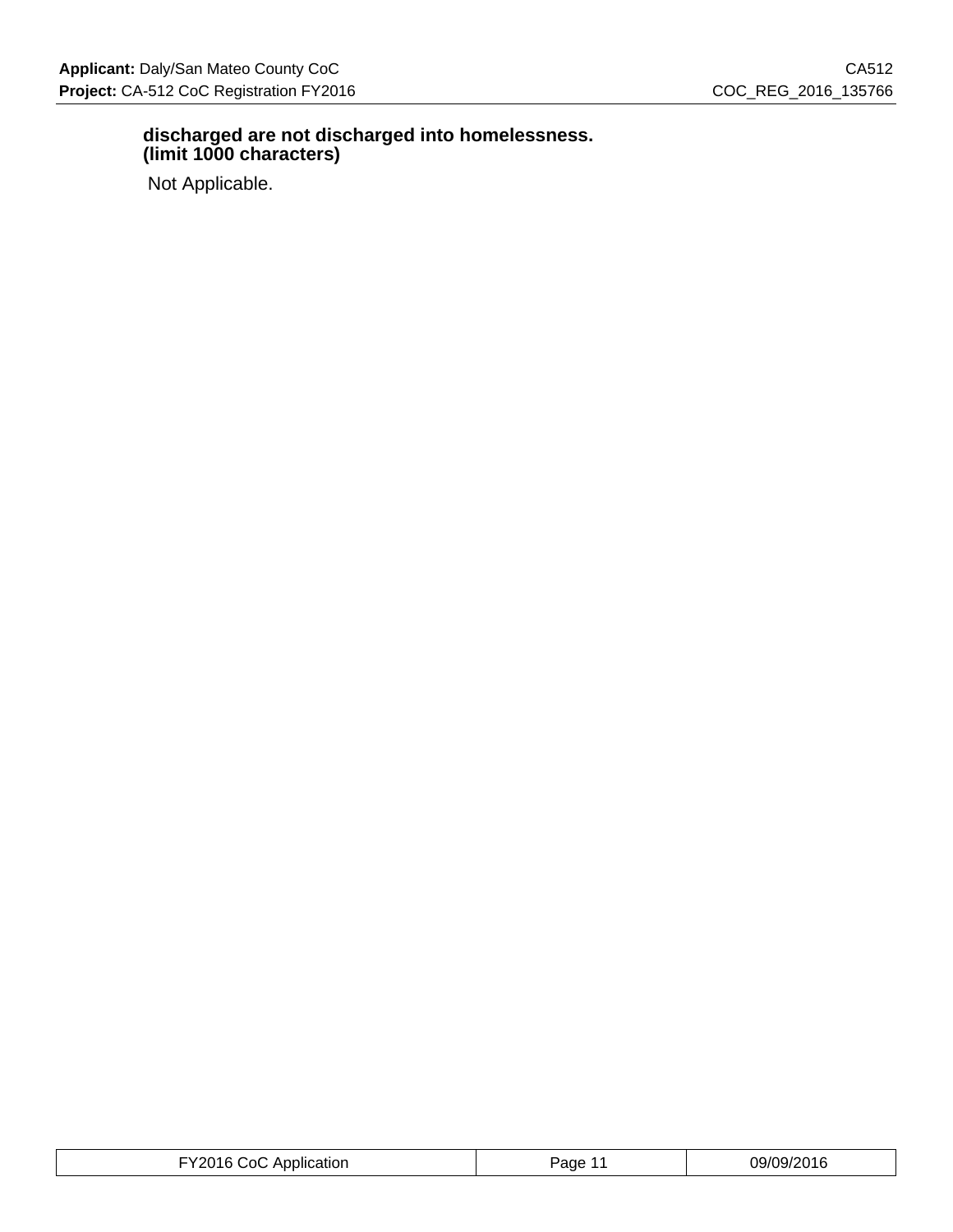# **1E. Centralized or Coordinated Assessment (Coordinated Entry)**

#### **Instructions:**

For guidance on completing this form, please reference the FY 2016 CoC Application Detailed Instructions and the FY 2016 CoC Program Competition NOFA. Please submit technical questions to the HUD Exchange Ask A Question.

**The CoC Program Interim Rule requires CoCs to establish a Centralized or Coordinated Assessment System which HUD refers to as the Coordinated Entry Process. Based on the recent Coordinated Entry Policy Brief, HUD's primary goals for the coordinated entry process are that assistance be allocated as effectively as possible and that it be easily accessible no matter where or how people present for assistance.**

**1E-1. Explain how the CoC's coordinated entry process is designed to identify, engage, and assist homeless individuals and families that will ensure those who request or need assistance are connected to proper housing and services. (limit 1000 characters)**

A Coordinated Entry System (CES) is a key element of the County's new strategic plan to end homelessness. In August 2016, H.S.A. issued an RFP to identify a provider to implement a county-wide CES that:

• Covers the entire CoC geography;

• Establishes access points into homeless assistance that are well advertised and understood, easily accessible for all, and integrated with the community's existing homeless outreach (HOT) and safety net providers (8 Core Service Agencies spread across the community);

• Uses standardized processes and tools to identify and prioritize those with the highest needs, and ensure all homeless people are quickly matched to the most appropriate intervention.

The CoC Lead Agency (H.S.A.) already requires CoC, ESG, and County funded providers to remove entry barrier as a condition of receiving funding. Accepting referrals from CES will be a further requirement once the system is in place.

**1E-2. CoC Program and ESG Program funded projects are required to participate in the coordinated entry process, but there are many other organizations and individuals who may participate but are not required to do so. From the following list, for each type of organization or individual, select all of the applicable checkboxes that indicate how that organization**

| FY2016 CoC Application | Page 1 <sup>o</sup> | 09/09/2016 |
|------------------------|---------------------|------------|
|------------------------|---------------------|------------|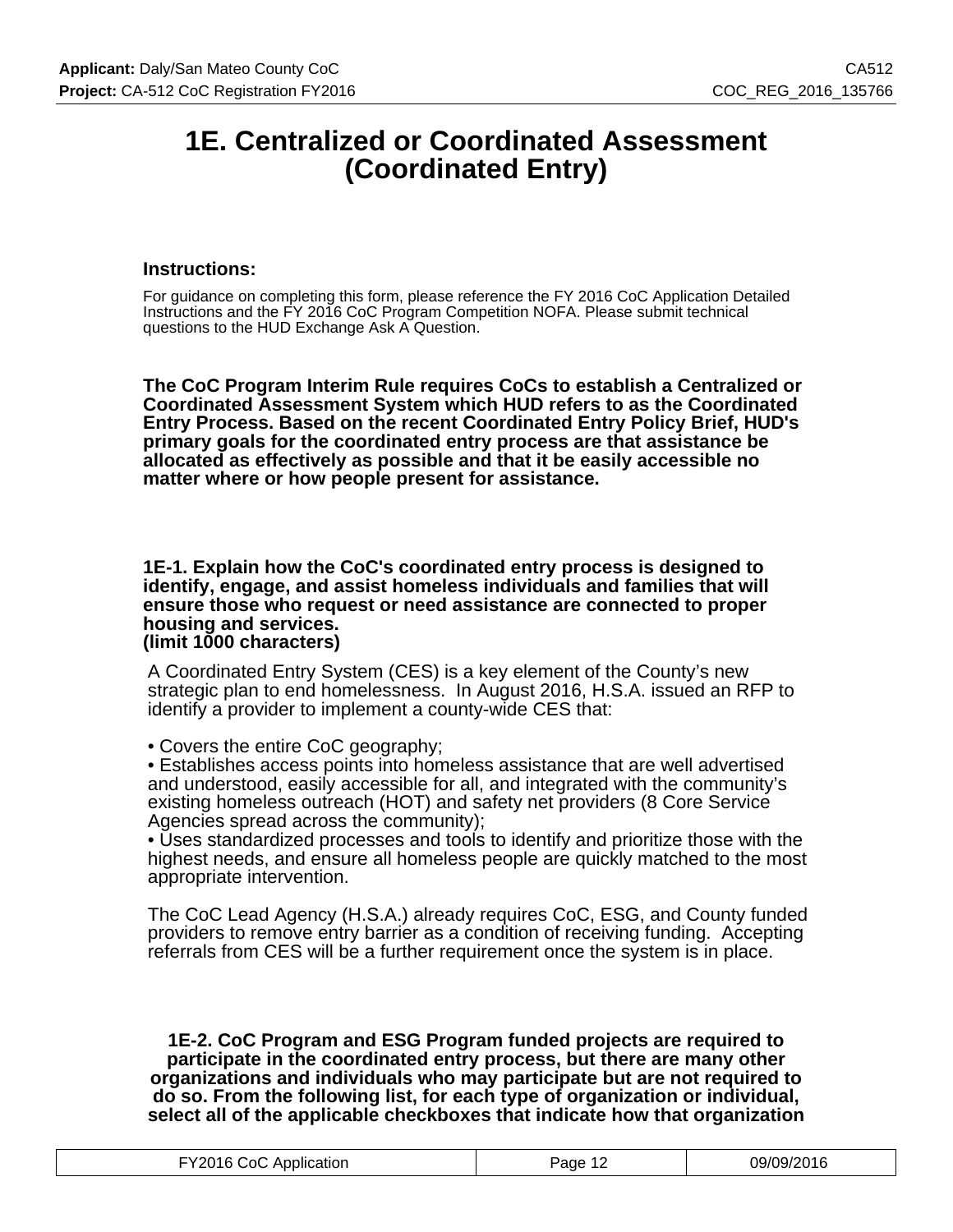#### **or individual participates in the CoC's coordinated entry process. If there are other organizations or persons who participate but are not on this list, enter the information in the blank text box, click "Save" at the bottom of the screen, and then select the applicable checkboxes.**

| <b>Organization/Person Categories</b>              | <b>Participate</b><br>s in<br>Ongoing<br>Planning<br>and<br><b>Evaluation</b> | <b>Makes</b><br><b>Referrals</b><br>to the<br>Coordinate<br>d Entry<br><b>Process</b> | <b>Receives</b><br><b>Referrals</b><br>from the<br>Coordinate<br>d Entry<br><b>Process</b> | <b>Operates</b><br><b>Access</b><br><b>Point for</b><br>Coordinate<br>d Entry<br><b>Process</b> | Participate<br>s in Case<br><b>Conferenci</b><br>ng | Does not<br>Participate | Does not<br><b>Exist</b> |
|----------------------------------------------------|-------------------------------------------------------------------------------|---------------------------------------------------------------------------------------|--------------------------------------------------------------------------------------------|-------------------------------------------------------------------------------------------------|-----------------------------------------------------|-------------------------|--------------------------|
| <b>Local Government Staff/Officials</b>            | $\mathsf X$                                                                   | $\mathsf X$                                                                           | $\boldsymbol{\mathsf{X}}$                                                                  | $\times$                                                                                        | X                                                   |                         |                          |
| <b>CDBG/HOME/Entitlement Jurisdiction</b>          | $\sf X$                                                                       | $\mathsf X$                                                                           | $\pmb{\times}$                                                                             | $\mathsf X$                                                                                     | X                                                   |                         |                          |
| <b>Law Enforcement</b>                             | $\mathsf X$                                                                   | $\mathsf X$                                                                           |                                                                                            |                                                                                                 | X                                                   |                         |                          |
| Local Jail(s)                                      | $\mathsf X$                                                                   | $\mathsf X$                                                                           |                                                                                            |                                                                                                 | $\boldsymbol{\mathsf{X}}$                           |                         |                          |
| Hospital(s)                                        | $\mathsf X$                                                                   | $\mathsf X$                                                                           |                                                                                            |                                                                                                 | X                                                   |                         |                          |
| <b>EMT/Crisis Response Team(s)</b>                 | $\mathsf X$                                                                   | $\mathsf X$                                                                           |                                                                                            |                                                                                                 | X                                                   |                         |                          |
| <b>Mental Health Service Organizations</b>         | $\mathsf X$                                                                   | $\mathsf X$                                                                           | $\mathsf X$                                                                                |                                                                                                 | $\boldsymbol{\mathsf{X}}$                           |                         |                          |
| <b>Substance Abuse Service Organizations</b>       | $\mathsf X$                                                                   | $\mathsf X$                                                                           | $\mathsf X$                                                                                |                                                                                                 | X                                                   |                         |                          |
| <b>Affordable Housing Developer(s)</b>             | $\mathsf X$                                                                   | $\boldsymbol{\mathsf{X}}$                                                             | X                                                                                          |                                                                                                 | X                                                   |                         |                          |
| <b>Public Housing Authorities</b>                  | $\mathsf X$                                                                   | $\mathsf X$                                                                           | $\mathsf X$                                                                                |                                                                                                 | $\boldsymbol{\mathsf{X}}$                           |                         |                          |
| Non-CoC Funded Youth Homeless Organizations        | $\mathsf X$                                                                   | $\mathsf X$                                                                           | $\mathsf X$                                                                                |                                                                                                 | X                                                   |                         |                          |
| <b>School Administrators/Homeless Liaisons</b>     | $\mathsf X$                                                                   | $\boldsymbol{\mathsf{X}}$                                                             | X                                                                                          |                                                                                                 | $\boldsymbol{\mathsf{X}}$                           |                         |                          |
| <b>Non-CoC Funded Victim Service Organizations</b> |                                                                               |                                                                                       |                                                                                            |                                                                                                 |                                                     |                         | $\mathsf X$              |
| <b>Street Outreach Team(s)</b>                     | X                                                                             | X                                                                                     | X                                                                                          | X                                                                                               | X                                                   |                         |                          |
| <b>Homeless or Formerly Homeless Persons</b>       | $\mathsf X$                                                                   | $\boldsymbol{\mathsf{X}}$                                                             |                                                                                            |                                                                                                 |                                                     |                         |                          |
|                                                    |                                                                               |                                                                                       |                                                                                            |                                                                                                 |                                                     |                         |                          |
|                                                    |                                                                               |                                                                                       |                                                                                            |                                                                                                 |                                                     |                         |                          |
|                                                    |                                                                               |                                                                                       |                                                                                            |                                                                                                 |                                                     |                         |                          |

| .<br>. | ane | 'N<br>116 |
|--------|-----|-----------|
|        |     |           |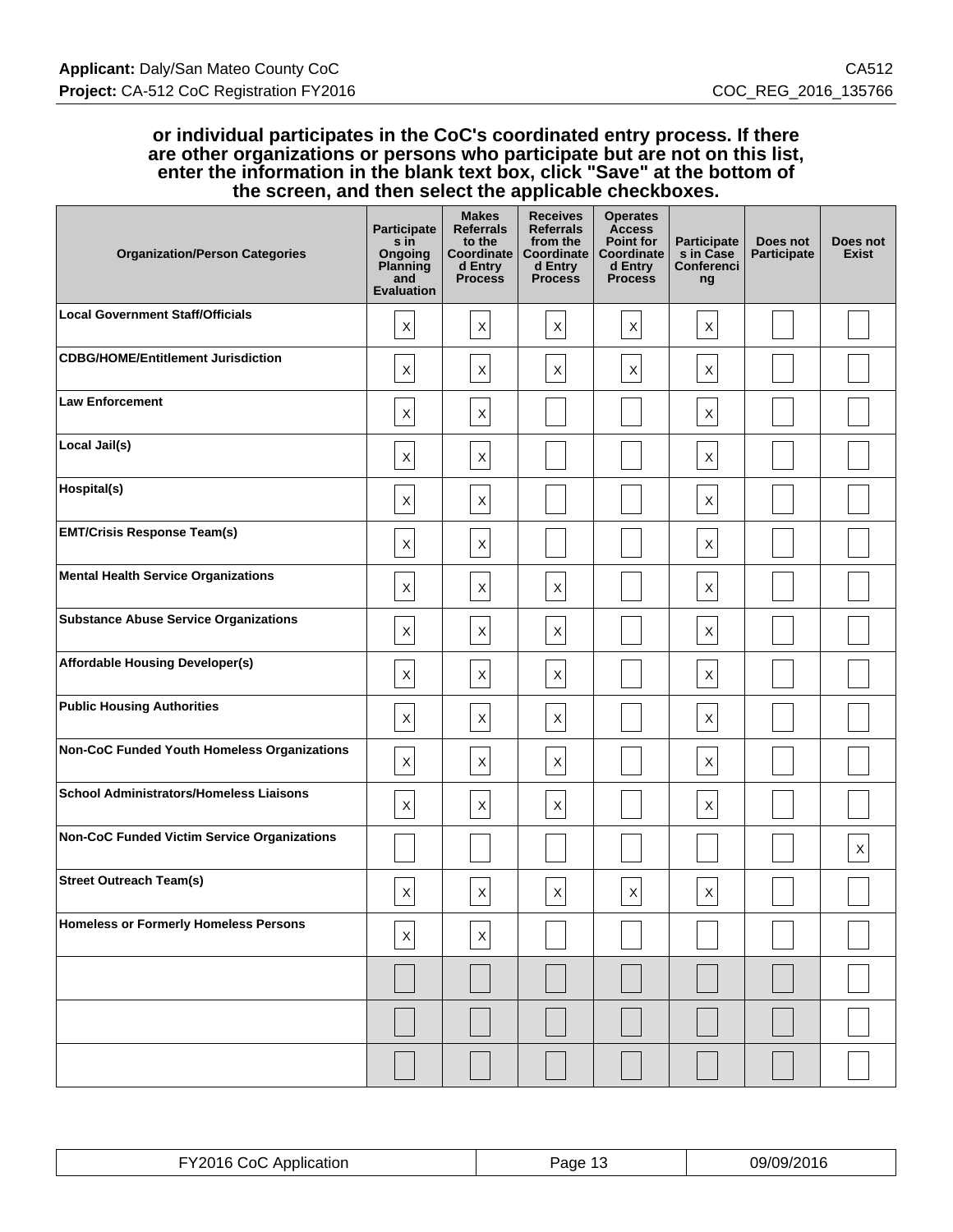# **1F. Continuum of Care (CoC) Project Review, Ranking, and Selection**

#### **Instructions**

For guidance on completing this form, please reference the FY 2016 CoC Application Detailed Instructions and the FY 2016 CoC Program Competition NOFA. Please submit technical questions to the HUD Exchange Ask A Question.

#### **1F-1. For all renewal project applications submitted in the FY 2016 CoC Program Competition complete the chart below regarding the CoC's review of the Annual Performance Report(s).**

| How many renewal project applications were submitted in the FY 2016 CoC Program Competition?                                                                                                       |         |  |  |
|----------------------------------------------------------------------------------------------------------------------------------------------------------------------------------------------------|---------|--|--|
| How many of the renewal project applications are first time renewals for which the first operating year has not expired yet?                                                                       |         |  |  |
| How many renewal project application APRs were reviewed by the CoC as part of the local CoC competition project review,<br>ranking, and selection process for the FY 2016 CoC Program Competition? | 17      |  |  |
| Percentage of APRs submitted by renewing projects within the CoC that were reviewed by the CoC in the 2016 CoC<br>Competition?                                                                     | 100.00% |  |  |

#### **1F-2 - In the sections below, check the appropriate box(es) for each selection to indicate how project applications were reviewed and ranked for the FY 2016 CoC Program Competition. Written documentation of the CoC's publicly announced Rating and Review procedure must be attached.**

| Performance outcomes from APR reports/HMIS:    |   |
|------------------------------------------------|---|
| % permanent housing exit destinations          | Χ |
| % increases in income                          | Χ |
|                                                |   |
| <b>Monitoring criteria:</b>                    |   |
| <b>Utilization rates</b>                       | X |
| <b>Drawdown rates</b>                          | X |
| Frequency or Amount of Funds Recaptured by HUD | X |
|                                                |   |

| Need for specialized population services: |         |            |
|-------------------------------------------|---------|------------|
|                                           |         |            |
| FY2016 CoC Application                    | Page 14 | 09/09/2016 |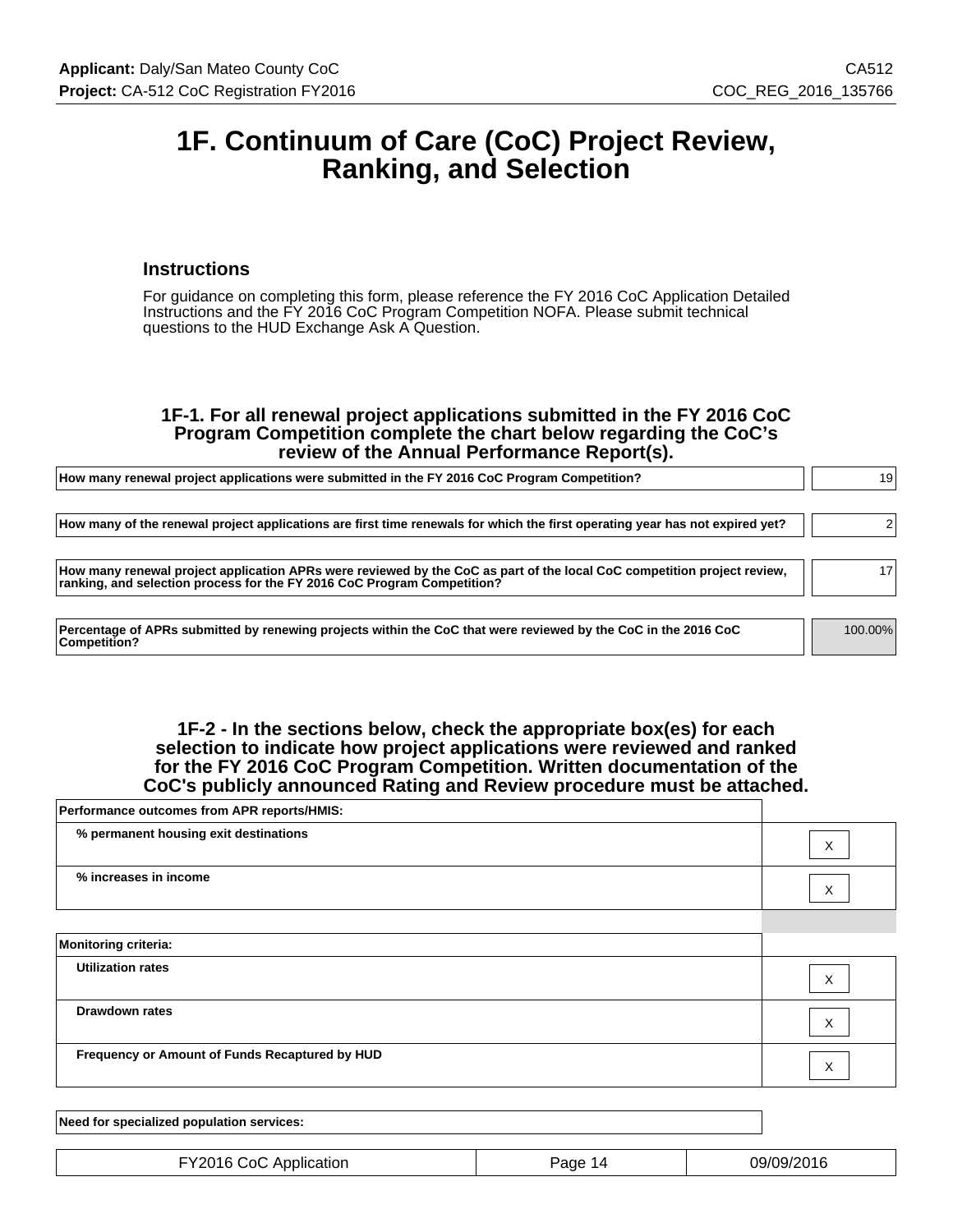| Youth                                            | X                 |
|--------------------------------------------------|-------------------|
| <b>Victims of Domestic Violence</b>              | X                 |
| <b>Families with Children</b>                    | $\checkmark$<br>⋏ |
| <b>Persons Experiencing Chronic Homelessness</b> | X                 |
| <b>Veterans</b>                                  | X                 |
|                                                  |                   |

| None: |  |
|-------|--|
|       |  |

#### **1F-2a. Describe how the CoC considered the severity of needs and vulnerabilities of participants that are, or will be, served by the project applications when determining project application priority. (limit 1000 characters)**

The scoring system for renewal projects included a scoring factor in which up to 5 points (out of a total of 100) were awarded for prioritizing high need households. To assess this factor, the CoC analyzed HMIS data on percentage of people entering each project who were literally homeless, had zero income and had disabling conditions. Renewal applicants were also asked to submit a narrative describing how the project prioritizes high need clients. In addition, renewal projects received up to 6 points if they prioritized a population needing additional support (chronically homeless, veterans, families, youth or domestic violence survivors) and could receive up to 12 points for having low barriers to entry. For new projects, the scoring system included up to 20 points for low entry barriers and up to 10 points for targeting and outreach. Higher scores were awarded to new projects that could demonstrate how they would target literally homeless and chronically homeless people.

## **1F-3. Describe how the CoC made the local competition review, ranking, and selection criteria publicly available, and identify the public medium(s) used and the date(s) of posting. Evidence of the public posting must be attached.**

## **(limit 750 characters)**

The CoC Lead Agency (San Mateo County H.S.A.) developed funding announcements for new and renewal projects that described the local funding process including rating and ranking criteria and policy. The announcement was emailed to all eligible renewal applicants and potential new applicants on July 12, 2016 and was publicly posted to the H.S.A. website on July 13, 2016. The CoC Steering Committee approved a written Project Review and Ranking Process document, with detailed project scoring systems at its regularly scheduled meeting on July 8, 2016. This document was publicly posted on the H.S.A. website on July 13, 2016 and also distributed at a public meeting for new and renewal applicants.

| FY2016 CoC Application | Page 15 | 09/09/2016 |
|------------------------|---------|------------|
|------------------------|---------|------------|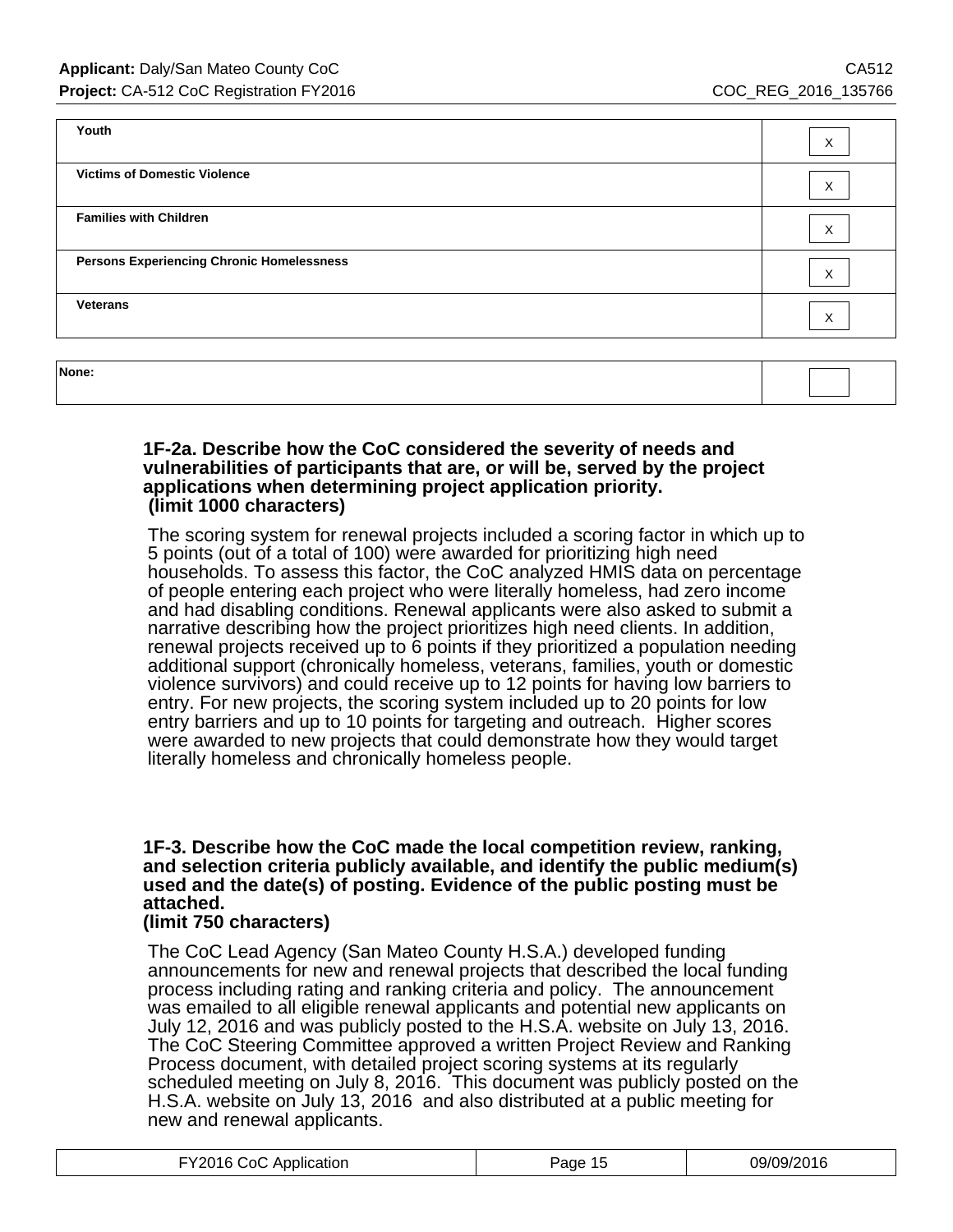**1F-4. On what date did the CoC and** 09/12/2016 **Collaborative Applicant publicly post all parts of the FY 2016 CoC Consolidated Application that included the final project application ranking? (Written documentation of the public posting, with the date of the posting clearly visible, must be attached. In addition, evidence of communicating decisions to the CoC's full membership must be attached).**

- **1F-5. Did the CoC use the reallocation** Yes **process in the FY 2016 CoC Program Competition to reduce or reject projects for the creation of new projects? (If the CoC utilized the reallocation process, evidence of the public posting of the reallocation process must be attached.)**
- **1F-5a. If the CoC rejected project** 08/26/2016 **application(s), on what date did the CoC and Collaborative Applicant notify those project applicants that their project application was rejected? (If project applications were rejected, a copy of the written notification to each project applicant must be attached.)**
- **1F-6. In the Annual Renewal Demand (ARD)** Yes **is the CoC's FY 2016 CoC's FY 2016 Priority Listing equal to or less than the ARD on the final HUD-approved FY2016 GIW?**

| FY2016 CoC Application | Page 16 | 09/09/2016 |
|------------------------|---------|------------|
|------------------------|---------|------------|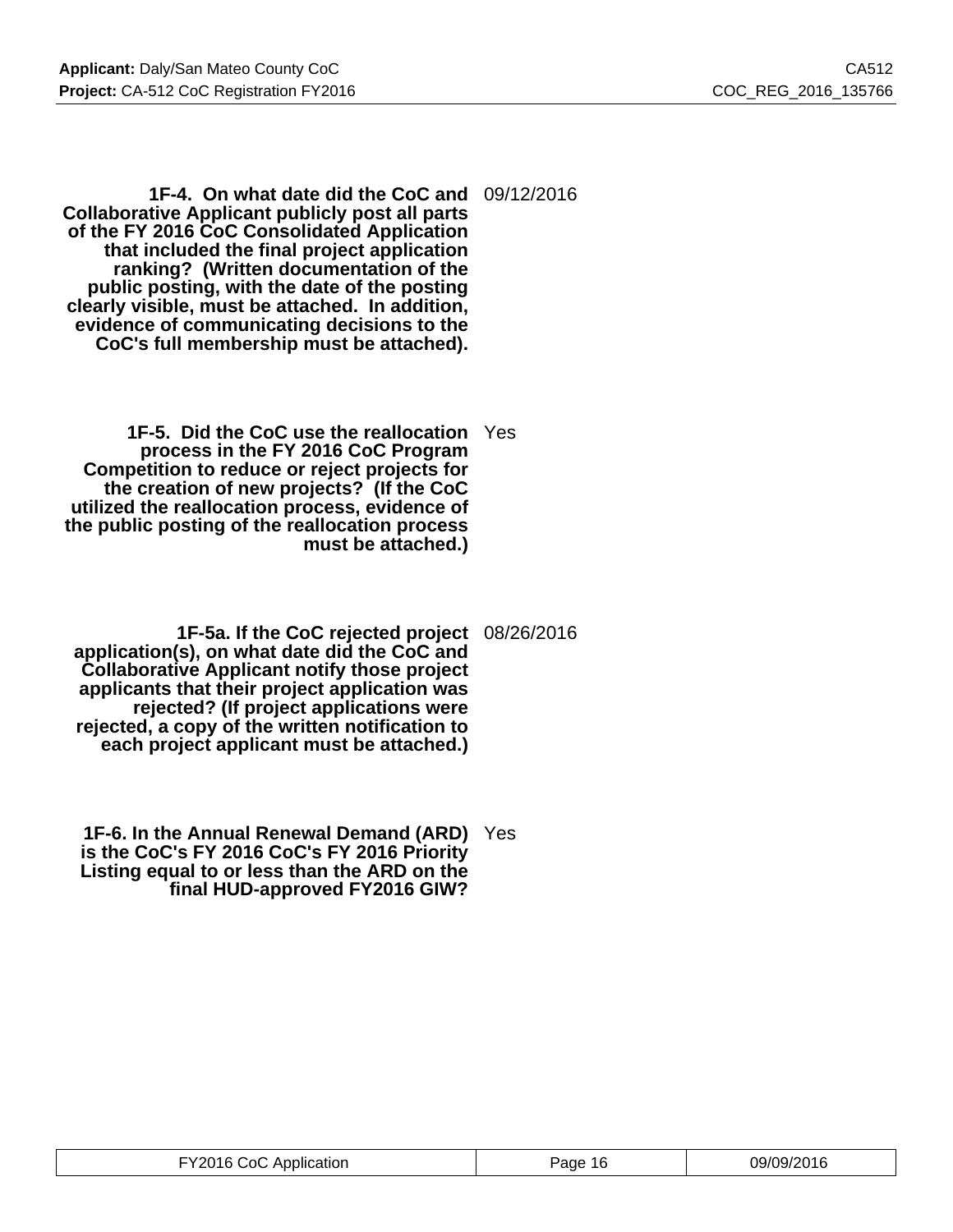# **1G. Continuum of Care (CoC) Addressing Project Capacity**

## **Instructions**

For guidance on completing this form, please reference the FY 2016 CoC Application Detailed Instructions and the FY 2016 CoC Program Competition NOFA. Please submit technical questions to the HUD Exchange Ask A Question.

#### **1G-1. Describe how the CoC monitors the performance of CoC Program recipients. (limit 1000 characters)**

The CoC Lead Agency (H.S.A) provides local funding (general fund dollars) to all the CoC-funded projects in San Mateo County. Regular monitoring of all H.S.A and CoC-funded programs is conducted as part of H.S.A's contract management responsibilities, including site visits and review of quarterly reports submitted by contractors. H.S.A has developed a CoC compliance & monitoring tool that assesses project performance (utilization rate, length of time homeless, destination upon exit, housing stability, returns to homelessness, increasing income, connection to mainstream benefits) as well as compliance with CoC regulations and requirements (serving eligible participants, allowable uses of funds, draw down rates, timely APR submission, etc.) Additionally, as part of the annual review and ranking of CoC funded projects, the CoC scores all renewal applications on both performance and compliance factors. Results are shared with providers and improvement plans developed if needed.

**1G-2. Did the Collaborative Applicant include** Yes **accurately completed and appropriately signed form HUD-2991(s) for all project applications submitted on the CoC Priority Listing?**

| FY2016 CoC Application | Page 1 | 09/09/2016 |
|------------------------|--------|------------|
|------------------------|--------|------------|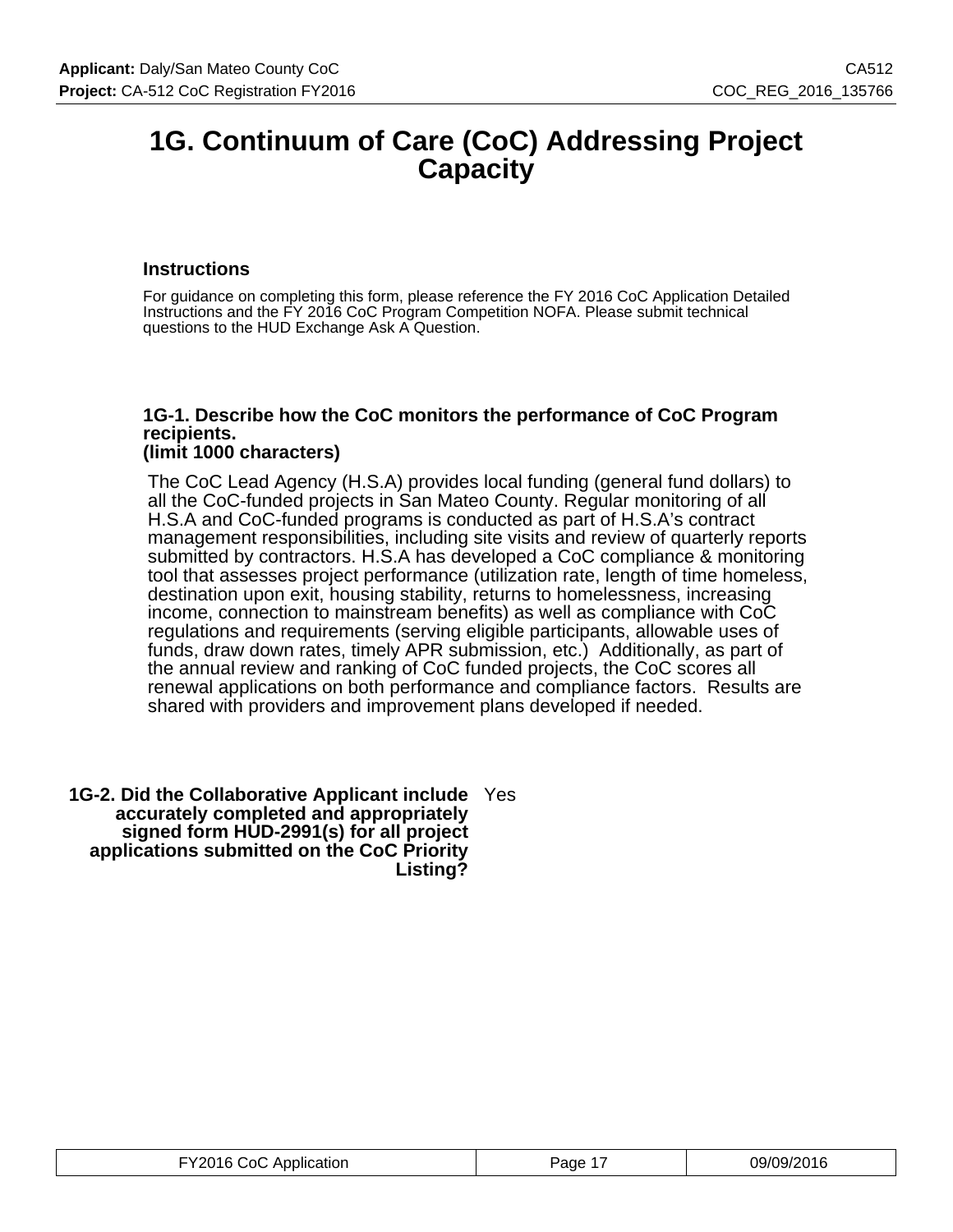# **2A. Homeless Management Information System (HMIS) Implementation**

### **Intructions:**

| For guidance on completing this form, please reference the FY 2016 CoC Application Detailed<br>Instructions and the FY 2016 CoC Program Competition NOFA. Please submit technical<br>questions to the HUD Exchange Ask A Question.                                                                                                                                                                                                                 |                                                       |
|----------------------------------------------------------------------------------------------------------------------------------------------------------------------------------------------------------------------------------------------------------------------------------------------------------------------------------------------------------------------------------------------------------------------------------------------------|-------------------------------------------------------|
| 2A-1. Does the CoC have a Governance Yes<br><b>Charter that outlines the roles and</b><br>responsibilities of the CoC and the HMIS<br>Lead, either within the Charter itself or by<br>reference to a separate document like an<br>MOU/MOA? In all cases, the CoC's<br>Governance Charter must be attached to<br>receive credit, In addition, if applicable, any<br>separate document, like an MOU/MOA, must<br>also be attached to receive credit. |                                                       |
| 2A-1a. Include the page number where the<br>roles and responsibilities of the CoC and<br>HMIS Lead can be found in the attached<br>document referenced in 2A-1. In addition, in<br>the textbox indicate if the page number<br>applies to the CoC's attached governance<br>charter or attached MOU/MOA.                                                                                                                                             | Governance Charter pages 1, 2, 3, 6, 7, 8, & 9<br>GC. |
| 2A-2. Does the CoC have a HMIS Policies and<br>Procedures Manual? If yes, in order to receive<br>credit the HMIS Policies and Procedures<br>Manual must be attached to the CoC<br>Application.                                                                                                                                                                                                                                                     | Yes                                                   |
| 2A-3. Are there agreements in place that Yes<br>outline roles and responsibilities between the<br><b>HMIS Lead and the Contributing HMIS</b><br><b>Organization (CHOs)?</b>                                                                                                                                                                                                                                                                        |                                                       |

# **2A-4. What is the name of the HMIS software** Clarity

| ገር<br>പ<br>cation<br>വഥ<br>. ۱۳<br>-<br>. <del>. .</del><br>. <del>.</del><br>. |  |  |  |
|---------------------------------------------------------------------------------|--|--|--|
|---------------------------------------------------------------------------------|--|--|--|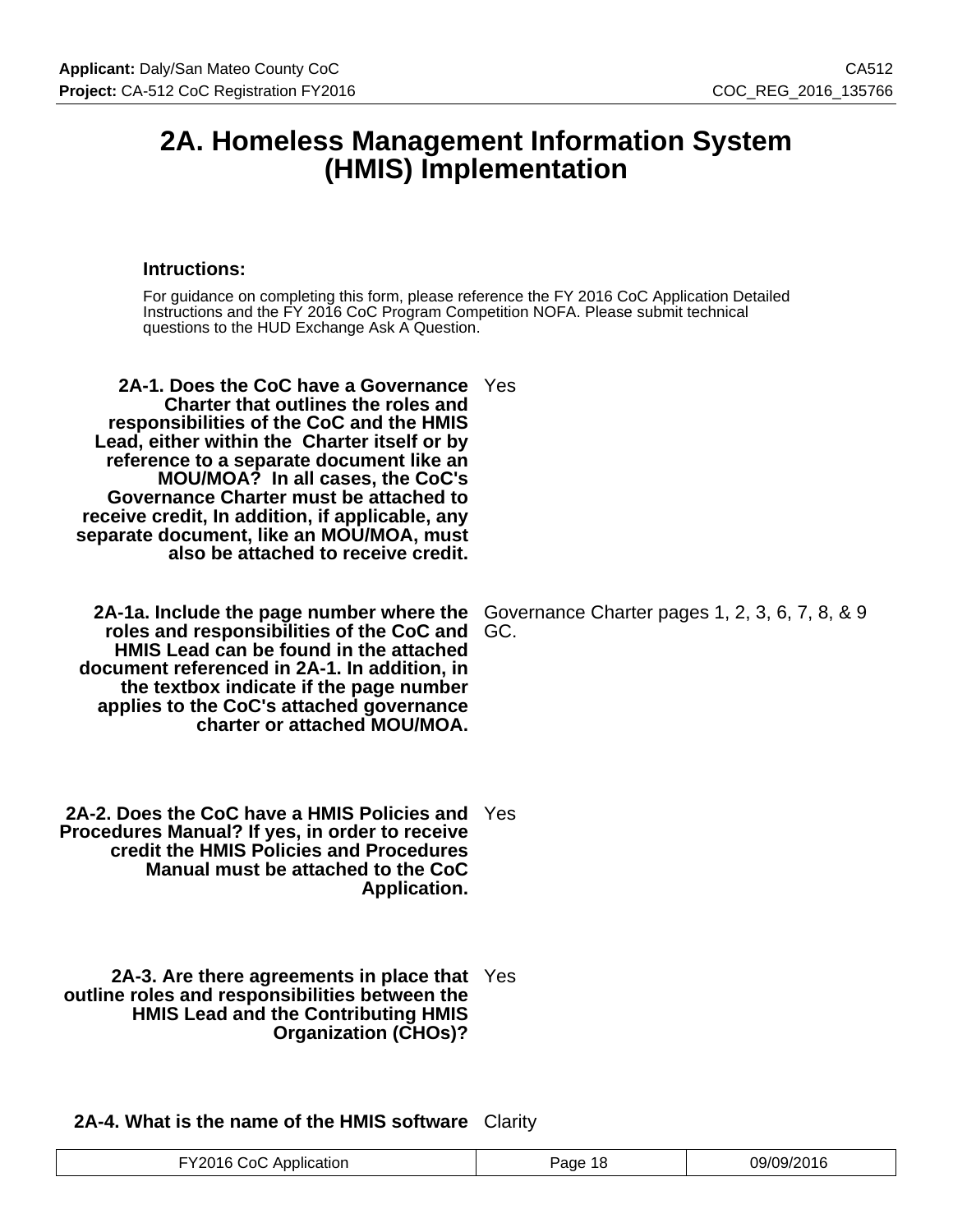# **used by the CoC (e.g., ABC Software)?**

## **2A-5. What is the name of the HMIS software** Bitfocus **vendor (e.g., ABC Systems)?**

| 09/09/2016<br>ו∩.<br>Application<br>ane<br>. .<br>.<br>.<br>. |
|---------------------------------------------------------------|
|---------------------------------------------------------------|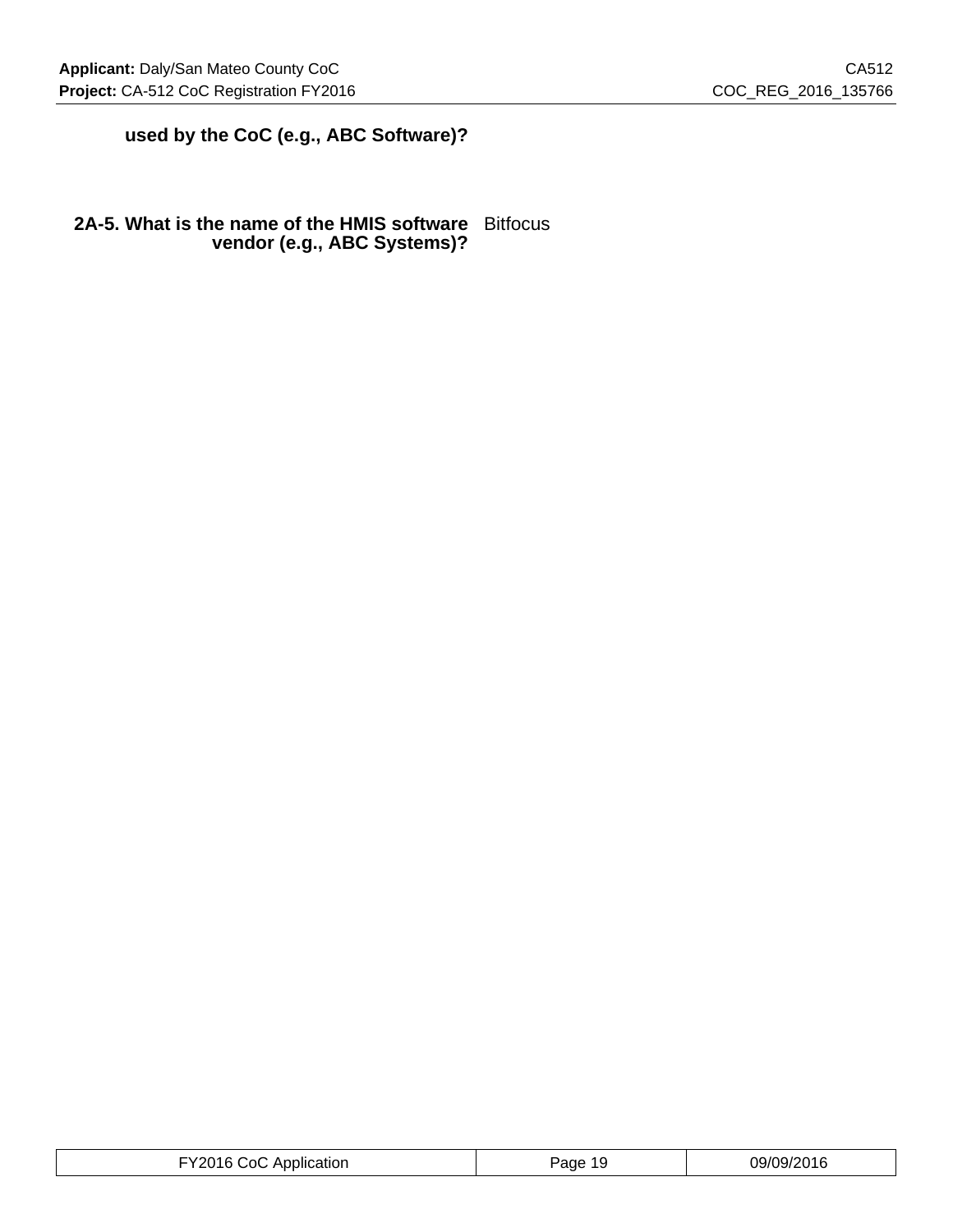# **2B. Homeless Management Information System (HMIS) Funding Sources**

#### **Instructions**

For guidance on completing this form, please reference the FY 2016 CoC Application Detailed Instructions and the FY 2016 CoC Program Competition NOFA. Please submit technical questions to the HUD Exchange Ask A Question.

### **2B-1. Select the HMIS implementation** Single CoC **coverage area:**

### **\* 2B-2. In the charts below, enter the amount of funding from each funding source that contributes to the total HMIS budget for the CoC.**

### **2B-2.1 Funding Type: Federal - HUD**

| <b>Funding Source</b>        | <b>Funding</b> |
|------------------------------|----------------|
| CoC                          | \$80,110       |
| <b>ESG</b>                   | \$0            |
| <b>CDBG</b>                  | \$0            |
| <b>HOME</b>                  | \$0            |
| <b>HOPWA</b>                 | \$0            |
| Federal - HUD - Total Amount | \$80,110       |

#### **2B-2.2 Funding Type: Other Federal**

| <b>Funding Source</b>                   | <b>Funding</b>   |
|-----------------------------------------|------------------|
| <b>Department of Education</b>          | \$0              |
| Department of Health and Human Services | \$0              |
| <b>Department of Labor</b>              | \$0              |
| <b>Department of Agriculture</b>        | \$0              |
| <b>Department of Veterans Affairs</b>   | \$0 <sub>1</sub> |
| <b>Other Federal</b>                    | \$0              |
| <b>Other Federal - Total Amount</b>     | \$0              |

## **2B-2.3 Funding Type: State and Local**

|         | <b>Funding</b> |
|---------|----------------|
| Page 20 | 09/09/2016     |
|         |                |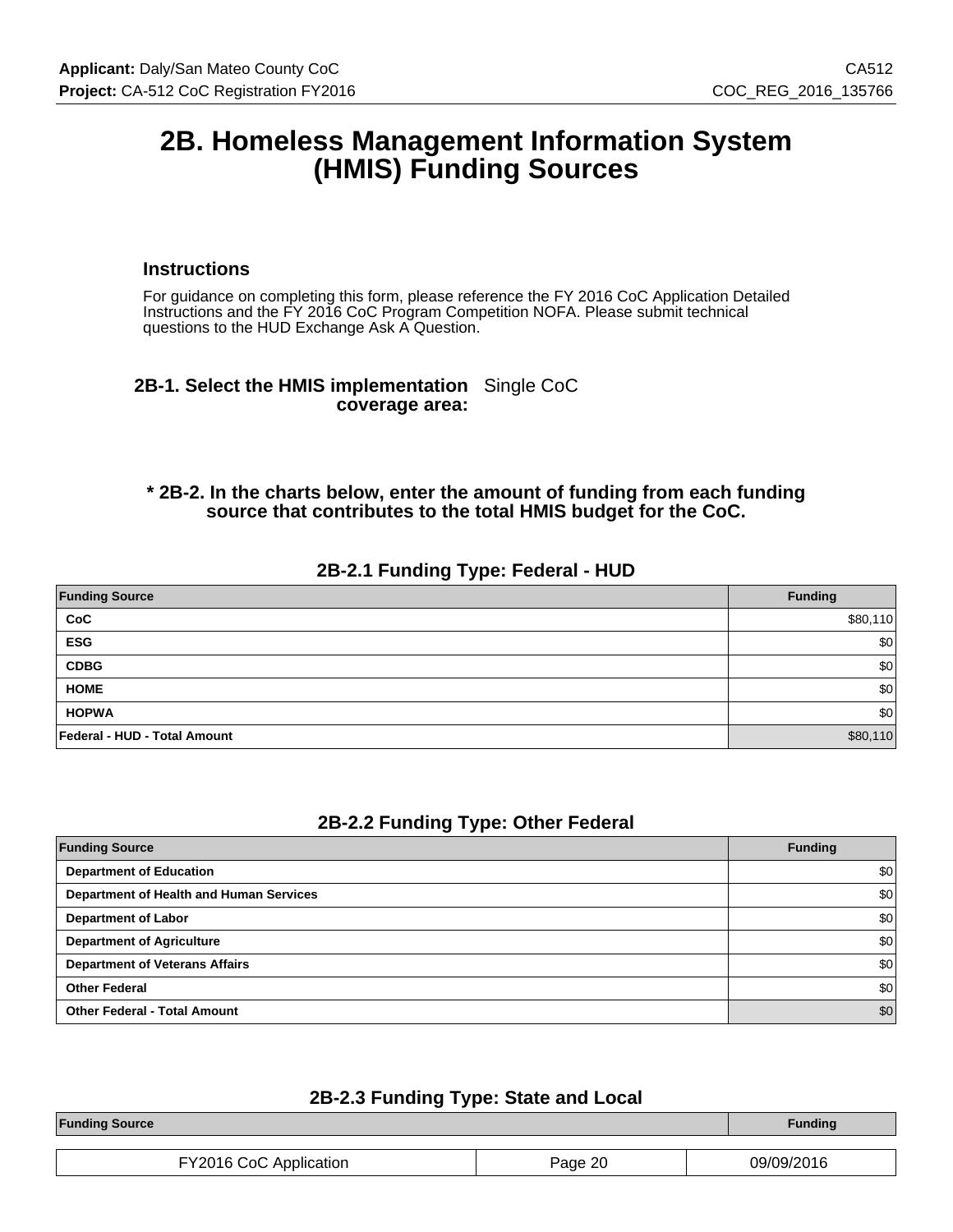| City                           | \$0      |
|--------------------------------|----------|
| County                         | \$30,683 |
| <b>State</b>                   | ا 30     |
| State and Local - Total Amount | \$30,683 |

# **2B-2.4 Funding Type: Private**

| <b>Funding Source</b>         | <b>Funding</b> |
|-------------------------------|----------------|
| Individual                    | \$0            |
| Organization                  | \$0            |
| <b>Private - Total Amount</b> | \$0            |

# **2B-2.5 Funding Type: Other**

| <b>Funding Source</b>       | <b>Funding</b> |
|-----------------------------|----------------|
| <b>Participation Fees</b>   | \$0            |
| <b>Other - Total Amount</b> | \$0            |

| 2B-2.6 Total Budget for Operating Year | \$110.7931 |
|----------------------------------------|------------|

| FY2016 CoC Application | Page 21 | 09/09/2016 |
|------------------------|---------|------------|
|------------------------|---------|------------|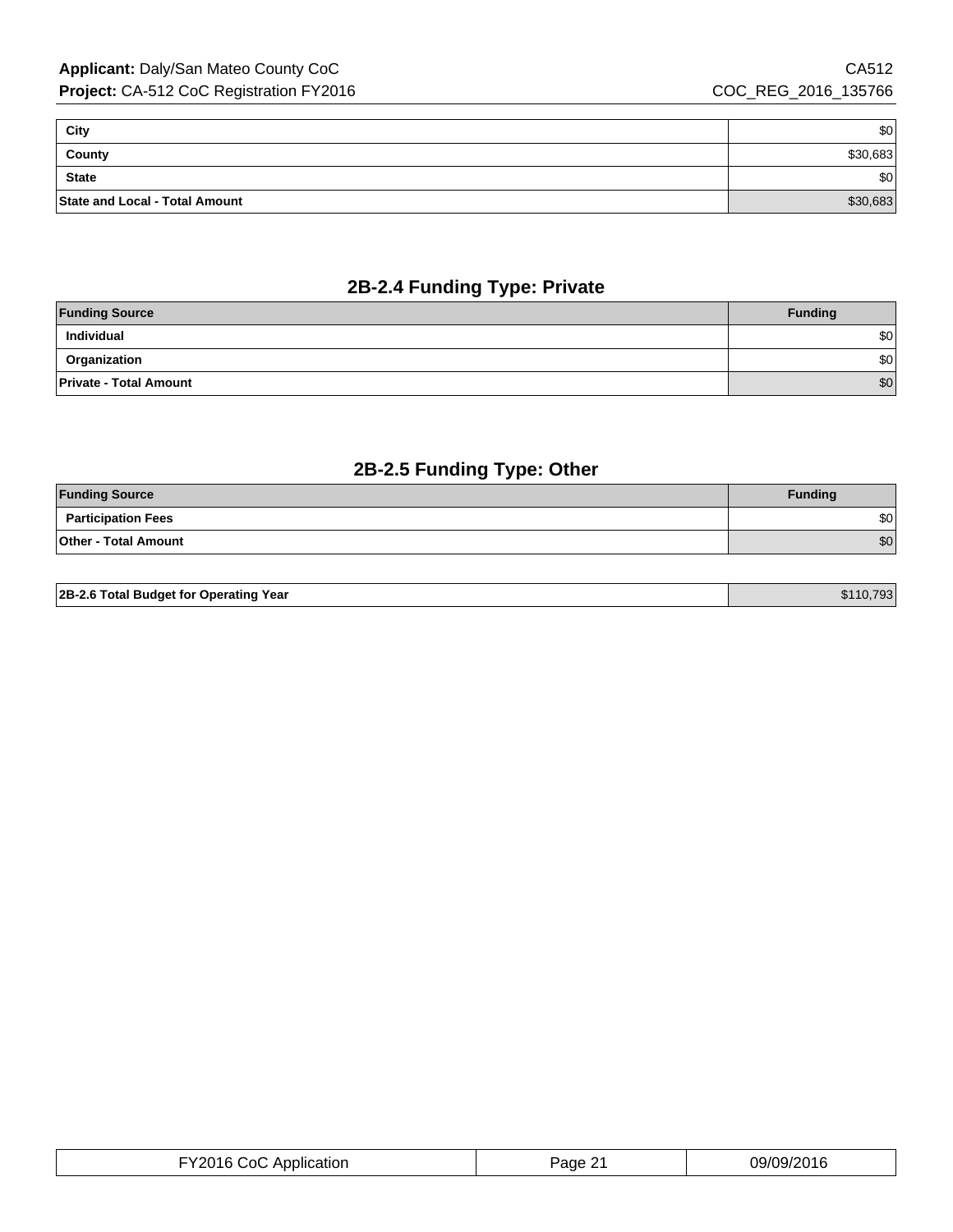# **2C. Homeless Management Information System (HMIS) Bed Coverage**

#### **Instructions:**

For guidance on completing this form, please reference the FY 2016 CoC Application Detailed Instructions and the FY 2016 CoC Program Competition NOFA. Please submit technical questions to the HUD Exchange Ask A Question.

# **2C-1. Enter the date the CoC submitted the** 05/02/2016 **2016 HIC data in HDX, (mm/dd/yyyy):**

**2C-2. Per the 2016 Housing Inventory Count (HIC) Indicate the number of beds in the 2016 HIC and in HMIS for each project type within the CoC. If a particular project type does not exist in the CoC then enter "0" for all cells in that project type.**

| <b>Project Type</b>                            | <b>Total Beds</b><br>in 2016 HIC | <b>Total Beds in HIC</b><br>Dedicated for DV | <b>Total Beds</b><br>in HMIS | <b>HMIS Bed</b><br><b>Coverage Rate</b> |
|------------------------------------------------|----------------------------------|----------------------------------------------|------------------------------|-----------------------------------------|
| <b>Emergency Shelter (ESG) beds</b>            | 256                              | 28                                           | 228                          | 100.00%                                 |
| Safe Haven (SH) beds                           |                                  |                                              |                              |                                         |
| <b>Transitional Housing (TH) beds</b>          | 396                              | 25                                           | 361                          | 97.30%                                  |
| <b>Rapid Re-Housing (RRH) beds</b>             | 127                              | 12                                           | 74                           | 64.35%                                  |
| <b>Permanent Supportive Housing (PSH) beds</b> | 917                              | 23                                           | 742                          | 83.00%                                  |
| Other Permanent Housing (OPH) beds             |                                  |                                              |                              |                                         |

#### **2C-2a. If the bed coverage rate for any project type is below 85 percent, describe how the CoC plans to increase the bed coverage rate for each of these project types in the next 12 months. (limit 1000 characters)**

Our goal as a CoC is to get a close as possible to 100% participation for each project type. Our RRH project type has a low coverage rate due to one of our SSVF providers, Veterans Resource Center of America (VRC). VRC operates in numerous counties and has been given permission by the VA to enter their data into a regional HMIS system. The regional HMIS system is not in our CoC and therefore reduces our RRH bed coverage significantly. Despite this, we have worked with VRC to obtain their HMIS data via an MOU for our Vets@Home Initiative. Our PSH project type is just below 85% percent due to programs that are not funded through CoC or ESG. The CoC plans to continue to engage these programs to communicate the need and benefit of getting their data in our local HMIS system. The CoC will also communicate with other funders of these programs regarding the benefits of having all beds in HMIS.

| FY2016 CoC Application | Page 22 | 09/09/2016 |
|------------------------|---------|------------|
|------------------------|---------|------------|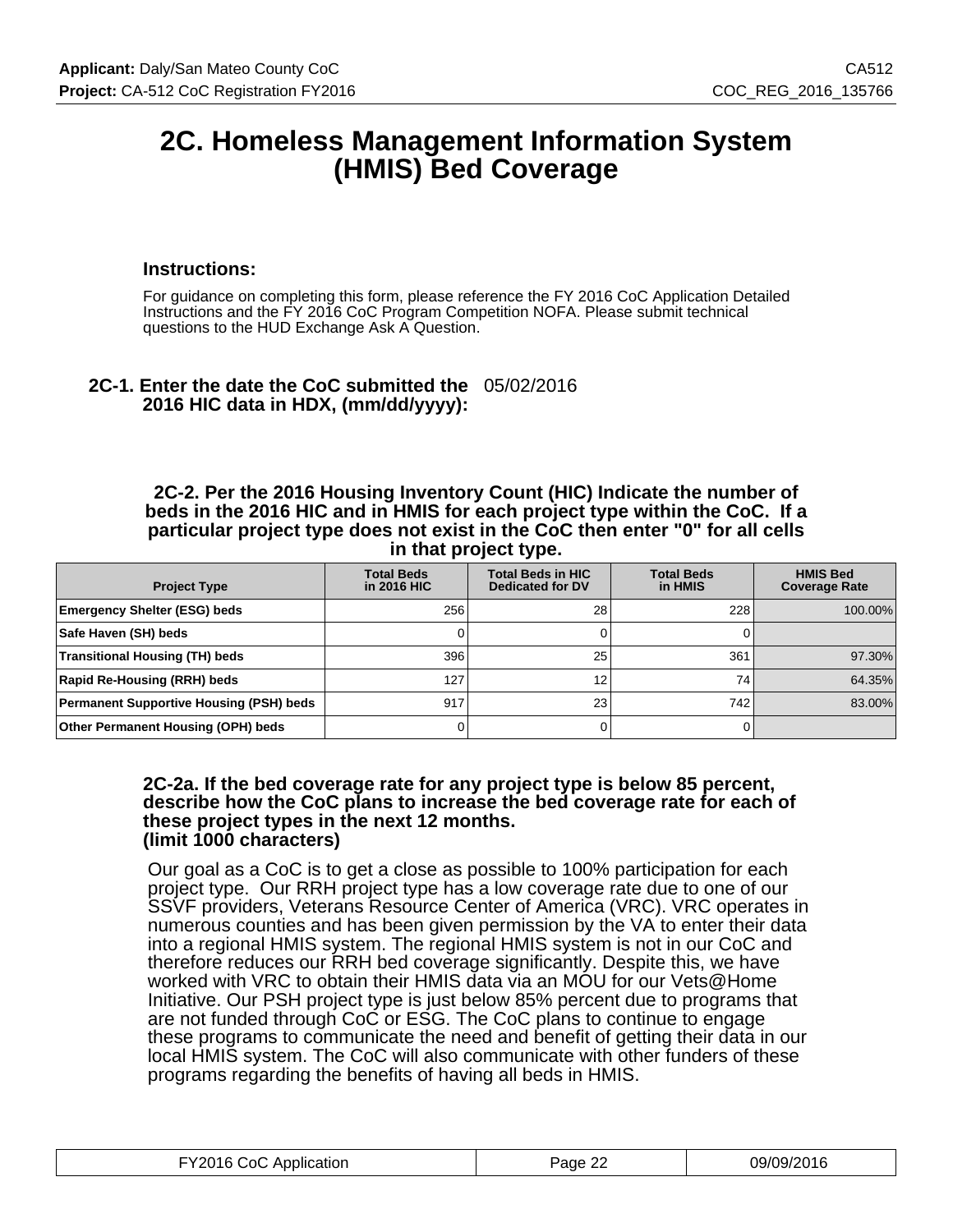#### **2C-3. If any of the project types listed in question 2C-2 above have a coverage rate below 85 percent, and some or all of these rates can be attributed to beds covered by one of the following program types, please indicate that here by selecting all that apply from the list below.**

| VA Grant per diem (VA GPD):           |   |
|---------------------------------------|---|
| VASH:                                 |   |
| Faith-Based projects/Rescue mission:  |   |
| Youth focused projects:               |   |
| Voucher beds (non-permanent housing): |   |
| <b>HOPWA projects:</b>                |   |
| <b>Not Applicable:</b>                | X |

#### **2C-4. How often does the CoC review or assess its HMIS bed coverage?** Annually

| FY2016 CoC Application | $\sim$<br>Page 25 | 09/09/2016 |
|------------------------|-------------------|------------|
|------------------------|-------------------|------------|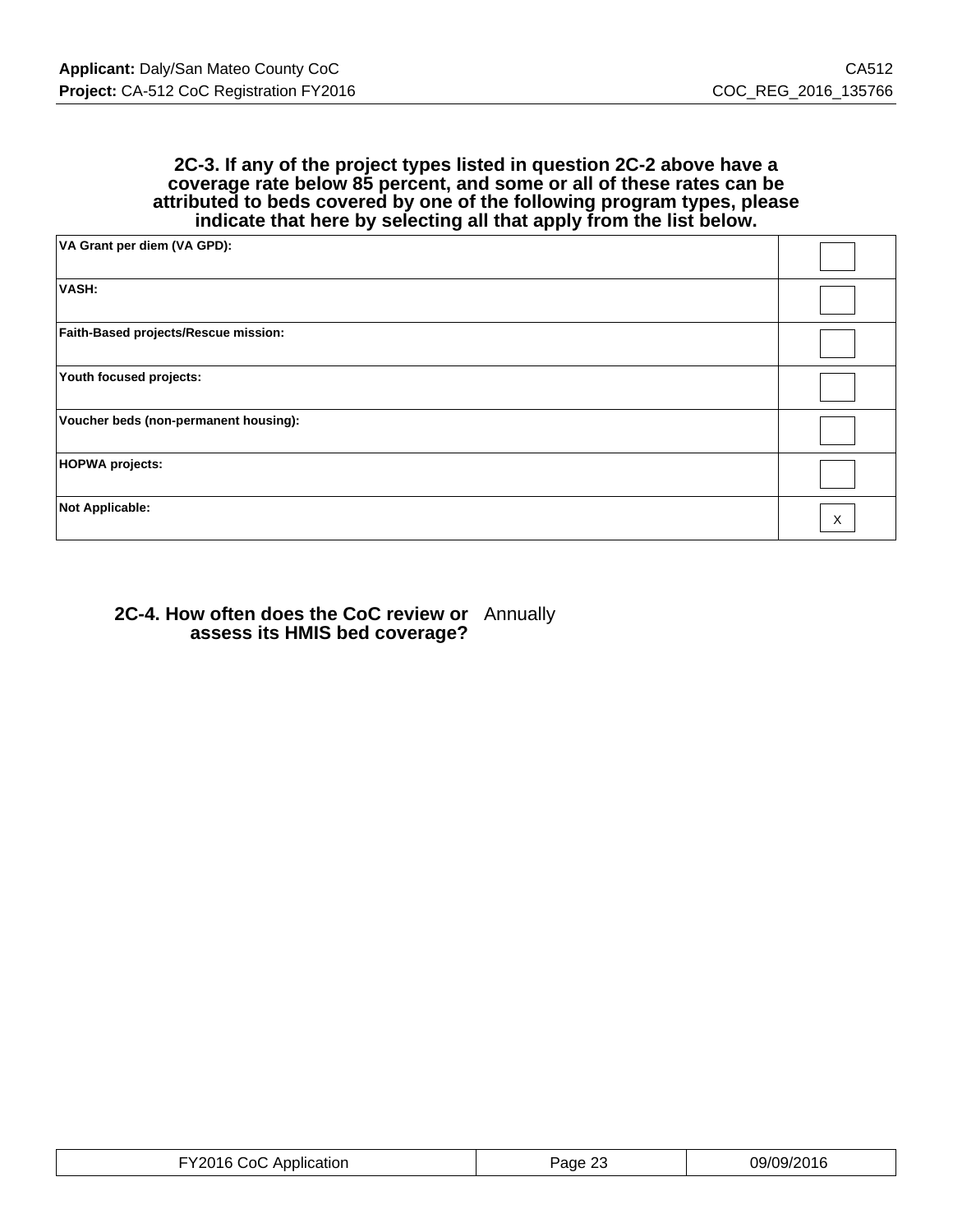# **2D. Homeless Management Information System (HMIS) Data Quality**

#### **Instructions:**

For guidance on completing this form, please reference the FY 2016 CoC Application Detailed Instructions and the FY 2016 CoC Program Competition NOFA. Please submit technical questions to the HUD Exchange Ask A Question.

#### **2D-1. Indicate the percentage of unduplicated client records with null or missing values and the percentage of "Client Doesn't Know" or "Client Refused" within the last 10 days of January 2016.**

| <b>Universal Data Element</b>                                         | <b>Percentage Null</b><br>or Missing | Percentage<br><b>Client Doesn't</b><br>Know or Refused |
|-----------------------------------------------------------------------|--------------------------------------|--------------------------------------------------------|
| 3.1 Name                                                              | 0%                                   | 0%                                                     |
| 3.2 Social Security Number                                            | 3%                                   | 5%                                                     |
| 3.3 Date of birth                                                     | 0%                                   | 0%                                                     |
| 3.4 Race                                                              | 0%                                   | 0%                                                     |
| 3.5 Ethnicity                                                         | 0%                                   | 0%                                                     |
| 3.6 Gender                                                            | 0%                                   | 0%                                                     |
| 3.7 Veteran status                                                    | 1%                                   | 0%                                                     |
| 3.8 Disabling condition                                               | 1%                                   | 0%                                                     |
| 3.9 Residence prior to project entry                                  | 1%                                   | 1%                                                     |
| 3.10 Project Entry Date                                               | 0%                                   | 0%                                                     |
| 3.11 Project Exit Date                                                | 0%                                   | 0%                                                     |
| 3.12 Destination                                                      | 0%                                   | 0%                                                     |
| 3.15 Relationship to Head of Household                                | 7%                                   | 0%                                                     |
| 3.16 Client Location                                                  | 0%                                   | 0%                                                     |
| 3.17 Length of time on street, in an emergency shelter, or safe haven | 5%                                   | 0%                                                     |

# **2D-2. Identify which of the following reports your HMIS generates. Select all that apply:**

| CoC Annual Performance Report (APR):                                      |         |  | X          |
|---------------------------------------------------------------------------|---------|--|------------|
| <b>ESG Consolidated Annual Performance and Evaluation Report (CAPER):</b> |         |  | X          |
| Annual Homeless Assessment Report (AHAR) table shells:                    |         |  | Χ          |
| System Performance Measures Report                                        |         |  | X          |
| FY2016 CoC Application                                                    | Page 24 |  | 09/09/2016 |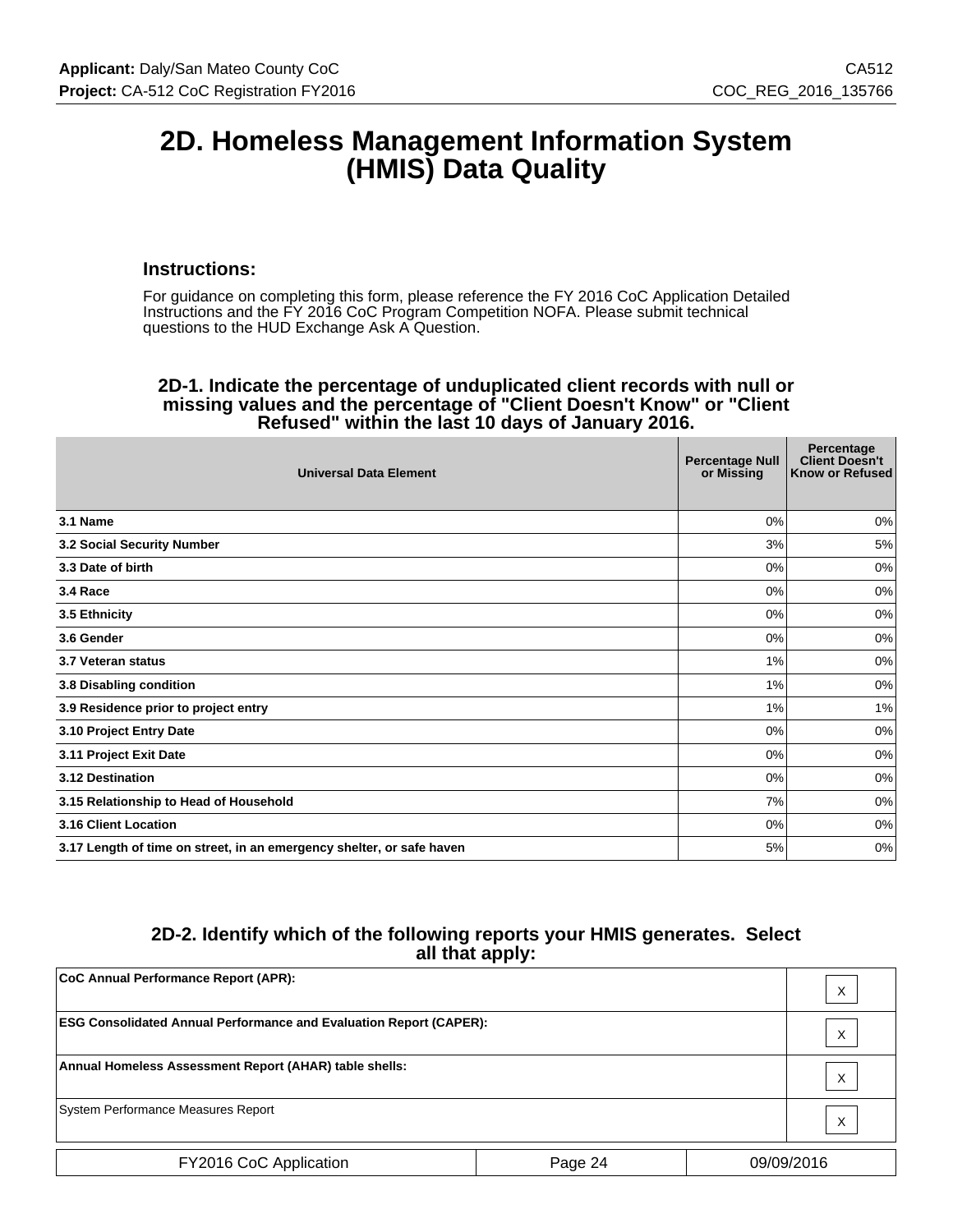**Applicant:** Daly/San Mateo County CoC **CAS12 Project:** CA-512 CoC Registration FY2016 COC\_REG\_2016\_135766

| None |  |  |
|------|--|--|
|      |  |  |
|      |  |  |
|      |  |  |

**2D-3. If you submitted the 2016 AHAR, how** 11 **many AHAR tables (i.e., ES-ind, ES-family, etc) were accepted and used in the last AHAR?**

**2D-4. How frequently does the CoC review** Quarterly **data quality in the HMIS?**

**2D-5. Select from the dropdown to indicate if** Both Project and CoC **standardized HMIS data quality reports are generated to review data quality at the CoC level, project level, or both.**

#### **2D-6. From the following list of federal partner programs, select the ones that are currently using the CoC's HMIS.**

| VA Supportive Services for Veteran Families (SSVF):                   | v |
|-----------------------------------------------------------------------|---|
| <b>VA Grant and Per Diem (GPD):</b>                                   |   |
| <b>Runaway and Homeless Youth (RHY):</b>                              | X |
| Projects for Assistance in Transition from Homelessness (PATH):       |   |
| Other (Housing Choice Voucher/Housing Readiness - homeless set-aside) | X |
| None:                                                                 |   |

**2D-6a. If any of the Federal partner programs listed in 2D-6 are not currently entering data in the CoC's HMIS and intend to begin entering data in the next 12 months, indicate the Federal partner program and the anticipated start date. (limit 750 characters)**

PATH is operated by San Mateo County Behavioral Health and Recovery Services (BHRS). The CoC has been working with BHRS and they intend to begin entering data into HMIS by October 1, 2016. For SSVF, our CoC has two

| -Y2016 .<br>C∩C<br>Application<br>$- - - - - - - -$ | つに<br>ade<br>້ | ີ″?016 |
|-----------------------------------------------------|----------------|--------|
|-----------------------------------------------------|----------------|--------|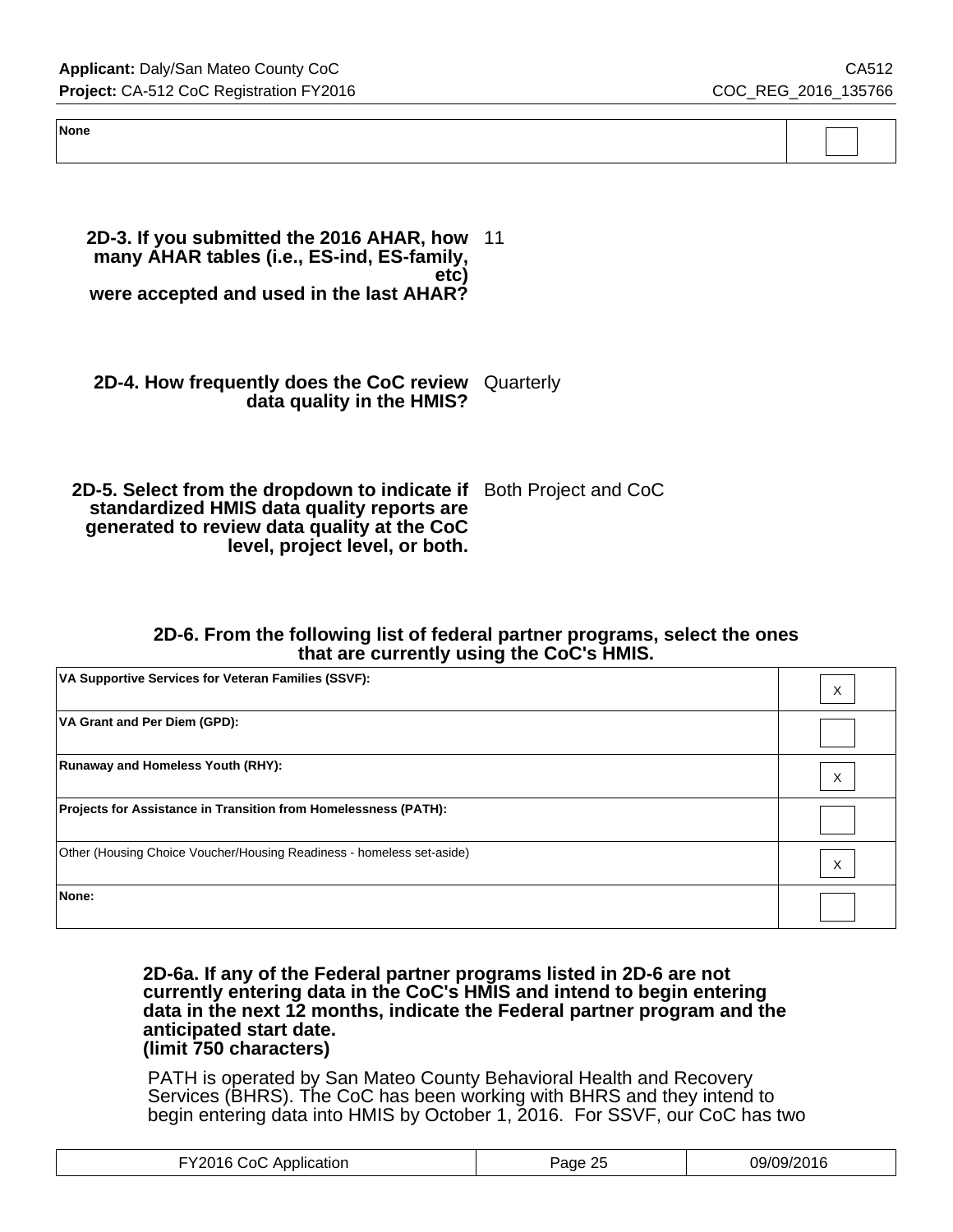SSVF programs and one provider already enters into our HMIS but our other provider, Veterans Resource Center of America, has been given permission from the VA to enter their data into a regional HMIS system which is not in our CoC. Despite this barrier, we have worked with VRC to obtain their HMIS data via an MOU for our Vets@Home Initiative. San Mateo County does not have any VA GPD programs.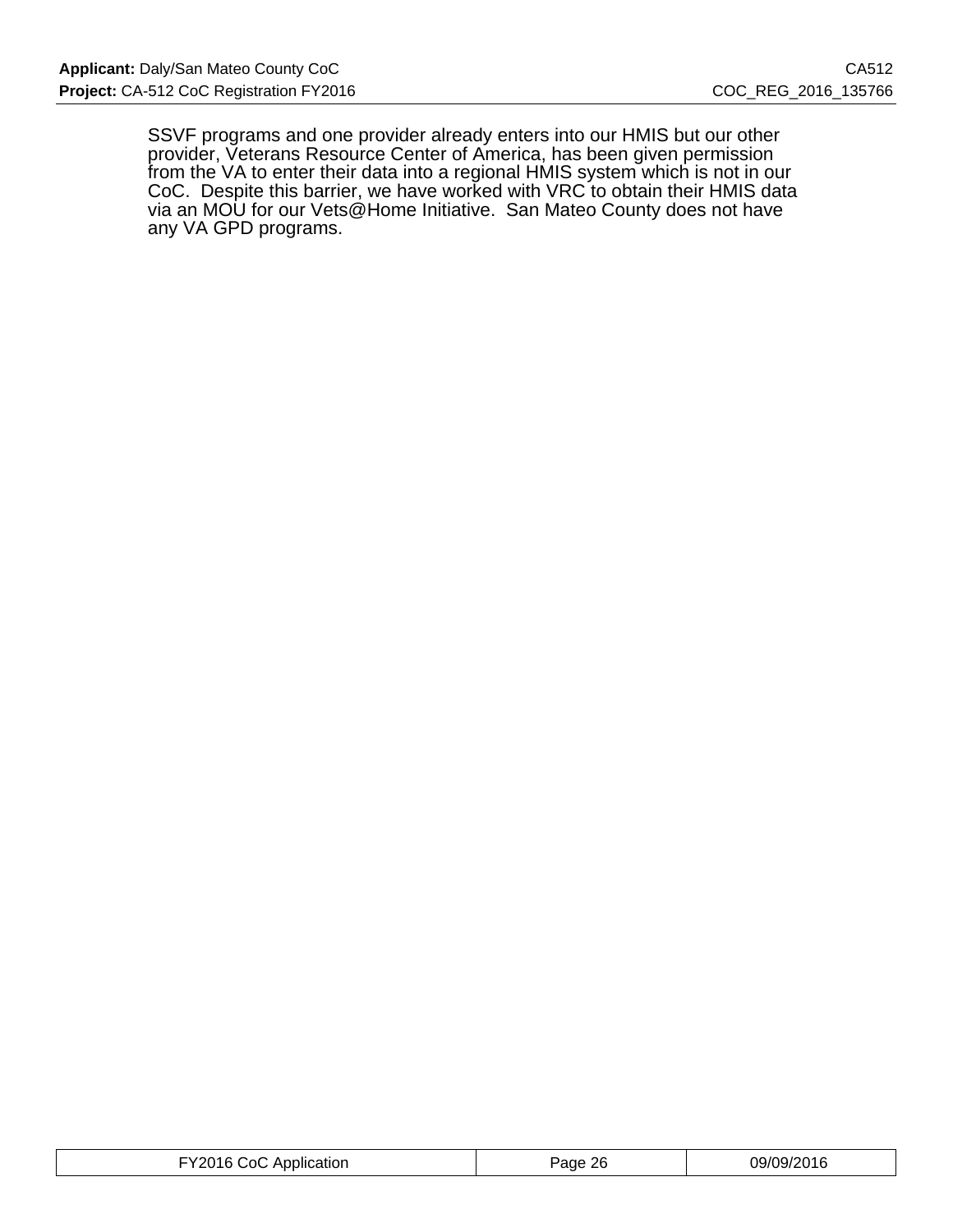# **2E. Continuum of Care (CoC) Sheltered Point-in-Time (PIT) Count**

### **Instructions:**

For guidance on completing this form, please reference the FY 2016 CoC Application Detailed Instructions and the FY 2016 CoC Program Competition NOFA. Please submit technical questions to the HUD Exchange Ask A Question.

**The data collected during the PIT count is vital for both CoC's and HUD. HUD needs accurate data to understand the context and nature of homelessness throughout the country, and to provide Congressand the Office of Management and Budget (OMB) with information regarding services provided, gaps in service, and performance. Accurate, high quality data is vital to inform Congress' funding decisions.**

| <b>2E-1. Did the CoC approve the final sheltered</b> Yes |  |
|----------------------------------------------------------|--|
| PIT count methodology for the 2016 sheltered             |  |
| PIT count?                                               |  |

| 2E-2. Indicate the date of the most recent 01/26/2016 |  |
|-------------------------------------------------------|--|
| sheltered PIT count:                                  |  |
| (mm/dd/yyyy)                                          |  |

**2E-2a. If the CoC conducted the sheltered PIT** Not Applicable **count outside of the last 10 days of January 2016, was an exception granted by HUD?**

**2E-3. Enter the date the CoC submitted the** 05/02/2016 **sheltered PIT count data in HDX: (mm/dd/yyyy)**

| FY2016 CoC Application | Page 27 | 09/09/2016 |
|------------------------|---------|------------|
|------------------------|---------|------------|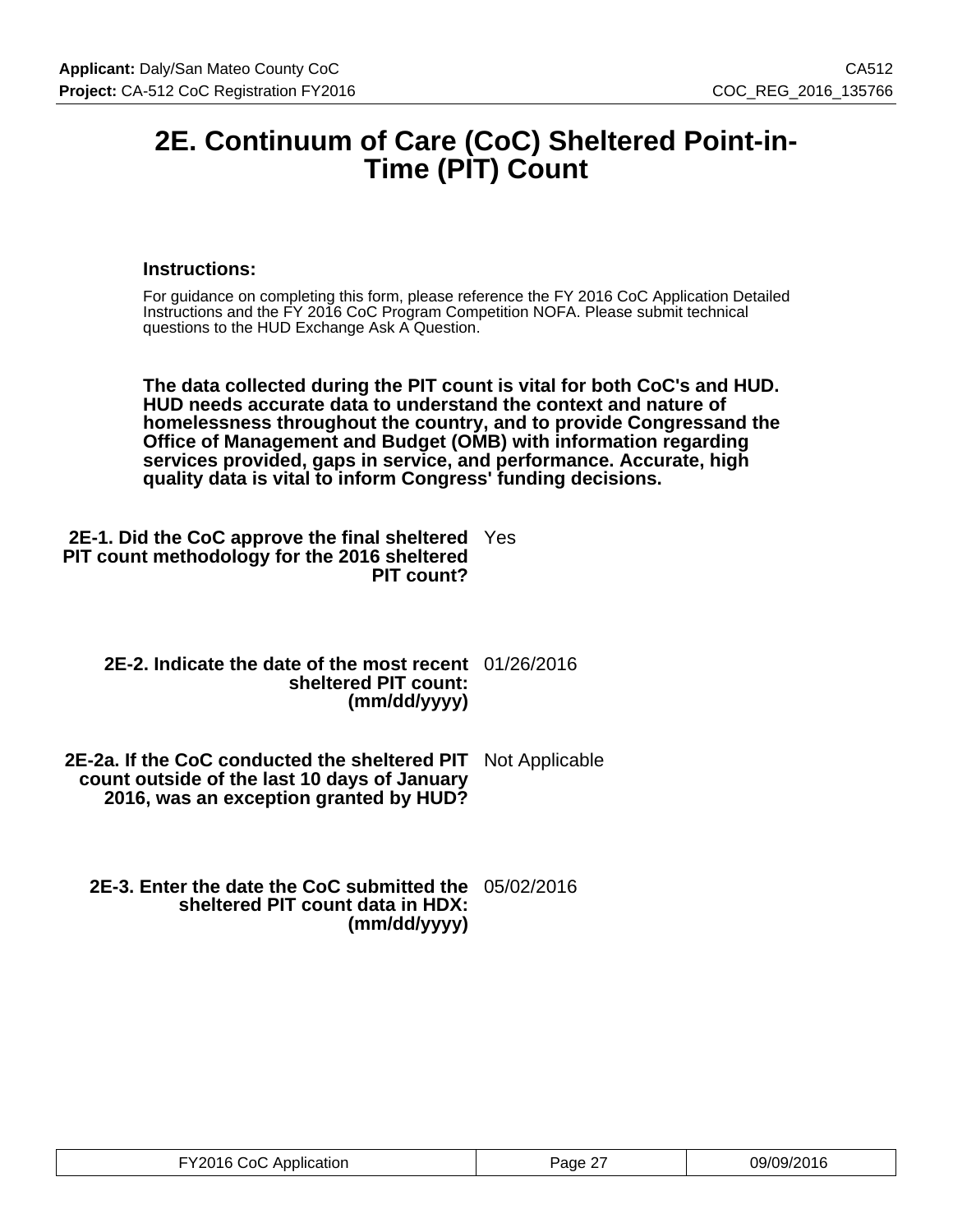# **2F. Continuum of Care (CoC) Sheltered Point-in-Time (PIT) Count: Methods**

### **Instructions:**

For guidance on completing this form, please reference the FY 2016 CoC Application Detailed Instructions and the FY 2016 CoC Program Competition NOFA. Please submit technical questions to the HUD Exchange Ask A Question.

#### **2F-1. Indicate the method(s) used to count sheltered homeless persons during the 2016 PIT count:**

| <b>Complete Census Count:</b>        | х |
|--------------------------------------|---|
| Random sample and extrapolation:     |   |
| Non-random sample and extrapolation: |   |
|                                      |   |

#### **2F-2. Indicate the methods used to gather and calculate subpopulation data for sheltered homeless persons:**

| HMIS:                                        | X |
|----------------------------------------------|---|
| HMIS plus extrapolation:                     |   |
| Interview of sheltered persons:              | X |
| Sample of PIT interviews plus extrapolation: |   |
|                                              |   |

#### **2F-3. Provide a brief description of your CoC's sheltered PIT count methodology and describe why your CoC selected its sheltered PIT count methodology. (limit 1000 characters)**

Data was generated from the HMIS system for most of the programs. CoC Lead Agency staff reviewed the HMIS data and checked back with the HMIS staff if there appeared to be any inaccuracies. The HMIS Lead worked with

| FY2016 CoC Application | 28<br>Page | 09/09/2016 |
|------------------------|------------|------------|
|------------------------|------------|------------|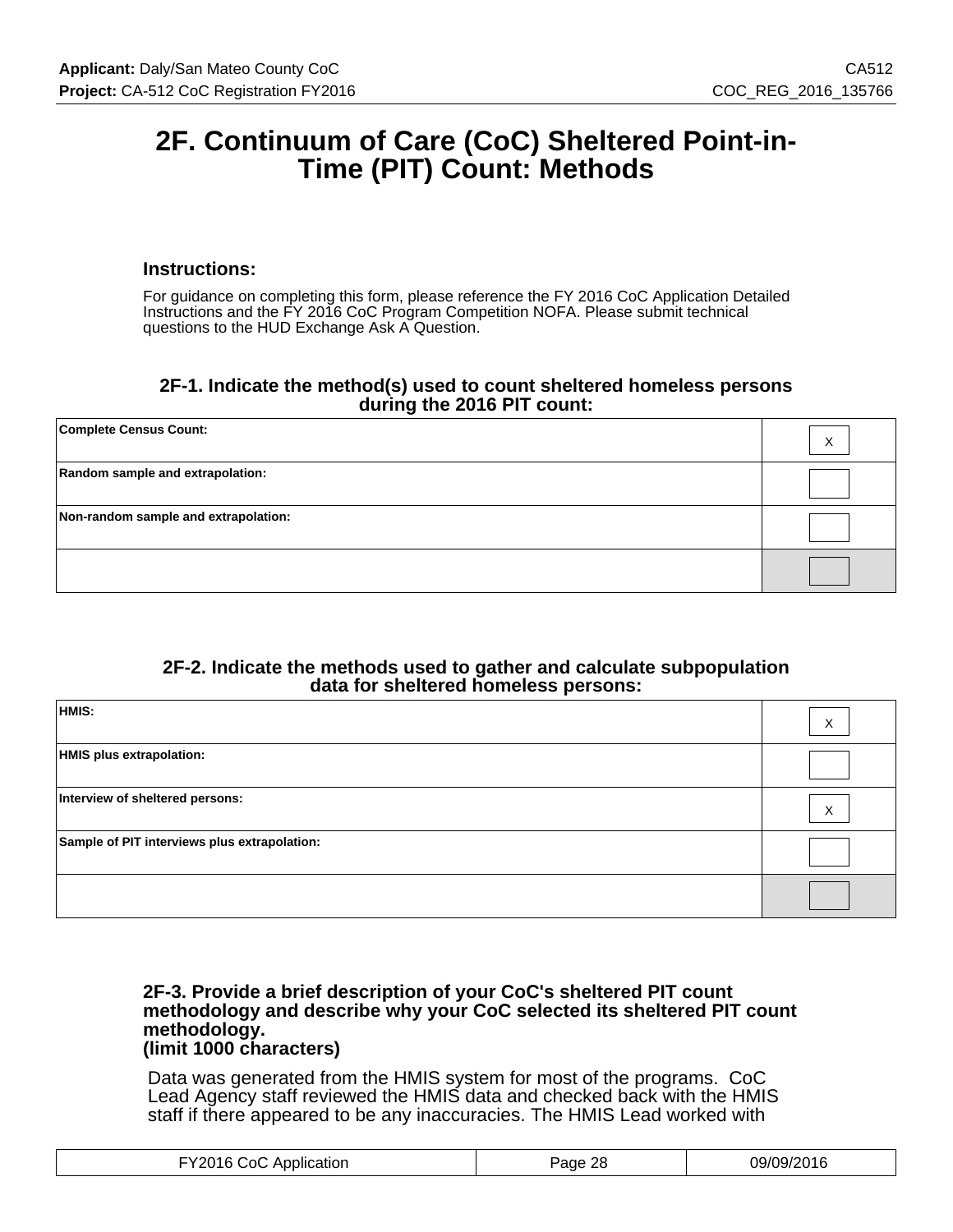individual provider agencies as needed for data clean up. To collect data for non-HMIS participating programs, CoC Lead agency staff conducted a provider survey. Providers completed a form using either data from their existing database or by interviewing program residents. This methodology was selected because there are relatively few non-HMIS programs and we have found this method results in quick response and accurate data.

**2F-4. Describe any change in methodology from your sheltered PIT count in 2015 to 2016, including any change in sampling or extrapolation method, if applicable. Do not include information on changes to the implementation of your sheltered PIT count methodology (e.g., enhanced training or change in partners participating in the PIT count). (limit 1000 characters)**

Not applicable.

#### **2F-5. Did your CoC change its provider** Yes **coverage in the 2016 sheltered count?**

#### **2F-5a. If "Yes" in 2F-5, then describe the change in provider coverage in the 2016 sheltered count. (limit 750 characters)**

There were two changes to the provider coverage in the 2016 sheltered count. First, the VA-funded Mental Health Residential Rehabilitation Treatment Program – Domiciliary Care for Homeless Veterans (VADOM) was no longer counted in 2016 as per HUD notice CPD-15-010. Second, one program was no longer dedicated to serving homeless persons and therefore was removed for the 2016 sheltered count.

| FY2016 CoC Application | Page 29 | 09/09/2016 |
|------------------------|---------|------------|
|------------------------|---------|------------|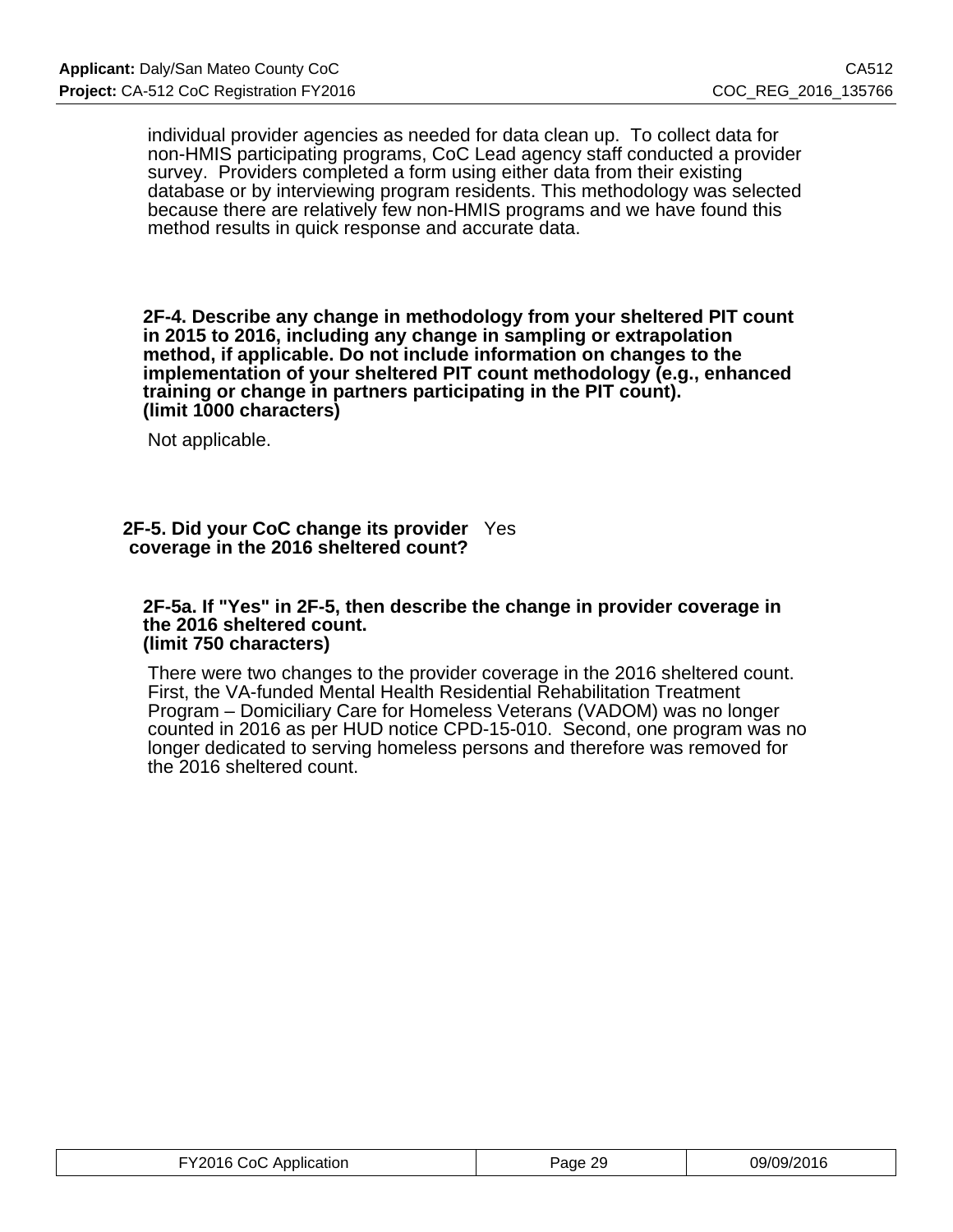# **2G. Continuum of Care (CoC) Sheltered Point-in-Time (PIT) Count: Data Quality**

#### **Instructions:**

For guidance on completing this form, please reference the FY 2016 CoC Application Detailed Instructions and the FY 2016 CoC Program Competition NOFA. Please submit technical questions to the HUD Exchange Ask A Question.

#### **2G-1. Indicate the methods used to ensure the quality of the data collected during the sheltered PIT count:**

| Training:                           | X                 |
|-------------------------------------|-------------------|
| Follow-up:                          | X                 |
| HMIS:                               | $\checkmark$<br>v |
| Non-HMIS de-duplication techniques: |                   |
|                                     |                   |

**2G-2. Describe any change to the way your CoC implemented its sheltered PIT count from 2015 to 2016 that would change data quality, including changes to training volunteers and inclusion of any partner agencies in the sheltered PIT count planning and implementation, if applicable. Do not include information on changes to actual sheltered PIT count methodology (e.g. change in sampling or extrapolation methods). (limit 1000 characters)**

Not Applicable.

| FY2016 CoC Application | Page 30 | 09/09/2016 |
|------------------------|---------|------------|
|------------------------|---------|------------|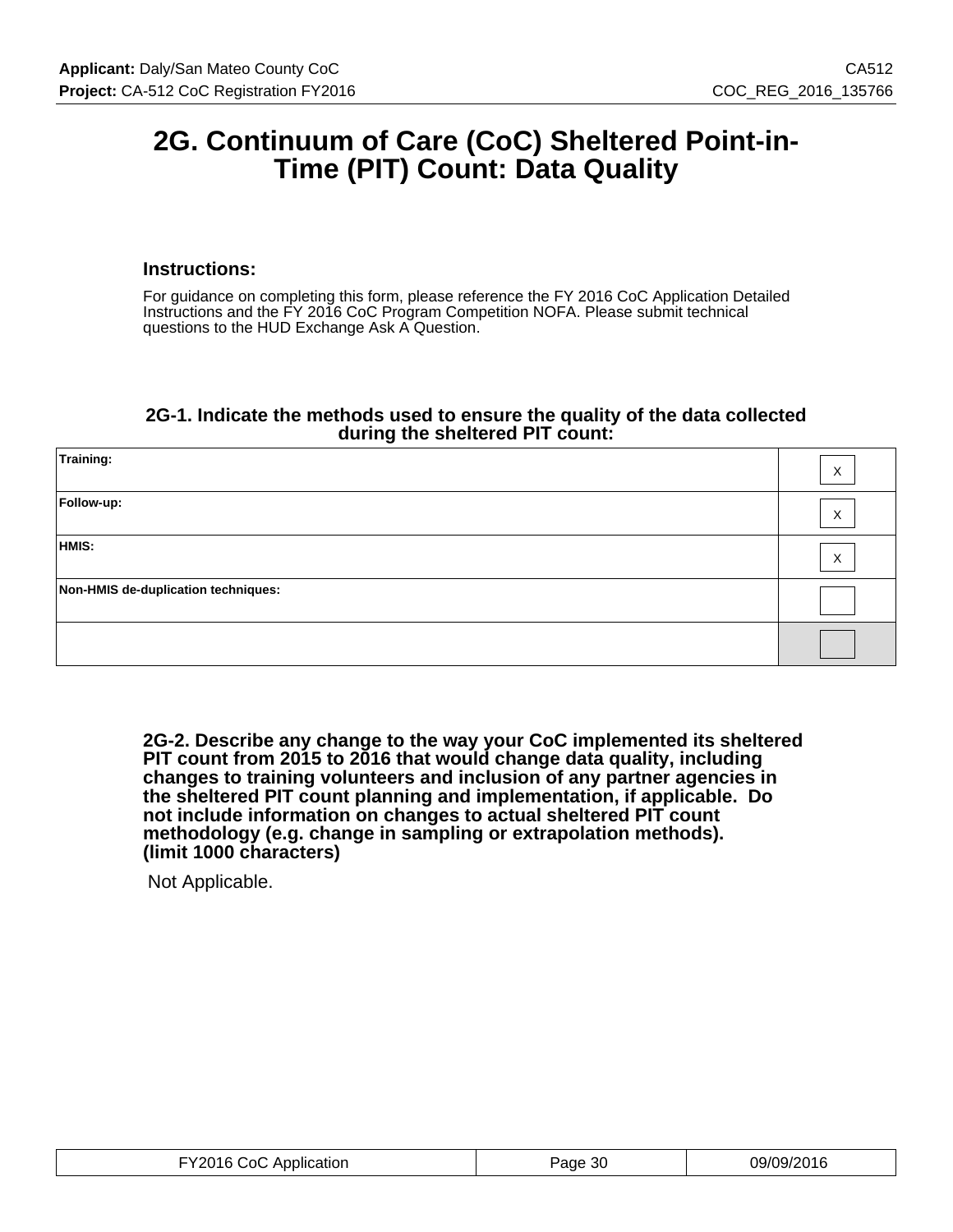# **2H. Continuum of Care (CoC) Unsheltered Pointin-Time (PIT) Count**

### **Instructions:**

For guidance on completing this form, please reference the FY 2016 CoC Application Detailed Instructions and the FY 2016 CoC Program Competition NOFA. Please submit technical questions to the HUD Exchange Ask A Question.

**HUD requires CoCs to conduct an unsheltered PIT count every 2 years (biennially) during the last 10 days in January; however, HUD also strongly encourages CoCs to conduct the unsheltered PIT count annually at the same time that they conduct annual sheltered PIT counts. HUD required CoCs to conduct the last biennial PIT count during the last 10 days in January 2015.**

**2H-1. Did the CoC approve the final** No **unsheltered PIT count methodology for the most recent unsheltered PIT count?**

**2H-2. Indicate the date of the most recent** 01/22/2015 **unsheltered PIT count (mm/dd/yyyy):**

**2H-2a. If the CoC conducted the unsheltered PIT count outside of the last 10 days of January 2016, or most recent count, was an exception granted by HUD?** Not Applicable

**2H-3. Enter the date the CoC submitted the** 05/14/2015 **unsheltered PIT count data in HDX (mm/dd/yyyy):**

| FY2016 CoC Application | Page 31 | 09/09/2016 |
|------------------------|---------|------------|
|------------------------|---------|------------|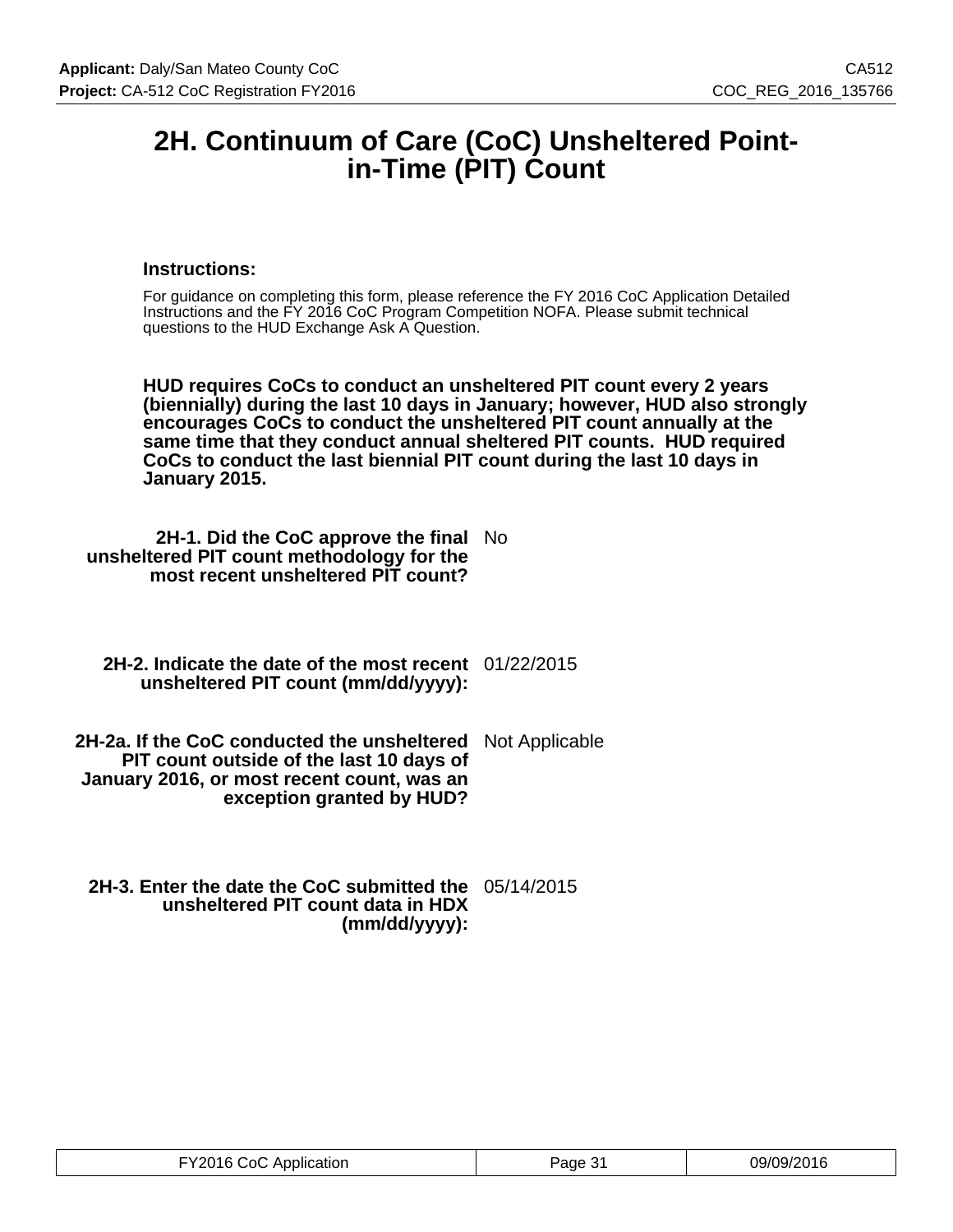# **2I. Continuum of Care (CoC) Unsheltered Pointin-Time (PIT) Count: Methods**

#### **Instructions:**

For guidance on completing this form, please reference the FY 2016 CoC Application Detailed Instructions and the FY 2016 CoC Program Competition NOFA. Please submit technical questions to the HUD Exchange Ask A Question.

#### **2I-1. Indicate the methods used to count unsheltered homeless persons during the 2016 or most recent PIT count:**

| Night of the count - complete census: | $\mathsf{X}$ |
|---------------------------------------|--------------|
| Night of the count - known locations: |              |
| Night of the count - random sample:   |              |
| Service-based count:                  |              |
| HMIS:                                 |              |
|                                       |              |

#### **2I-2. Provide a brief descripton of your CoC's unsheltered PIT count methodology and describe why your CoC selected this unsheltered PIT count methodology. (limit 1000 characters)**

The San Mateo County CoC is committed to conducting the most accurate unsheltered count possible and for this reason has elected to use a complete census approach. The CoC Lead Agency (H.S.A.) and partners (including CoC member agencies) organized a one-night, public places count using a "complete coverage" methodology. Teams of enumerators were assigned to each census tract in the county. They counted visible homeless persons, including those in vehicles and camps. Teams included "homeless guides" with knowledge of the area being counted. Enumerators recorded numbers of people, household type (single adults and families with children) and gender. Following the count, the CoC Lead Agency organized a Homeless Survey, consisting of in-person interviews with a sample of unsheltered homeless people. Interviews were conducted by service provider staff and homeless individuals. The interviews included questions designed to gather required population and subpopulation data.

| FY2016 CoC Application | Page 32 | 09/09/2016 |
|------------------------|---------|------------|
|------------------------|---------|------------|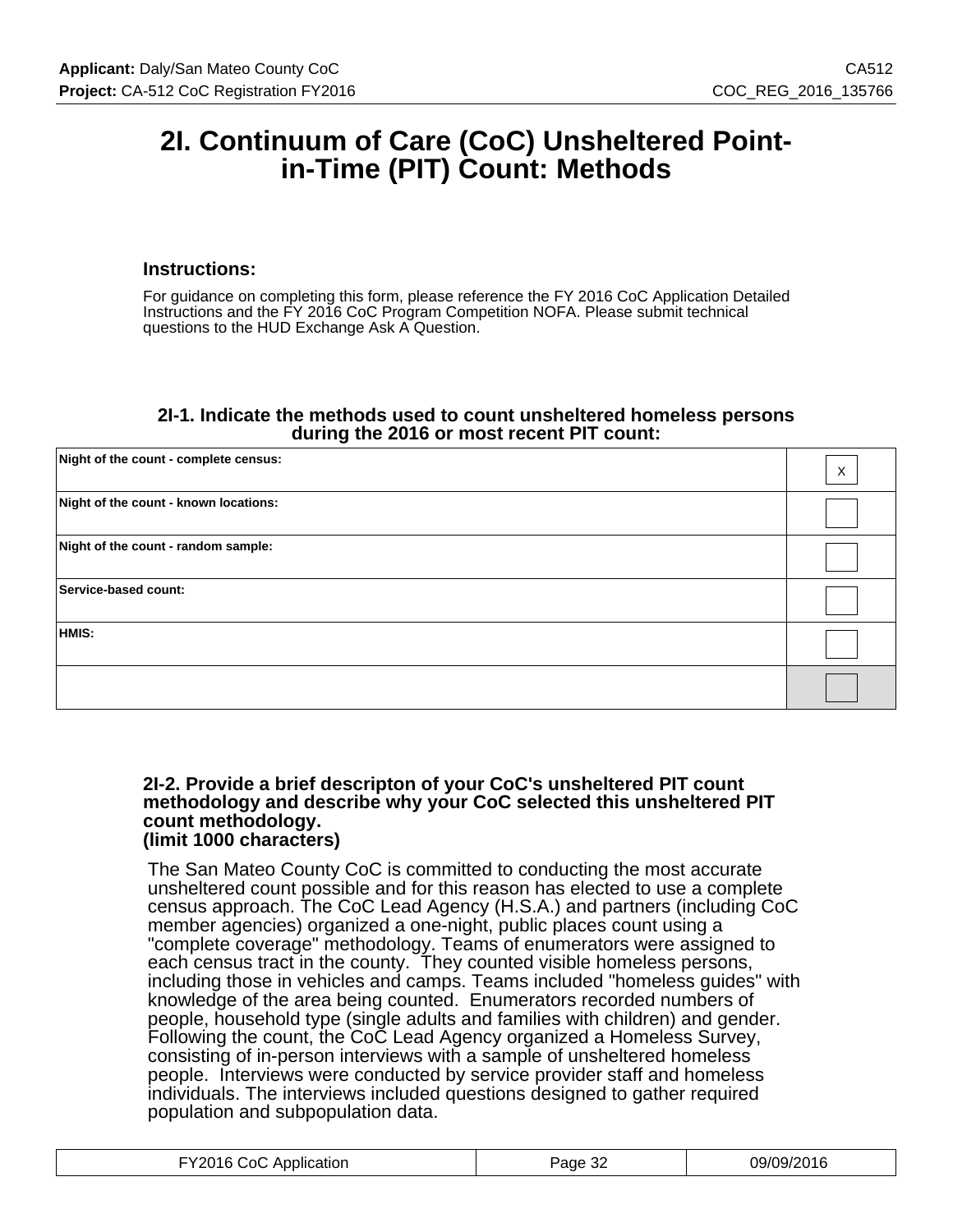#### **2I-3. Describe any change in methodology from your unsheltered PIT count in 2015 (or 2014 if an unsheltered count was not conducted in 2015) to 2016, including any change in sampling or extrapolation method, if applicable. Do not include information on changes to implementation of your sheltered PIT count methodology (e.g., enhanced training or change in partners participating in the count). (limit 1000 characters)**

There was one change to the unsheltered count methodology. For the 2015 homeless survey, the survey was based on the suggested interview template provided by HUD in place of the interview tool that the CoC had used in 2013. The HUD tool uses a different approach to asking about disability. It appears the change in the survey tool resulted in a lower rate of positive responses to the disability question, and therefore a lower rate of chronic homelessness.

#### **2I-4. Has the CoC taken extra measures to** Yes **identify unaccompanied homeless youth in the PIT count?**

**2I-4a. If the response in 2I-4 was "no" describe any extra measures that are being taken to identify youth and what the CoC is doing for homeless youth.**

**(limit 1000 characters)**

Not Applicable.

| FY2016 CoC Application | Page 33 | 09/09/2016 |
|------------------------|---------|------------|
|------------------------|---------|------------|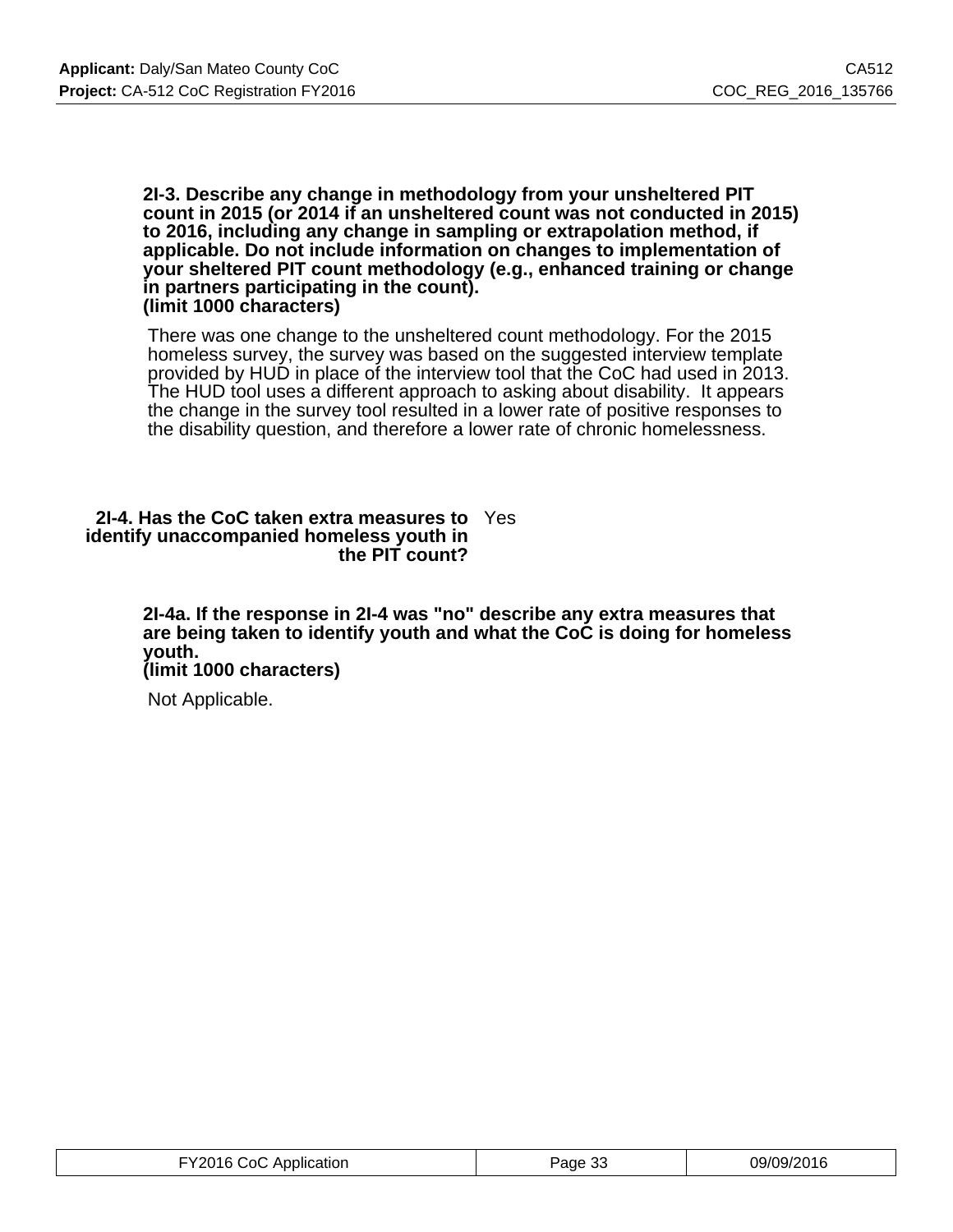# **2J. Continuum of Care (CoC) Unsheltered Pointin-Time (PIT) Count: Data Quality**

### **Instructions:**

For guidance on completing this form, please reference the FY 2016 CoC Application Detailed Instructions and the FY 2016 CoC Program Competition NOFA. Please submit technical questions to the HUD Exchange Ask A Question.

### **2J-1. Indicate the steps taken by the CoC to ensure the quality of the data collected for the 2016 unsheltered PIT count:**

| Training:                      | X           |
|--------------------------------|-------------|
| "Blitz" count:                 | X           |
| Unique identifier:             | X           |
| Survey questions:              | $\mathsf X$ |
| <b>Enumerator observation:</b> | X           |
|                                |             |
| None:                          |             |

**2J-2. Describe any change to the way the CoC implemented the unsheltered PIT count from 2015 (or 2014 if an unsheltered count was not conducted in 2015) to 2016 that would affect data quality. This includes changes to training volunteers and inclusion of any partner agencies in the unsheltered PIT count planning and implementation, if applicable. Do not include information on changes in actual methodology (e.g. change in sampling or extrapolation method). (limit 1000 characters)**

In 2015 the methodology for counting vehicles with sleeping occupants was refined due to a suspected over count of homeless people in RVs in 2013. Volunteer enumerators were instructed to only count RVs if they were parked on public property and there was evidence they had people sleeping in them. Volunteers did not count RVs parked on private property (e.g. in driveways) even if they appeared to be occupied. This may have contributed to a lower overall count of unsheltered people in 2015.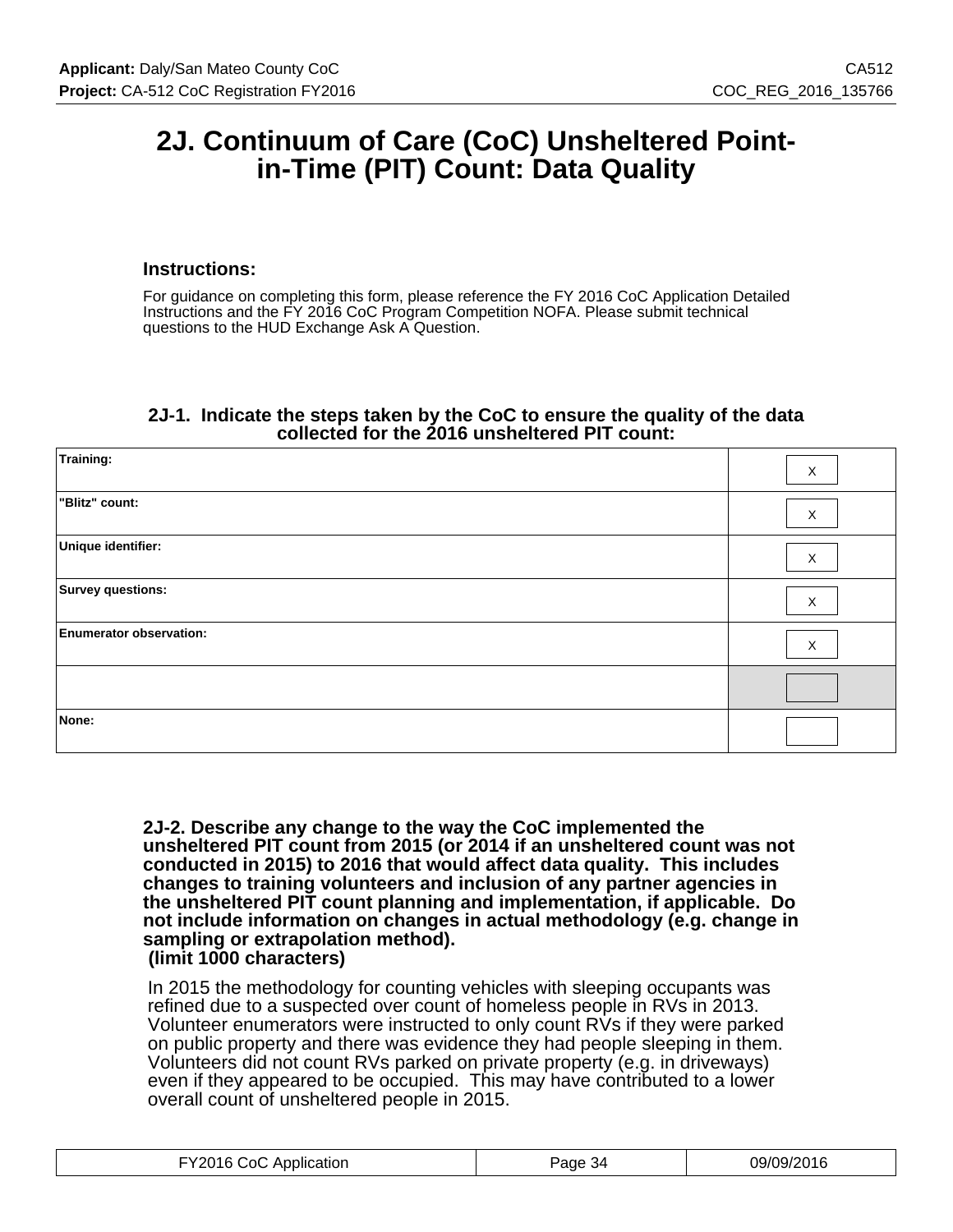# **3A. Continuum of Care (CoC) System Performance**

#### **Instructions**

For guidance on completing this form, please reference the FY 2016 CoC Application Detailed Instructions and the FY 2016 CoC Program NOFA. Please submit technical questions to the HUD Exchange Ask A Question.

### **3A-1. Performance Measure: Number of Persons Homeless - Point-in-Time Count.**

**\* 3A-1a. Change in PIT Counts of Sheltered and Unsheltered Homeless Persons**

**Using the table below, indicate the number of persons who were homeless at a Point-in-Time (PIT) based on the 2015 and 2016 PIT counts as recorded in the Homelessness Data Exchange (HDX).**

|                                                                   | <b>2015 PIT</b><br>for unsheltered count, most recent<br>year conducted) | <b>2016 PIT</b> | <b>Difference</b> |
|-------------------------------------------------------------------|--------------------------------------------------------------------------|-----------------|-------------------|
| Universe: Total PIT Count of sheltered and<br>unsheltered persons | 2,007                                                                    | 1,361           | $-646$            |
| <b>Emergency Shelter Total</b>                                    | 289                                                                      | 166             | $-123$            |
| Safe Haven Total                                                  |                                                                          |                 | $\mathbf{0}$      |
| <b>Transitional Housing Total</b>                                 | 419                                                                      | 420             |                   |
| <b>Total Sheltered Count</b>                                      | 708                                                                      | 586             | $-122$            |
| <b>Total Unsheltered Count</b>                                    | 1,299                                                                    | 775             | $-524$            |

#### **3A-1b. Number of Sheltered Persons Homeless - HMIS. Using HMIS data, enter the number of homeless persons who were served in a sheltered environment between October 1, 2014 and September 30, 2015 for each category provided.**

|                                                         | Between October 1, 2014 and September 30, 2015 |  |
|---------------------------------------------------------|------------------------------------------------|--|
| Universe: Unduplicated Total sheltered homeless persons | 2,846                                          |  |
| <b>Emergency Shelter Total</b>                          | 1,781                                          |  |
| Safe Haven Total                                        | ΩI                                             |  |
| <b>Transitional Housing Total</b>                       | 1,932                                          |  |

## **3A-2. Performance Measure: First Time Homeless.**

**Describe the CoC's efforts to reduce the number of individuals and families who become homeless for the first time. Specifically, describe what the CoC is doing to identify risk factors of becoming homeless.**

| Application<br>∴∩C<br>. . <b>.</b> | Page<br>ື | า9/09/2016<br>סו ט <i>צו</i> צט |
|------------------------------------|-----------|---------------------------------|
|------------------------------------|-----------|---------------------------------|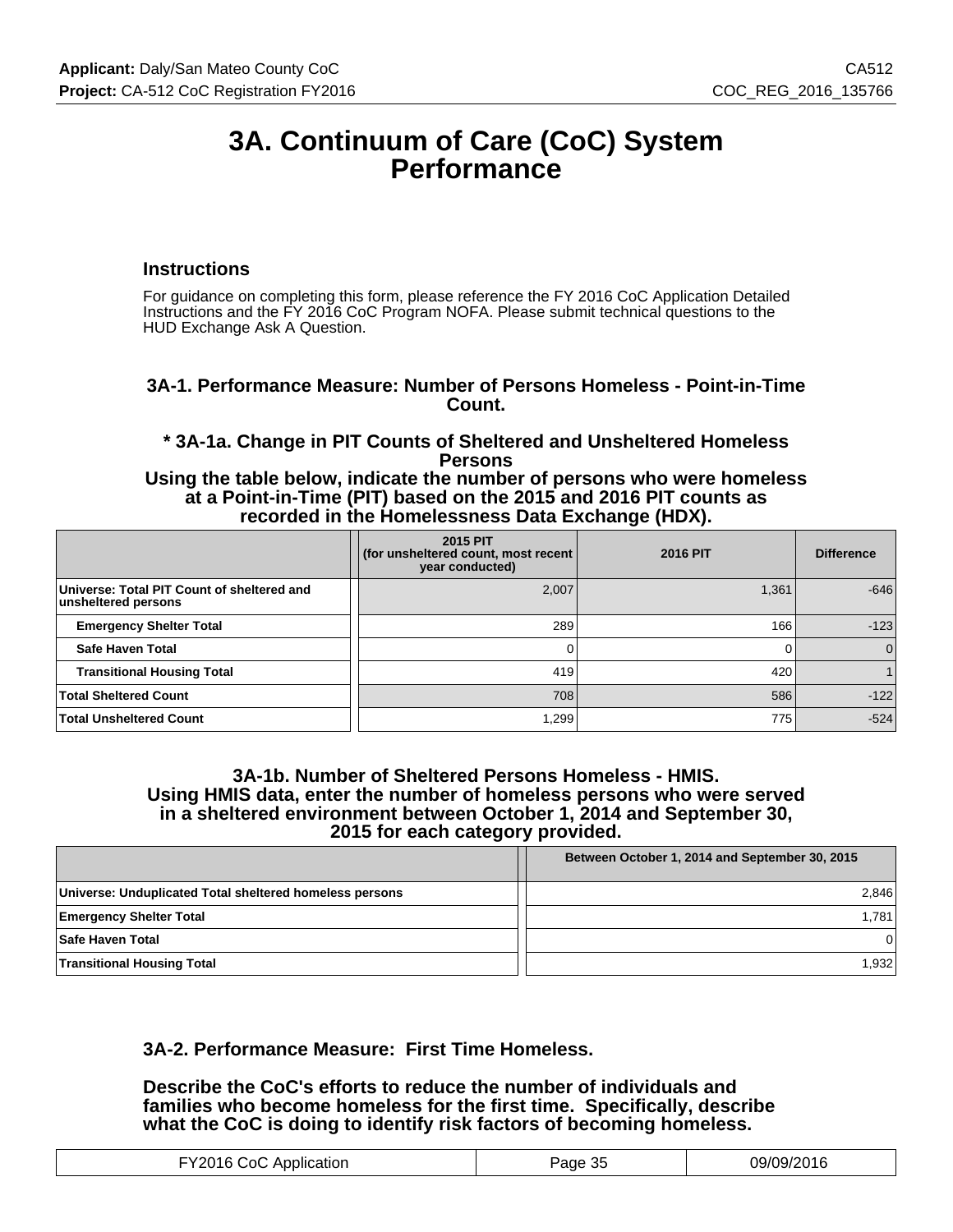# **(limit 1000 characters)**

The CoC identifies risk factors for first time homelessness by analyzing data from Core Service Agencies (8 geographically distributed entry points into safety net services) and holding regular meetings with Core Service Agency staff to determine what factors seem to be predictive of shelter entry. H.S.A. also hired a consultant to conduct a data matching project to analyze data from mainstream systems (health, behavioral health, probation, etc.) and HMIS to determine where there is overlap, identify whether people are exiting institutions into homelessness, and inform prevention strategies. H.S.A. funds the Core Service Agencies to provide homeless prevention services and has also released an RFP for a lead agency to implement coordinated entry (CE) and shelter diversion. Diversion services will help reduce entries into homelessness. CE and diversion will be implemented through coordination with the Core Service Agencies who administer prevention services available in the community.

# **3A-3. Performance Measure: Length of Time Homeless.**

#### **Describe the CoC's efforts to reduce the length of time individuals and families remain homeless. Specifically, describe how your CoC has reduced the average length of time homeless, including how the CoC identifies and houses individuals and families with the longest lengths of time homeless. (limit 1000 characters)**

San Mateo County H.S.A. has reviewed HMIS data on lengths of stay by program type for ES, TH, and RRH and used this information to inform the new strategic plan, which includes strategies such as expanding rapid rehousing and housing locator capacity to help people exit shelter more rapidly and thereby reduce length of homelessness. Shelter stayers are also linked to housingfocused services, such as housing navigation. Furthermore, San Mateo County invests local funds in Homeless Outreach Teams (HOT) that develop housing plans for chronically homeless individuals, especially targeting those who have been homeless the longest to reduce the overall length of time people are homeless in our system. Committing to Housing First and removing barriers simplifies access and speeds movement from homelessness to housing. H.S.A. has set performance targets for length of stay for all ESG, CoC and locally funded programs. Programs that are not meeting targets receive TA to improve performance.

**\* 3A-4. Performance Measure: Successful Permanent Housing Placement or Retention.**

 **In the next two questions, CoCs must indicate the success of its projects in placing persons from its projects into permanent housing.**

| ، Y2016 CoC<br>* Application | 'aae 36<br>ີບ | 09/09/2016 |
|------------------------------|---------------|------------|

# **3A-4a. Exits to Permanent Housing Destinations:**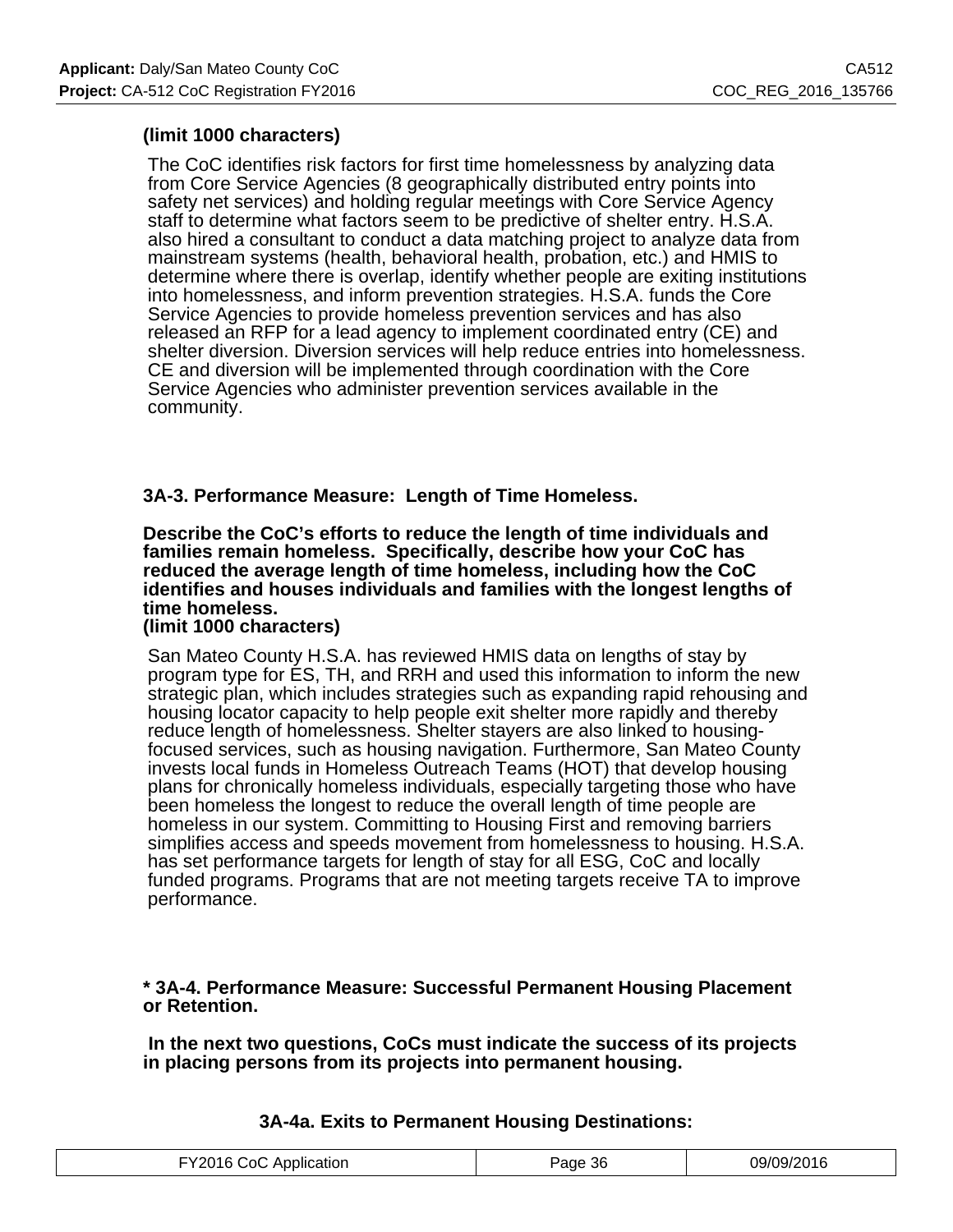#### **Fill in the chart to indicate the extent to which projects exit program participants into permanent housing (subsidized or non-subsidized) or the retention of program participants in CoC Program-funded permanent supportive housing.**

|                                                                                                     | Between October 1, 2014 and September 30, 2015 |
|-----------------------------------------------------------------------------------------------------|------------------------------------------------|
| Universe: Persons in SSO, TH and PH-RRH who exited                                                  | 1.3031                                         |
| <b>Of the persons in the Universe above, how many of those exited to permanent</b><br>destinations? | 550                                            |
| <b>Successful Exits</b> ↓                                                                           | 42.21%                                         |

#### **3A-4b. Exit To or Retention Of Permanent Housing: In the chart below, CoCs must indicate the number of persons who exited from any CoC funded permanent housing project, except rapid re-housing projects, to permanent housing destinations or retained their permanent housing between October 1, 2014 and September 31, 2015.**

|                                                                                                                                                                | Between October 1, 2014 and September 30, 2015 |
|----------------------------------------------------------------------------------------------------------------------------------------------------------------|------------------------------------------------|
| Universe: Persons in all PH projects except PH-RRH                                                                                                             | 295                                            |
| Of the persons in the Universe above, indicate how many of those remained in<br>applicable PH projects and how many of those exited to permanent destinations? | 288                                            |
| <b>Successful Retentions/Exits</b>                                                                                                                             | 97.63%                                         |

#### **3A-5. Performance Measure: Returns to Homelessness: Describe the CoCs efforts to reduce the rate of individuals and families who return to homelessness. Specifically, describe strategies your CoC has implemented to identify and minimize returns to homelessness, and demonstrate the use of HMIS or a comparable database to monitor and record returns to homelessness. (limit 1000 characters)**

San Mateo County H.S.A. used HMIS data to assess the percentage of people who exited from programs into permanent housing and returned to homelessness over a two year period (2014-2015) for each program type (ES, TH, RRH and PSH). Rates varied by program type but there was an overall rate of 13.8% of return across the system. The CoC's Strategic Plan aims to reduce this rate by fully implementing Coordinated Entry which will have a standardized method for matching homeless people to the most appropriate intervention. H.S.A. also met with each agency individually to review their performance on this measure and identify strategies for improvement, such as improved connections to mainstream services, or by using progressive engagement in RRH to ensure each household receives sufficient assistance to remain housed at the end of the subsidy period. H.S.A. will continue using HMIS to track rate of return and use this information to inform strategies for project and system improvement.

# **3A-6. Performance Measure: Job and Income Growth.**

| .Y2N16.<br>:∩∩<br>Abblication | $\sim$<br>'ane∙<br>، دت | 09/09/2016 |
|-------------------------------|-------------------------|------------|
|-------------------------------|-------------------------|------------|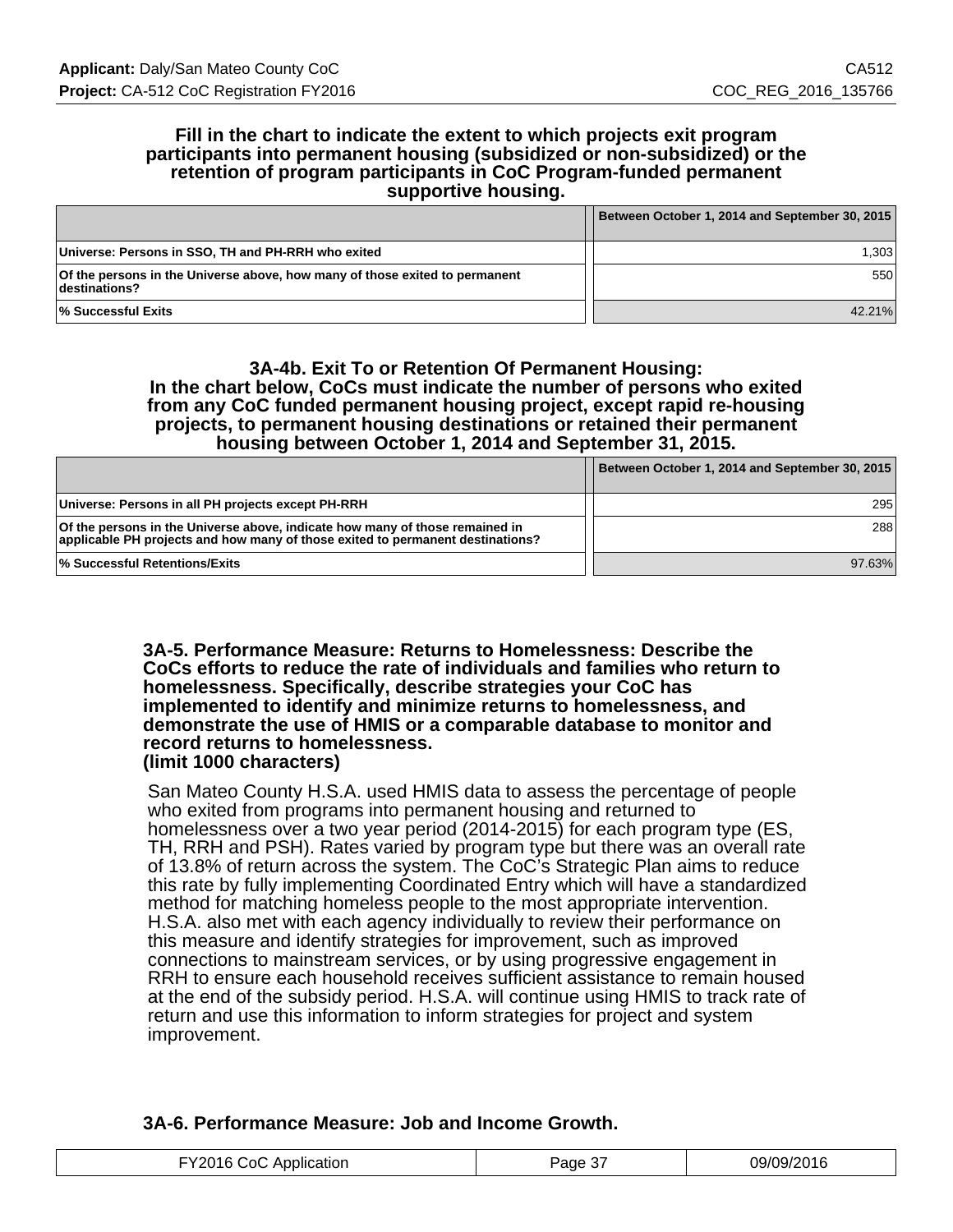#### **Performance Measure: Job and Income Growth. Describe the CoC's specific strategies to assist CoC Program-funded projects to increase program participants' cash income from employment and nonemployment non-cash sources. (limit 1000 characters)**

The majority of the programs in our CoC have staff who work with program participants to secure employment. Employment services include: resumewriting, job-seeking skills, computer training, job search assistance, etc. LifeMoves, a large shelter provider, maintains relationships with several large regional employers and can rapidly connect clients to jobs. Agencies also connect participants to family resource centers, which host workshops and related services (e.g. child care). To assist program participants in accessing non-employment, non-cash income, H.S.A. funds the Core Service Agencies, which are the entry points into safety net services and shelter. The Cores' specialized staff assess eligibility and directly assist clients with accessing mainstream public benefits (TANF, SNAP, GA, Disability, etc.). Increasing income is also a scoring factor in the CoC's project rating and ranking process. In federal fiscal year 2014-15, 21% of adult leavers increased their total income.

# **3A-6a. Describe how the CoC is working with mainstream employment organizations to aid homeless individuals and families in increasing their income.**

## **(limit 1000 characters)**

The CoC Lead Agency, the San Mateo County H.S.A., is also the home of the County's Employment Services Division. With the CoC and employment services integrated within one agency, the CoC is able to provide homeless people with seamless connections to mainstream employment services, including job readiness, job training, and vocational rehabilitation services. Once a client is connected to Employment Services, an assessment is conducted and opportunities are identified based on their needs and skills. County offices have One-Stop Job Information Centers, where homeless people can access technological resources, employer information sessions, and trainings for career development. Homeless families who receive TANF benefits and are designated as employable are enrolled in Welfare to Work, where an Employment Services Specialist provides one on one employment assistance. Of the CoC funded projects, 19 out of 19 are regularly connecting participants to employment services.

#### **3A-7. What was the the criteria and decision-making process the CoC used to identify and exclude specific geographic areas from the CoC's unsheltered PIT count? (limit 1000 characters)**

The CoC conducted a complete coverage PIT count in 2015 and did not exclude any geographic areas. To ensure thoroughness of outreach to unsheltered people, H.S.A, the lead CoC agency, funds and oversees the County's Homeless Outreach Team (HOT). HOT staff build relationships with unsheltered homeless people, working with each individual to identify service needs and implement a housing plan, including obtaining documentation required for housing programs. To help remove barriers to housing, HOT clients are discussed at the monthly regional multi-disciplinary team meetings which

| FY2016 CoC Application | Page 38 | 09/09/2016 |
|------------------------|---------|------------|
|                        |         |            |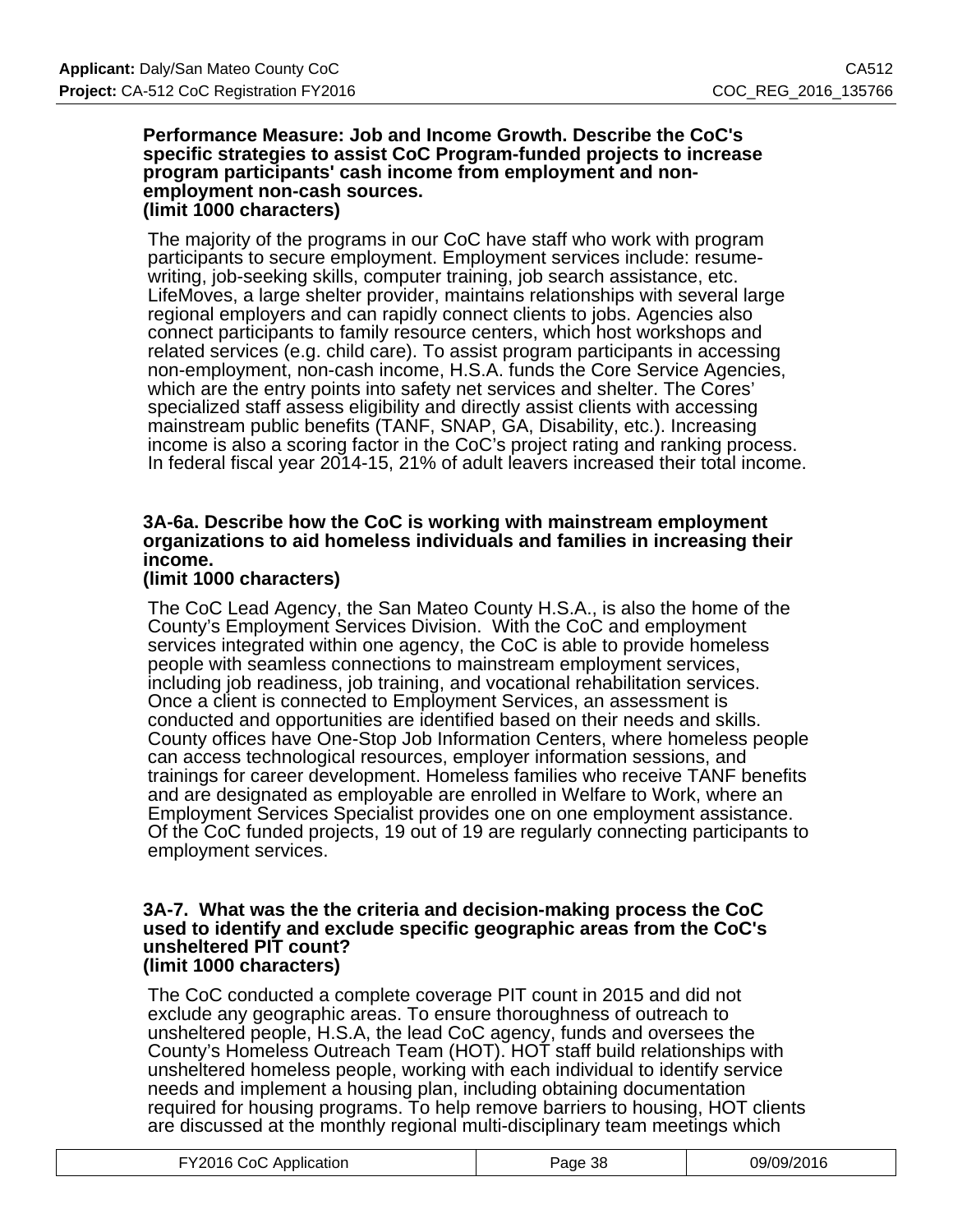include clinicians from the County's Behavioral Health and Recovery Services, law enforcement, and other service providers. HOT staff enter each client into HMIS to track contacts and make referrals to the Housing Authority's coordinated entry process for permanent supportive housing. Clients referred by HOT for a PSH voucher also receive intensive support from housing locators funded by H.S.A.

**3A-7a. Did the CoC completely exclude** No **geographic areas from the the most recent PIT count (i.e., no one counted there and, for communities using samples the area was excluded from both the sample and extrapolation) where the CoC determined that there were no unsheltered homeless people, including areas that are uninhabitable (e.g. disasters)?**

> **3A-7b. Did the CoC completely exclude geographic areas from the the most recent PIT count (i.e., no one counted there and, for communities using samples the area was excluded from both the sample and extrapolation) where the CoC determined that there were no unsheltered homeless people, including areas that are uninhabitable (e.g. deserts, wilderness, etc.)? (limit 1000 characters)**

Not Applicable.

**3A-8. Enter the date the CoC submitted the** 08/12/2016 **system performance measure data into HDX. The System Performance Report generated by HDX must be attached. (mm/dd/yyyy)**

> **3A-8a. If the CoC was unable to submit their System Performance Measures data to HUD via the HDX by the deadline, explain why and describe what specific steps they are taking to ensure they meet the next HDX submission deadline for System Performance Measures data. (limit 1500 characters)**

Not Applicable.

| FY2016 CoC Application | Page 39 | 09/09/2016 |
|------------------------|---------|------------|
|------------------------|---------|------------|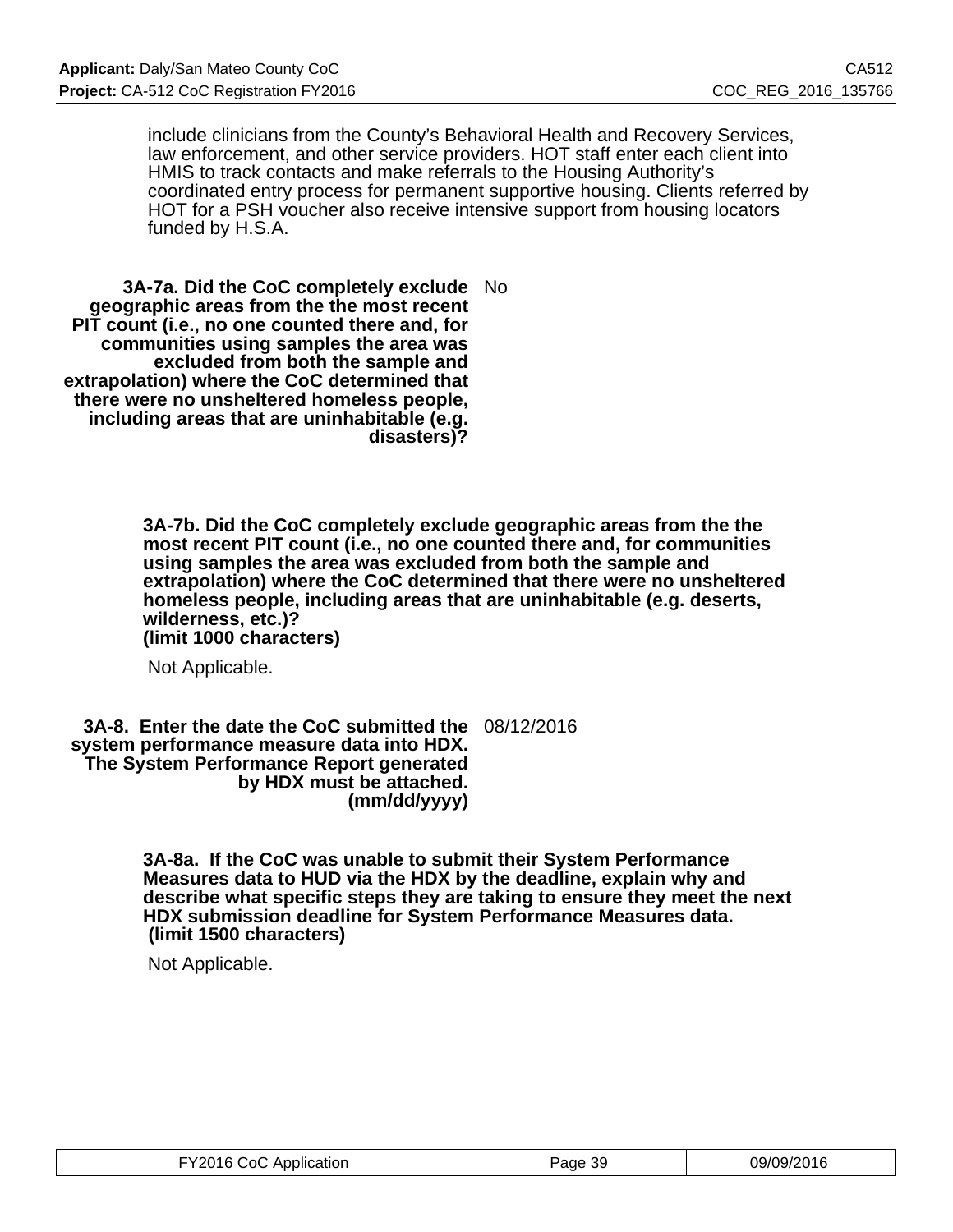# **3B. Continuum of Care (CoC) Performance and Strategic Planning Objectives**

# **Objective 1: Ending Chronic Homelessness**

### **Instructions:**

For guidance on completing this form, please reference the FY 2016 CoC Application Detailed Instructions and the FY 2016 CoC Program Competition NOFA. Please submit technical questions to the HUD Exchange Ask A Question.

**To end chronic homelessness by 2017, HUD encourages three areas of focus through the implementation of Notice CPD 14-012: Prioritizing Persons Experiencing Chronic Homelessness in Permanent Supportive Housing and Recordkeeping Requirements for Documenting Chronic Homeless Status.**

 **1. Targeting persons with the highest needs and longest histories of homelessness for existing and new permanent supportive housing; 2. Prioritizing chronically homeless**

**individuals, youth and families who have the longest histories of homelessness; and**

 **3. The highest needs for new and turnover units.**

**3B-1.1. Compare the total number of chronically homeless persons, which includes persons in families, in the CoC as reported by the CoC for the 2016 PIT count compared to 2015 (or 2014 if an unsheltered count was not conducted in 2015).**

|                                                                                        | 2015<br>(for unsheltered count,<br>most recent year<br>conducted) | 2016 | <b>Difference</b> |
|----------------------------------------------------------------------------------------|-------------------------------------------------------------------|------|-------------------|
| Universe: Total PIT Count of sheltered and<br>unsheltered chronically homeless persons | 943                                                               | 238  | $-705$            |
| <b>Sheltered Count of chronically homeless persons</b>                                 | 86                                                                |      | $-81$             |
| <b>Unsheltered Count of chronically homeless</b><br>persons                            | 857                                                               | 233  | $-624$            |

**3B-1.1a. Using the "Differences" calculated in question 3B-1.1 above, explain the reason(s) for any increase, or no change in the overall TOTAL number of chronically homeless persons in the CoC, as well as the change in the unsheltered count, as reported in the PIT count in 2016 compared to 2015. (limit 1000 characters)**

| FY2016 CoC Application | Page 40 | 09/09/2016 |
|------------------------|---------|------------|
|------------------------|---------|------------|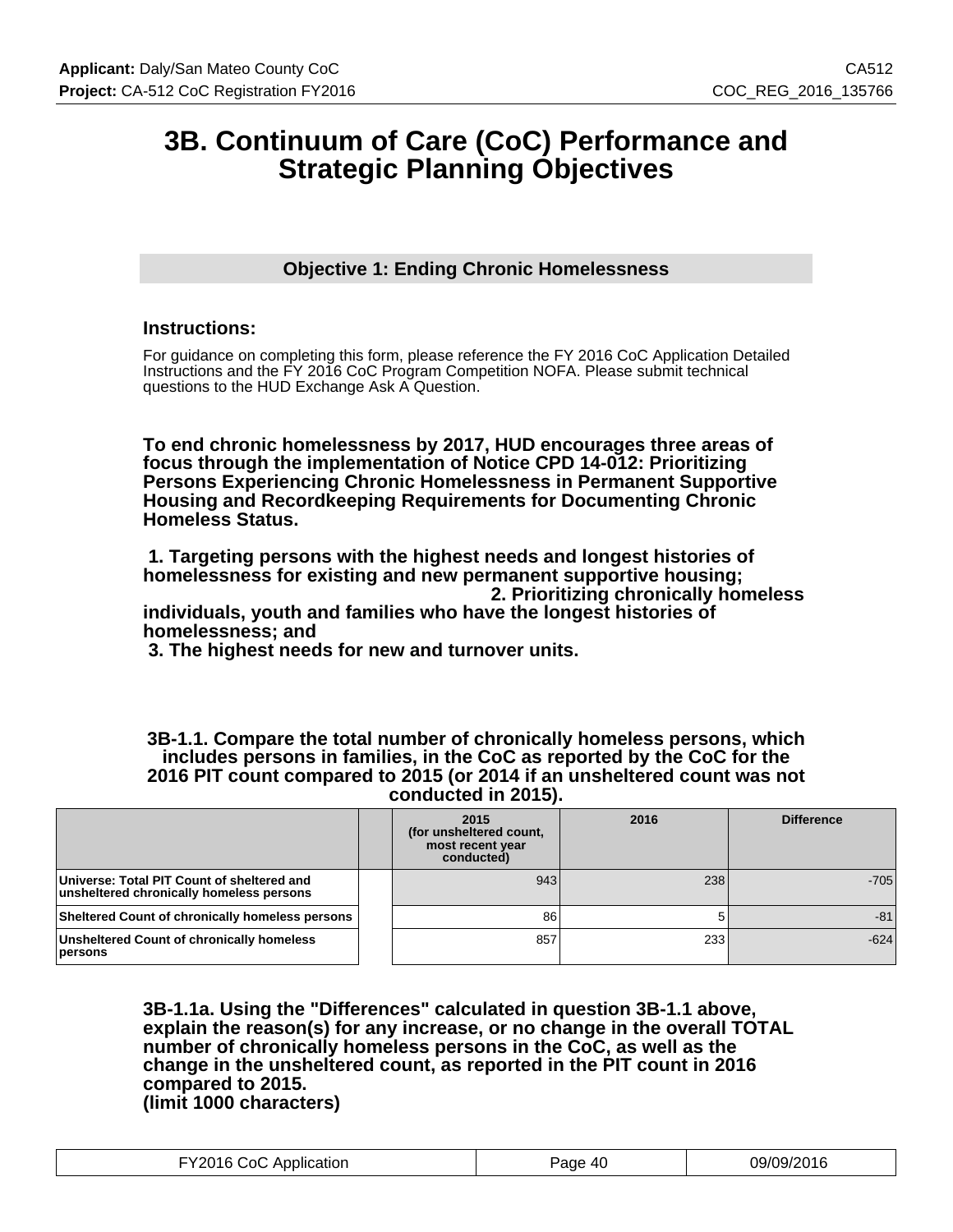The CoC realized a decrease in chronically homeless persons due to implementing strategies to better serve this population. The CoC expanded the supply of PSH and has prioritized PSH for those with the longest periods of homelessness and highest needs. Adding the services of a specialized housing location provider also increased the ability of unsheltered homeless individuals to secure housing in this very competitive housing market. The Homeless Outreach Teams have also been successful in engaging with chronically homeless people and helping to connect them to shelter and permanent housing. There were also changes to the PIT count methodology that likely impacted the data on chronically homeless individuals. The 2015 unsheltered count used a new survey tool that asked about disability differently than in 2013 and yielded lower numbers of disabled people. For the sheltered count, in 2016 we used the new CH definition and also removed the VADOM program from the PIT per HUD's notice.

### **3B-1.2. Compare the total number of PSH beds (CoC Program and non-CoC Program funded) that were identified as dedicated for use by chronically homeless persons on the 2016 Housing Inventory Count, as compared to those identified on the 2015 Housing Inventory Count.**

|                                                                                                                                           | 2015 | 2016 | <b>Difference</b> |
|-------------------------------------------------------------------------------------------------------------------------------------------|------|------|-------------------|
| Number of CoC Program and non-CoC Program funded PSH beds dedicated for use<br>by chronically homelessness persons identified on the HIC. | 270  | 3041 | 34 <sub>1</sub>   |

**3B-1.2a. Explain the reason(s) for any increase, or no change in the total number of PSH beds (CoC program funded or non-CoC Program funded) that were identified as dedicated for use by chronically homeless persons on the 2016 Housing Inventory Count compared to those identified on the 2015 Housing Inventory Count. (limit 1000 characters)**

The increase in the total number of PSH beds dedicated for use by chronically homeless persons is due to the addition of a Bonus CoC funded PSH Project (SP16).

**3B-1.3. Did the CoC adopt the Orders of** Yes **Priority into their standards for all CoC Program funded PSH as described in Notice CPD-14-012: Prioritizing Persons Experiencing Chronic Homelessness in Permanent Supportive Housing and Recordkeeping Requirements for Documenting Chronic Homeless Status?**

**3B-1.3a. If "Yes" was selected for question** 15 **3B-1.3, attach a copy of the CoC's written standards or other evidence that clearly**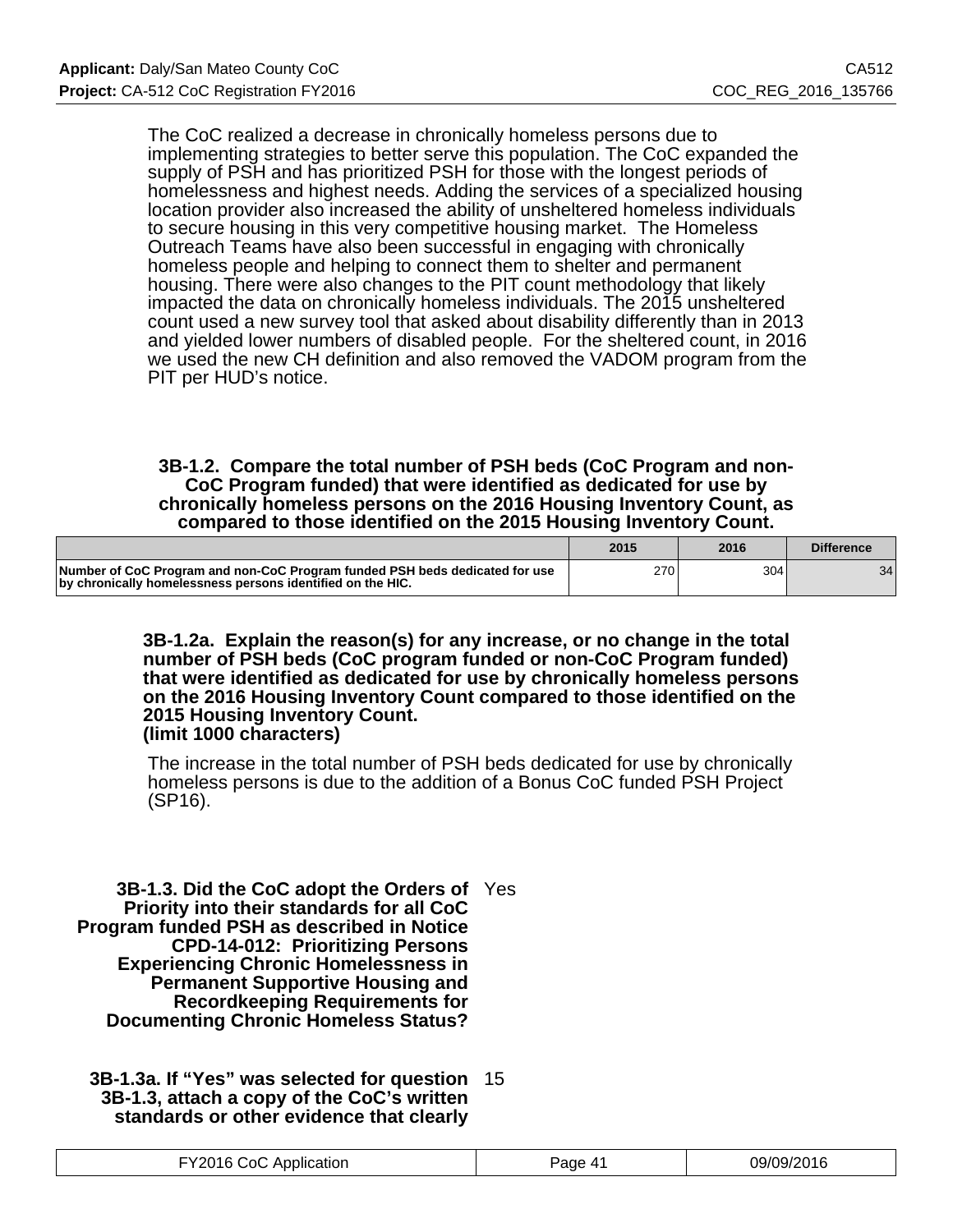#### **shows the incorporation of the Orders of Priority in Notice CPD 14-012 and indicate the page(s) for all documents where the Orders of Priority are found.**

### **3B-1.4. Is the CoC on track to meet the goal** No **of ending chronic homelessness by 2017?**

This question will not be scored.

**3B-1.4a. If the response to question 3B-1.4 was "Yes" what are the strategies that have been implemented by the CoC to maximize current resources to meet this goal? If "No" was selected, what resources or technical assistance will be implemented by the CoC to reach to goal of ending chronically homelessness by 2017? (limit 1000 characters)**

The CoC has designated almost all of our CoC-funded PSH units for chronically homeless people. We added a new bonus PSH project in the 2015 CoC competition and have applied for additional bonus PSH in 2016. Maximizing the use of housing vouchers is challenging in our very competitive housing market. To increase utilization of vouchers, the CoC lead agency H.S.A. and the Housing Authority have funded a contract to provide housing locator services for homeless people who receive vouchers and have implemented incentives for landlords to rent to homeless voucher holders. H.S.A is also investing local funds in a \$1.5 million contract to increase RRH capacity throughout the system and intends to use RRH to house chronically homeless people to the maximum extent practical. To make greater strides toward ending chronic homelessness, the CoC will continue to innovate to identify ways to speed up the process of securing a housing solution for all chronically homeless people in our community.

| FY2016 CoC Application | Page 42 | 09/09/2016 |
|------------------------|---------|------------|
|------------------------|---------|------------|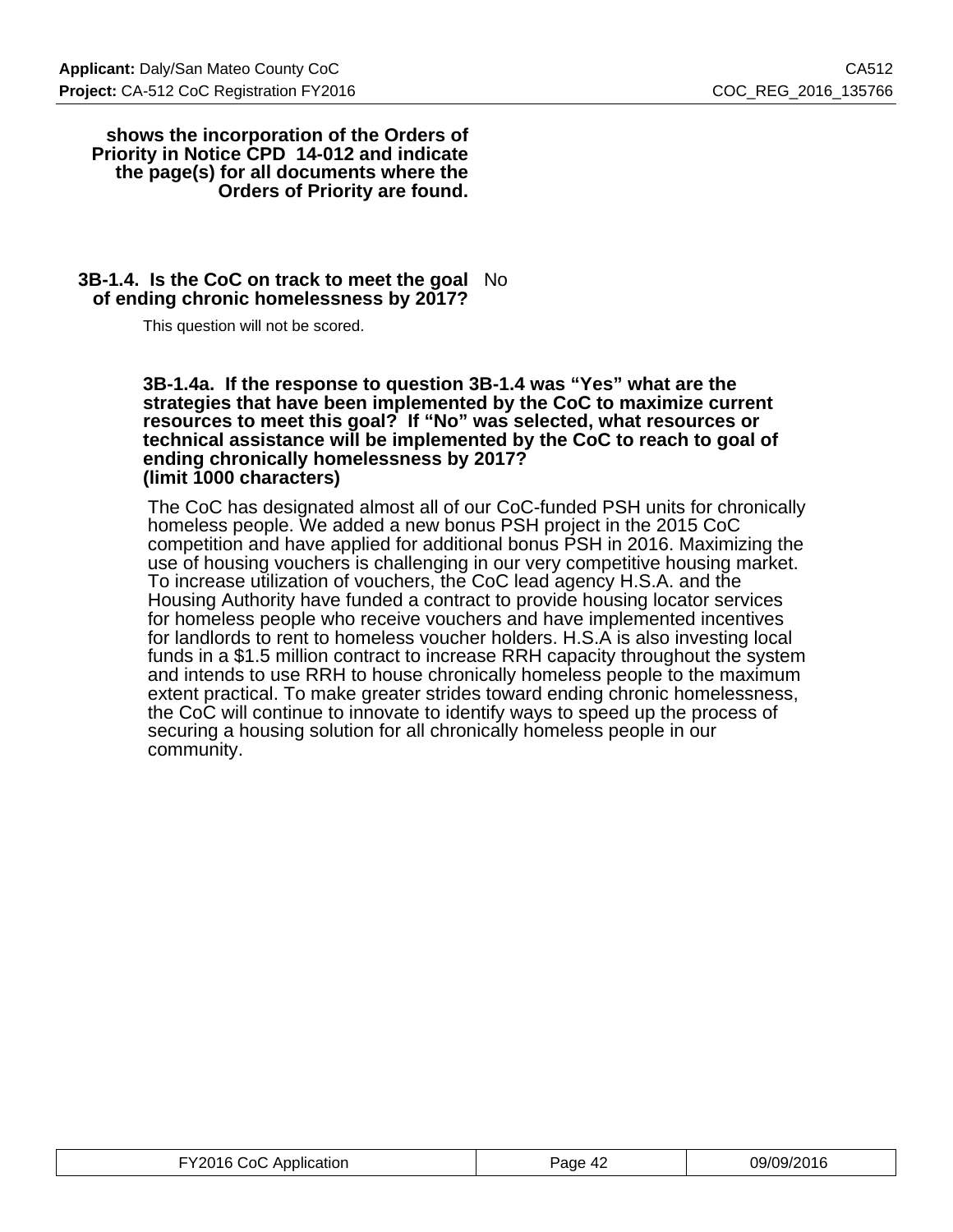# **3B. Continuum of Care (CoC) Strategic Planning Objectives**

# **3B. Continuum of Care (CoC) Strategic Planning Objectives**

## **Instructions:**

For guidance on completing this form, please reference the FY 2016 CoC Application Detailed Instructions and the FY 2016 CoC Program Competition NOFA. Please submit technical questions to the HUD Exchange Ask A Question.

**HUD will evaluate CoC's based on the extent to which they are making progress to achieve the goal of ending homelessness among households with children by 2020.**

### **3B-2.1. What factors will the CoC use to prioritize households with children during the FY2016 Operating year? (Check all that apply).**

| Vulnerability to victimization:                                            | X            |
|----------------------------------------------------------------------------|--------------|
| Number of previous homeless episodes:                                      | X            |
| <b>Unsheltered homelessness:</b>                                           | X            |
| <b>Criminal History:</b>                                                   | X            |
| Bad credit or rental history (including<br>not having been a leaseholder): | $\mathsf{X}$ |
| Head of household has mental/physical disabilities:                        | X            |
|                                                                            |              |
|                                                                            |              |
| $N/A$ :                                                                    |              |

#### **3B-2.2. Describe the CoC's strategies including concrete steps to rapidly rehouse every household with children within 30 days of those families becoming homeless. (limit 1000 characters)**

| ו∩:<br>ЮI<br>. <b>.</b><br>. |  |
|------------------------------|--|
|------------------------------|--|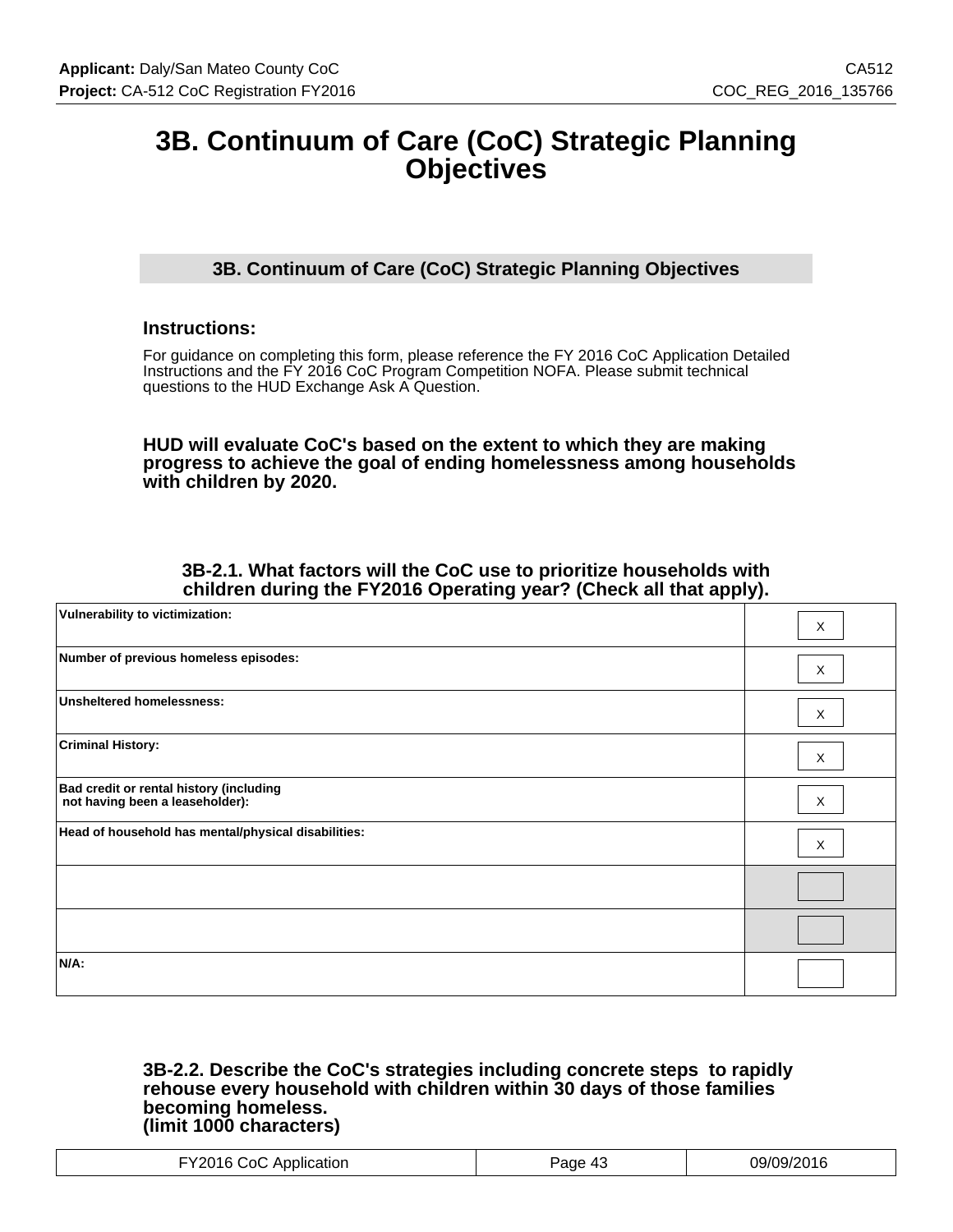The San Mateo County Board of Supervisors and the CoC have committed to the goal of reaching "functional zero" homeless children and families in the community by 2020. The CoC's Governance Charter further adopts the goal that all families are re-housed within 30 days. To accomplish this goal, the County has prioritized both local and state ESG funds for RRH, and reallocated CoC funds from a TH project to a RRH project in the 2016 competition. As part of the new strategic plan, the CoC Lead Agency (H.S.A.) will invest local tax dollars into a new Coordinated Entry System designed to divert families with lower needs from entering shelter, while prioritizing those with higher needs for shelter and housing interventions such as permanent housing and rapid rehousing. H.S.A. has allocated \$1.5 million in local Measure A funds to expand RRH capacity and add specialized housing locator services to help families with higher needs or barriers to exit homelessness as quickly as possible.

### **3B-2.3. Compare the number of RRH units available to serve families from the 2015 and 2016 HIC.**

|                                                          | 2015       | 2016                | <b>Difference</b> |
|----------------------------------------------------------|------------|---------------------|-------------------|
| <b>RRH</b> units available to serve families in the HIC: | $\epsilon$ | $\sim$<br><u>__</u> |                   |

#### **3B-2.4. How does the CoC ensure that emergency shelters, transitional housing, and permanent housing (PSH and RRH) providers within the CoC do not deny admission to or separate any family members from other members of their family based on age, sex, gender or disability when entering shelter or housing? (check all strategies that apply)**

| CoC policies and procedures prohibit involuntary family separation:                    | X                 |
|----------------------------------------------------------------------------------------|-------------------|
| There is a method for clients to alert CoC when involuntarily separated:               | X                 |
| CoC holds trainings on preventing involuntary family separation, at least once a year: | $\checkmark$<br>∧ |
|                                                                                        |                   |
|                                                                                        |                   |
| None:                                                                                  |                   |

### **3B-2.5. Compare the total number of homeless households with children in the CoC as reported by the CoC for the 2016 PIT count compared to 2015 (or 2014 if an unsheltered count was not conducted in 2015).**

# **PIT Count of Homelessness Among Households With Children**

|                        | 2015 (for unsheltered count, |         |            |
|------------------------|------------------------------|---------|------------|
| FY2016 CoC Application |                              | Page 44 | 09/09/2016 |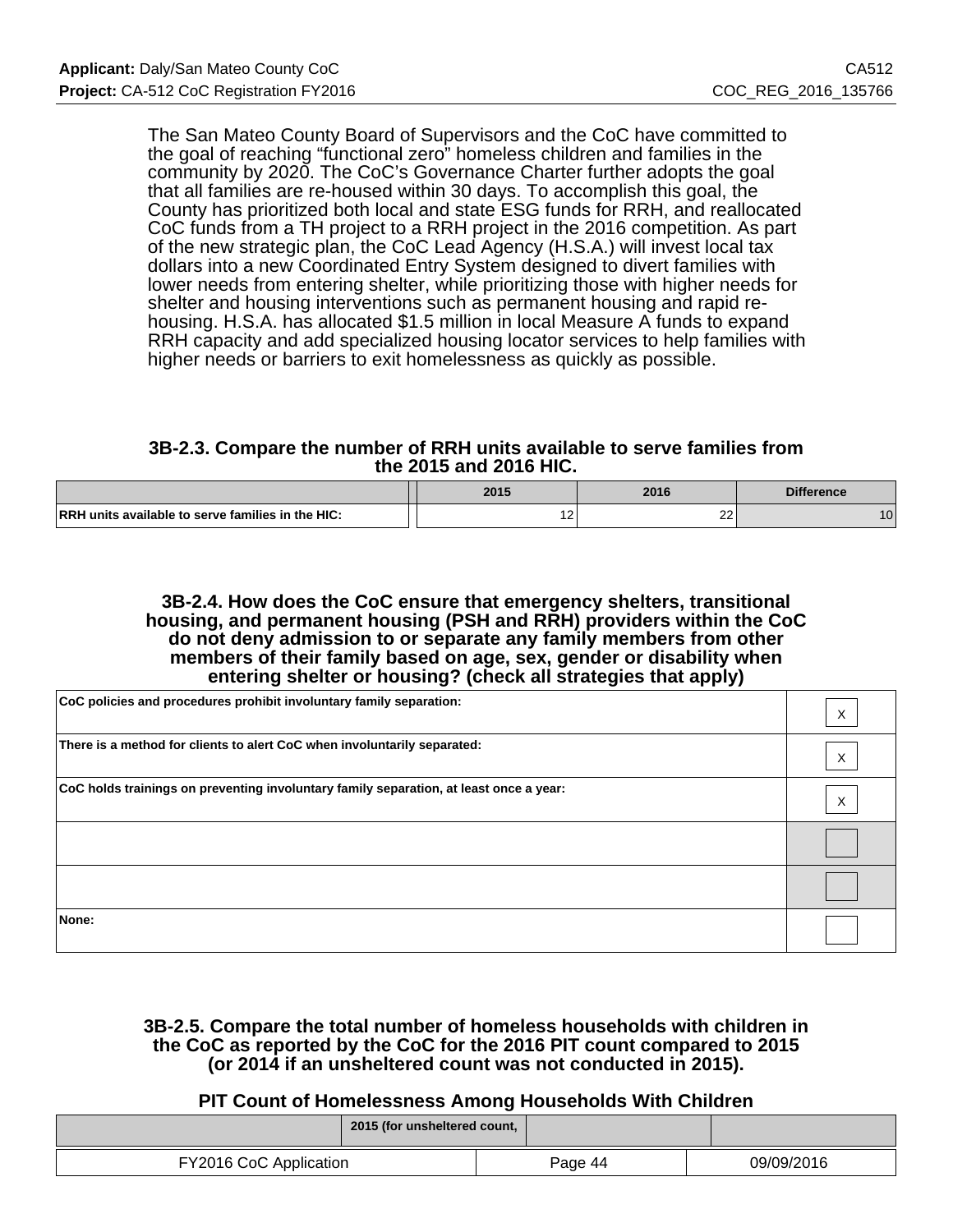|                                                                                                 | most recent year conducted) | 2016 | <b>Difference</b> |
|-------------------------------------------------------------------------------------------------|-----------------------------|------|-------------------|
| Universe: Total PIT Count of sheltered and<br>unsheltered homeless households with<br>children: | 177                         | 132  | $-45$             |
| Sheltered Count of homeless households with<br>children:                                        | 112                         | 97   | $-15$             |
| Unsheltered Count of homeless households<br>with children:                                      | 65                          | 35   | $-30$             |

#### **3B-2.5a. Explain the reason(s) for any increase, or no change in the total number of homeless households with children in the CoC as reported in the 2016 PIT count compared to the 2015 PIT count. (limit 1000 characters)**

Not applicable. There was a decrease in total number of homeless households with children in the CoC. The CoC will continue efforts including diversion, rapid rehousing for families, and housing locator support to continue to decrease the number of homeless households with children.

#### **3B-2.6. From the list below select the strategies to the CoC uses to address the unique needs of unaccompanied homeless youth including youth under age 18, and youth ages 18-24, including the following.**

| Human trafficking and other forms of exploitation?                                                                                            | Yes |
|-----------------------------------------------------------------------------------------------------------------------------------------------|-----|
| <b>LGBTQ youth homelessness?</b>                                                                                                              | Yes |
| <b>Exits from foster care into homelessness?</b>                                                                                              | Yes |
| <b>Family reunification and community engagement?</b>                                                                                         | Yes |
| Positive Youth Development, Trauma Informed Care, and the use of Risk and Protective Factors in assessing<br>vouth housing and service needs? | Yes |
| Unaccompanied minors/youth below the age of 18?                                                                                               | Yes |

# **3B-2.6a. Select all strategies that the CoC uses to address homeless youth trafficking and other forms of exploitation.**

| Diversion from institutions and decriminalization of youth actions that stem from being trafficked: |  |
|-----------------------------------------------------------------------------------------------------|--|
| Increase housing and service options for youth fleeing or attempting to flee trafficking:           |  |
| Specific sampling methodology for enumerating and characterizing local youth trafficking:           |  |
| Cross systems strategies to quickly identify and prevent occurrences of youth trafficking:          |  |
| Community awareness training concerning youth trafficking:                                          |  |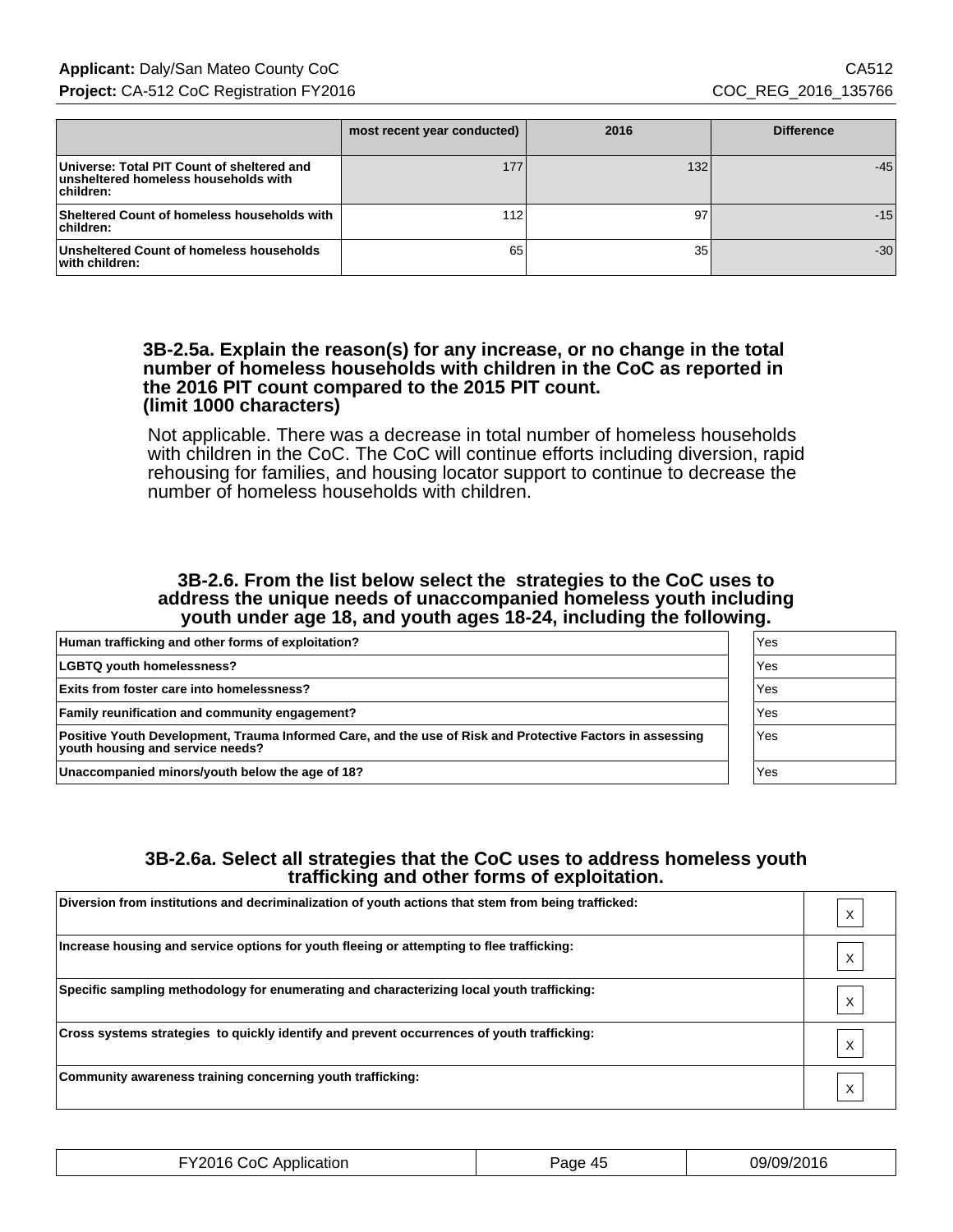| N/A: |  |
|------|--|

#### **3B-2.7. What factors will the CoC use to prioritize unaccompanied youth including youth under age 18, and youth ages 18-24 for housing and services during the FY 2016 operating year? (Check all that apply)**

| Vulnerability to victimization:                          | X |
|----------------------------------------------------------|---|
| Length of time homeless:                                 | X |
| <b>Unsheltered homelessness:</b>                         | X |
| Lack of access to family and community support networks: | X |
|                                                          |   |
|                                                          |   |
| N/A:                                                     |   |

#### **3B-2.8. Using HMIS, compare all unaccompanied youth including youth under age 18, and youth ages 18-24 served in any HMIS contributing program who were in an unsheltered situation prior to entry in FY 2014 (October 1, 2013-September 30, 2014) and FY 2015 (October 1, 2014 - September 30, 2015).**

|                                                                                                                                                   | FY 2014<br>(October 1, 2013 -<br>September 30, 2014) | FY 2015<br>(October 1, 2014 -<br>September 30, 2105) | <b>Difference</b> |
|---------------------------------------------------------------------------------------------------------------------------------------------------|------------------------------------------------------|------------------------------------------------------|-------------------|
| Total number of unaccompanied youth served in HMIS<br>  contributing programs who were in an unsheltered situation prior $\mathbin $<br>to entry: | 27                                                   | 42                                                   | 15 <sup>1</sup>   |

#### **3B-2.8a. If the number of unaccompanied youth and children, and youthheaded households with children served in any HMIS contributing program who were in an unsheltered situation prior to entry in FY 2015 is lower than FY 2014 explain why. (limit 1000 characters)**

The number of youth entering programs who were unsheltered increased in FY 2015 compared to FY 2014 due to increased efforts by our CoC to identify and serve homeless youth through the Homeless Outreach Teams and increased participation of homeless youth providers in the CoC. We have also improved

| FY2016 CoC Application | Page 46 | 09/09/2016 |
|------------------------|---------|------------|
|------------------------|---------|------------|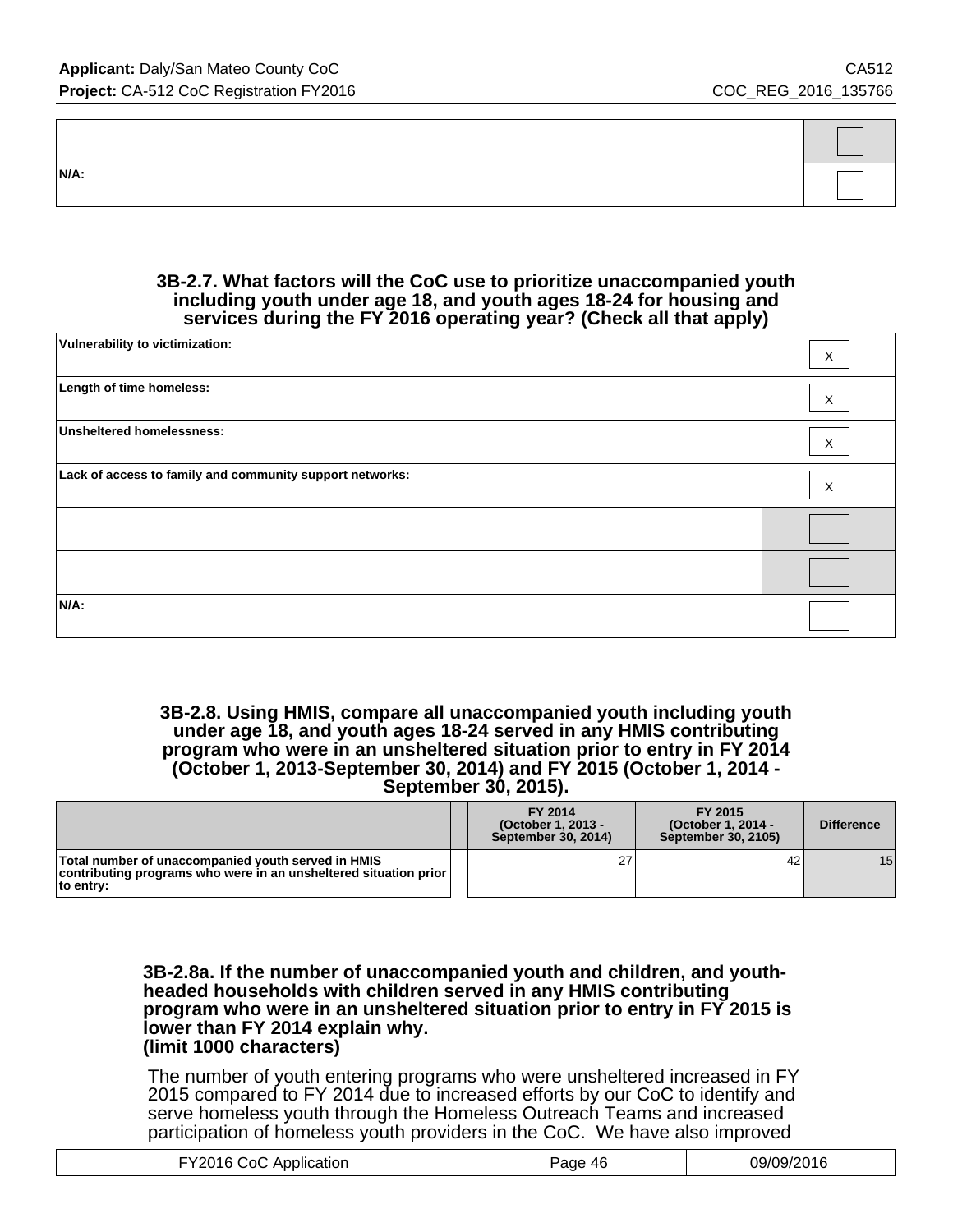our ability to collect data on homeless youth in FY 2015 by ensuring the homeless youth ES and TH programs are entering data into HMIS.

## **3B-2.9. Compare funding for youth homelessness in the CoC's geographic area in CY 2016 and CY 2017.**

|                                                                                                                       | Calendar Year 2016 | <b>Calendar Year 2017</b> | <b>Difference</b> |
|-----------------------------------------------------------------------------------------------------------------------|--------------------|---------------------------|-------------------|
| Overall funding for youth homelessness dedicated<br>projects (CoC Program and non-CoC Program funded):                | \$2,265,146.00     | \$2,368,676.00            | \$103,530.00      |
| CoC Program funding for youth homelessness dedicated<br>projects:                                                     | \$94,666,00        | \$94.666.00               | \$0.00            |
| Non-CoC funding for youth homelessness dedicated<br>projects (e.g. RHY or other Federal, State and Local<br>funding): | \$2,170,480.00     | \$2.274.010.00            | \$103,530.00      |

#### **3B-2.10. To what extent have youth services and educational representatives, and CoC representatives participated in each other's meetings between July 1, 2015 and June 30, 2016?**

| <b>Cross-Participation in Meetings</b>                                                                                                               | # Times |
|------------------------------------------------------------------------------------------------------------------------------------------------------|---------|
| CoC meetings or planning events attended by LEA or SEA representatives:                                                                              |         |
| LEA or SEA meetings or planning events (e.g. those about child welfare, juvenille justice or out of school time)<br>attended by CoC representatives: | 14      |
| CoC meetings or planning events attended by youth housing and service providers (e.g. RHY providers):                                                |         |

#### **3B-2.10a. Based on the responses in 3B-2.10, describe in detail how the CoC collaborates with the McKinney-Vento local educational authorities and school districts. (limit 1000 characters)**

The CoC Lead Agency maintains a strong relationship with the San Mateo County Office of Education (SMCOE) and have collaborated on several initiatives. CoC staff and the SMCOE Homeless Liaison communicate regularly to discuss resources available and needed for homeless students, new legislation and its programmatic impacts, CalPADS data on homeless students, and how to ensure a coordinated system of care. CoC staff work with SMCOE colleagues on "The Big Lift," a community-wide campaign to ensure high quality early childhood education and with the STEM Center on initiatives to promote STEM learning and Teacher Innovation for students enrolled in low-performing schools. First Step for Families, the largest family shelter, has an on-site early childhood education center, and the County recently provided funding to enhance the quality of curriculum and staffing at the site to align with the Big Lift and best practices.

# **3B-2.11. How does the CoC make sure that homeless individuals and**

| ്റി<br>. ADDIIC'<br>sation.<br>. <del>. .</del><br>. <del>.</del> | ан | 1471<br>$1.91 \times$<br>1 U |
|-------------------------------------------------------------------|----|------------------------------|
|-------------------------------------------------------------------|----|------------------------------|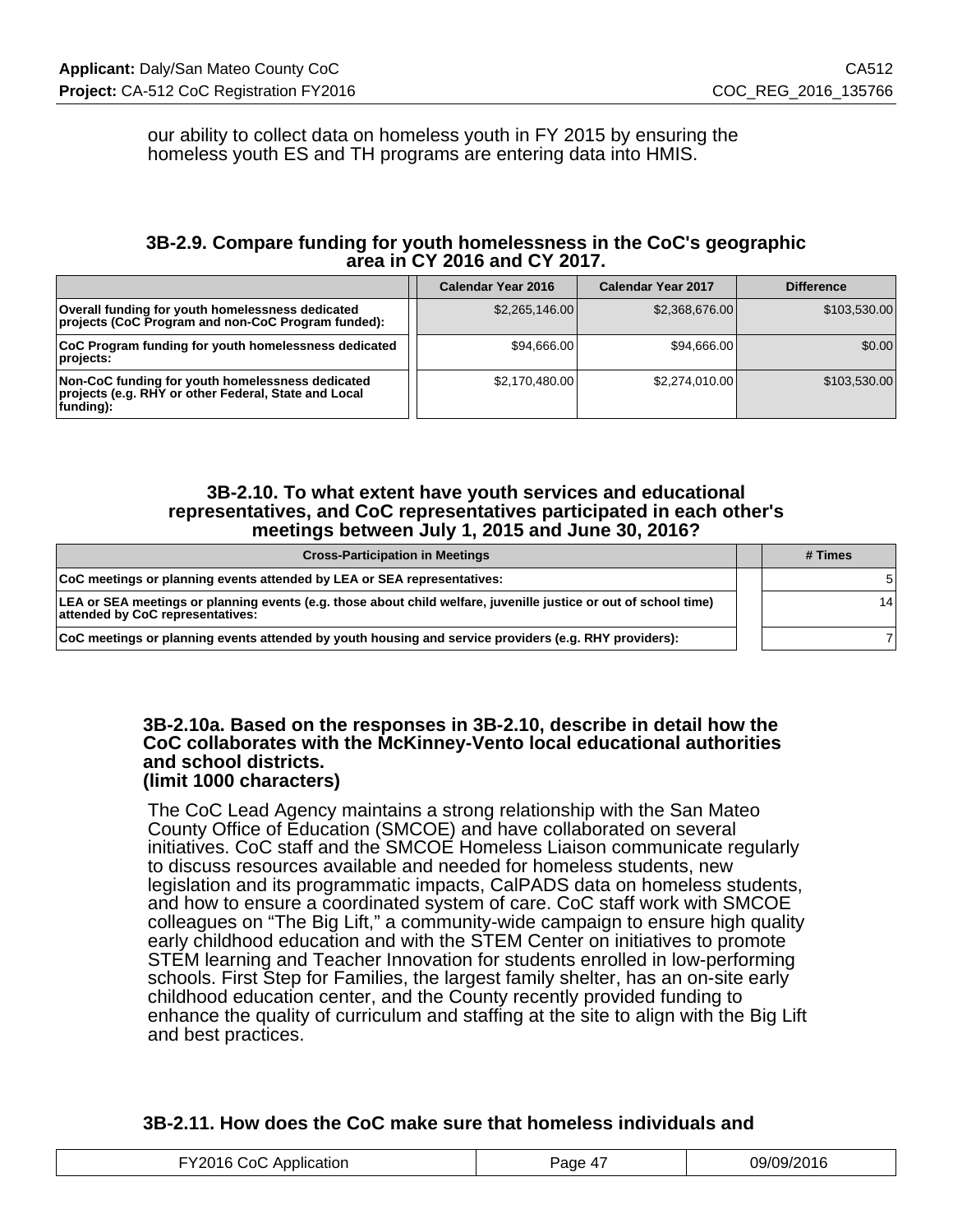#### **families who become homeless are informed of their eligibility for and receive access to educational services? Include the policies and procedures that homeless service providers (CoC and ESG Programs) are required to follow. (limit 2000 characters)**

The CoC Steering Committee and Lead Agency policy requires all CoC and ESG funded homeless assistance providers to ensure that homeless youth are informed of their rights and eligibility to receive educational services. These policies are defined in the CoC Governance Charter. When a family enters a shelter or other homeless program, case managers work with school district liaisons to ensure children are enrolled in the district of their choice (either where the homeless facility is located or a district of previous residence), and connected to appropriate community services to address other needs that may affect access and utilization of educational services. Families with pre-school age children receive referrals to Head Start and other ECE programs and the County H.S.A. is participating in the "Big Lift" community campaign to develop high quality ECE for all County residents.

#### **3B-2.12. Does the CoC or any HUD-funded projects within the CoC have any written agreements with a program that services infants, toddlers, and youth children, such as Head Start; Child Care and Development Fund; Healthy Start; Maternal, Infant, Early Childhood Home Visiting programs; Public Pre-K; and others? (limit 1000 characters)**

LifeMoves, the community's largest provider of family shelter and TH, has an on-site early childhood education (ECE) center at two of their largest programs which receive support from Head Start, First Step for Families and Haven Family House. LifeMoves also offers a Children's Program in all its programs that provides referrals for primary and behavioral health, coordination with schools, and enrichment activities, including referrals to Head Start programs located at fourteen centers across the county. Many of the homeless and safety net providers in the community participate in community initiatives for early childhood development, including the Big Lift, which aims to address opportunity gaps and enhance the availability of high-quality early childhood education. The County recently provided local tax funding to enhance the quality of curriculum and staffing at the LifeMoves First Step for Families ECE site to align with the Big Lift and best practices.

| FY2016 CoC Application | Page 48 | 09/09/2016 |
|------------------------|---------|------------|
|------------------------|---------|------------|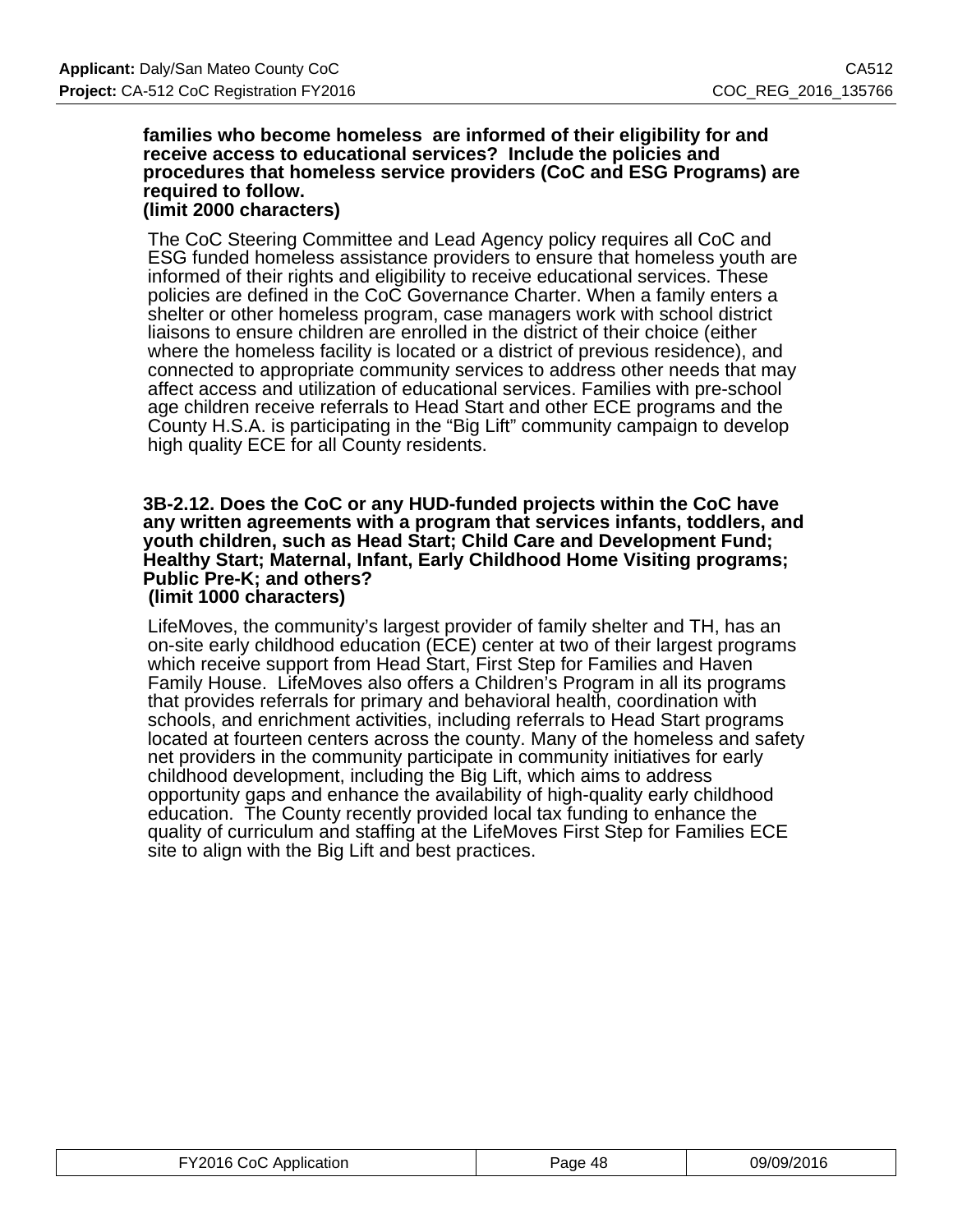# **3B. Continuum of Care (CoC) Performance and Strategic Planning Objectives**

# **Objective 3: Ending Veterans Homelessness**

### **Instructions:**

For guidance on completing this form, please reference the FY 2016 CoC Application Detailed Instructions and the FY 2016 CoC Program Competition NOFA. Please submit technical questions to the HUD Exchange Ask A Question.

#### **Opening Doors outlines the goal of ending Veteran homelessness by the end of 2016. The following questions focus on the various strategies that will aid communities in meeting this goal.**

#### **3B-3.1. Compare the total number of homeless Veterans in the CoC as reported by the CoC for the 2016 PIT count compared to 2015 (or 2014 if an unsheltered count was not conducted in 2015).**

|                                                                              | 2015 (for unsheltered count,<br>most recent year conducted) | 2016 | <b>Difference</b> |
|------------------------------------------------------------------------------|-------------------------------------------------------------|------|-------------------|
| Universe: Total PIT count of sheltered and<br>unsheltered homeless veterans: | 224                                                         | 136  | $-88$             |
| Sheltered count of homeless veterans:                                        | 93                                                          | 46   | $-47$             |
| Unsheltered count of homeless veterans:                                      | 131                                                         | 90   |                   |

#### **3B-3.1a. Explain the reason(s) for any increase, or no change in the total number of homeless veterans in the CoC as reported in the 2016 PIT count compared to the 2015 PIT count. (limit 1000 characters)**

San Mateo County experienced a decrease in the total number of homeless Veterans. The reduction is due to increased county-wide efforts to identify homeless veterans and ensure they are connected to shelter, SSVF and VASH programs, the County Veterans Services Office, and VA funded services, as well as the use of Homeless Outreach Teams (HOT) to identify unsheltered veterans and help them secure the housing assistance for which they are eligible. The CoC is leading an initiative to end veteran homelessness, Vets@Home, which has engaged many community providers in the effort to end veteran homelessness and we have begun developing a by-name list of homeless veterans. In addition, one change to the PIT count methodology likely impacted the results; specifically for the sheltered count, the VADOM was no longer included as of the 2016 PIT per guidance from HUD.

| FY2016 CoC Application | Page 49 | 09/09/2016 |
|------------------------|---------|------------|
|------------------------|---------|------------|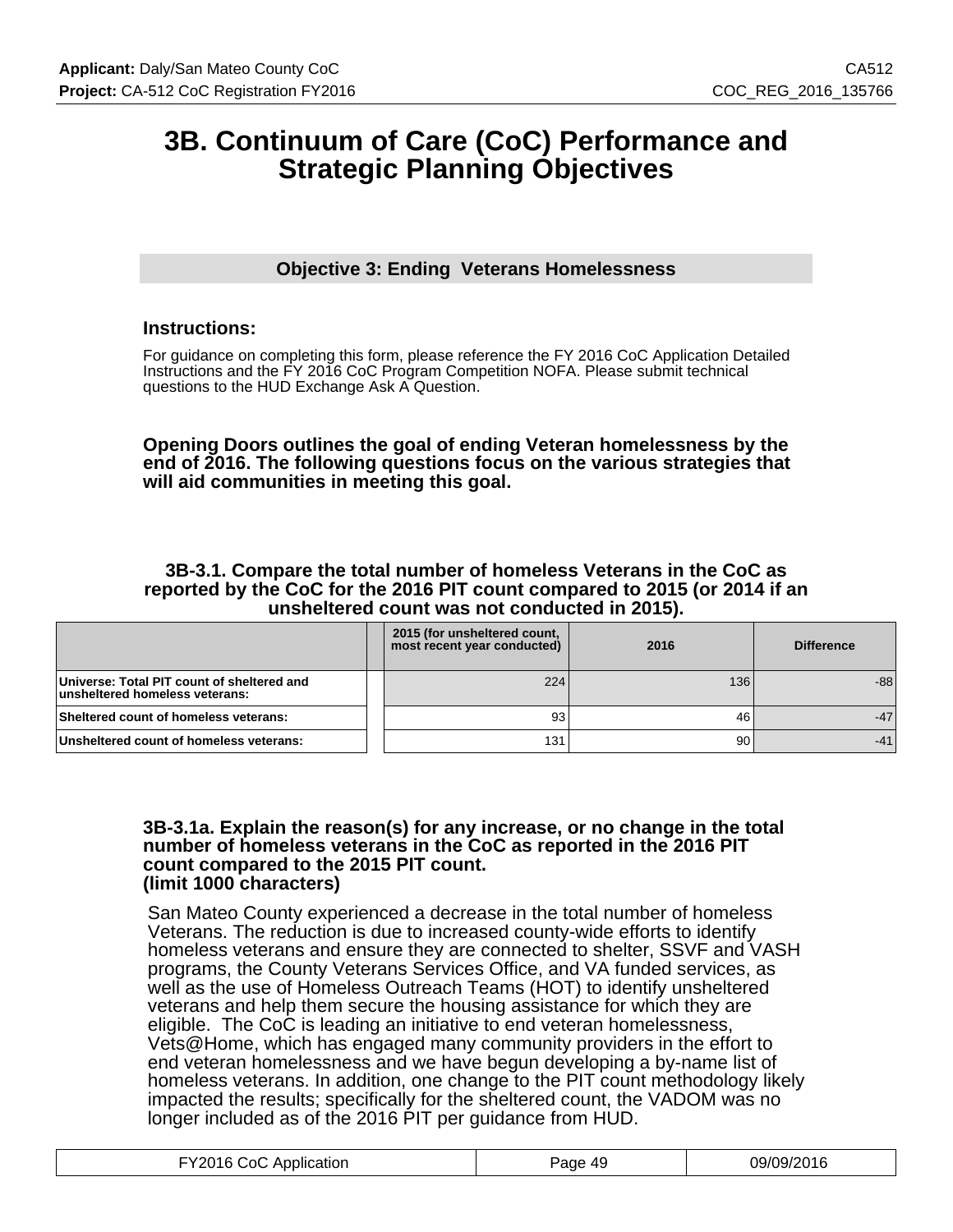#### **3B-3.2. Describe how the CoC identifies, assesses, and refers homeless veterans who are eligible for Veterean's Affairs services and housing to appropriate reources such as HUD-VASH and SSVF. (limit 1000 characters)**

The Homeless Outreach Team (HOT), funded by the CoC Lead Agency (H.S.A.) with local tax funds, conducts street outreach with unsheltered homeless people throughout the County. HOT staff collect HMIS data and complete a VI-SPDAT for chronically homeless people, both of which include questions about veteran status. Based on the assessment data, HOT staff connect veterans directly to the most appropriate veteran-specific services and housing, including SSVF programs (there are two operating in our county), VASH, CoC-funded PSH, and the two VA's that serve the county. The CoC is also leading a local initiative to end Veteran homelessness and has begun creating a master by name list of all homeless veterans. By 2017 the CoC will have a system in place to track each homeless veteran to ensure that he/she is connected to services and working towards permanent housing.

#### **3B-3.3. Compare the total number of homeless Veterans in the CoC and the total number of unsheltered homeless Veterans in the CoC, as reported by the CoC for the 2016 PIT Count compared to the 2010 PIT Count (or 2009 if an unsheltered count was not conducted in 2010).**

|                                                                    | 2010 (or 2009 if an<br>unsheltered count was<br>not conducted in 2010) | 2016 | % Difference |
|--------------------------------------------------------------------|------------------------------------------------------------------------|------|--------------|
| Total PIT Count of sheltered and unsheltered<br>homeless veterans: | 166                                                                    | 136  | $-18.07\%$   |
| Unsheltered Count of homeless veterans:                            | 96                                                                     | 90   | $-6.25%$     |

#### **3B-3.4. Indicate from the dropdown whether** No **you are on target to end Veteran homelessness by the end of 2016.**

This question will not be scored.

#### **3B-3.4a. If "Yes", what are the strategies being used to maximize your current resources to meet this goal? If "No" what resources or technical assistance would help you reach the goal of ending Veteran homelessness by the end of 2016? (limit 1000 characters)**

The CoC lead agency is receiving Vets@Home Technical Assistance and continued TA will support continued movement toward ending Veteran homelessness. The CoC has added a staff member dedicated to the initiative to

| FY2016 CoC Application | $\sim$<br>Page 50 | 09/09/2016 |
|------------------------|-------------------|------------|
|                        |                   |            |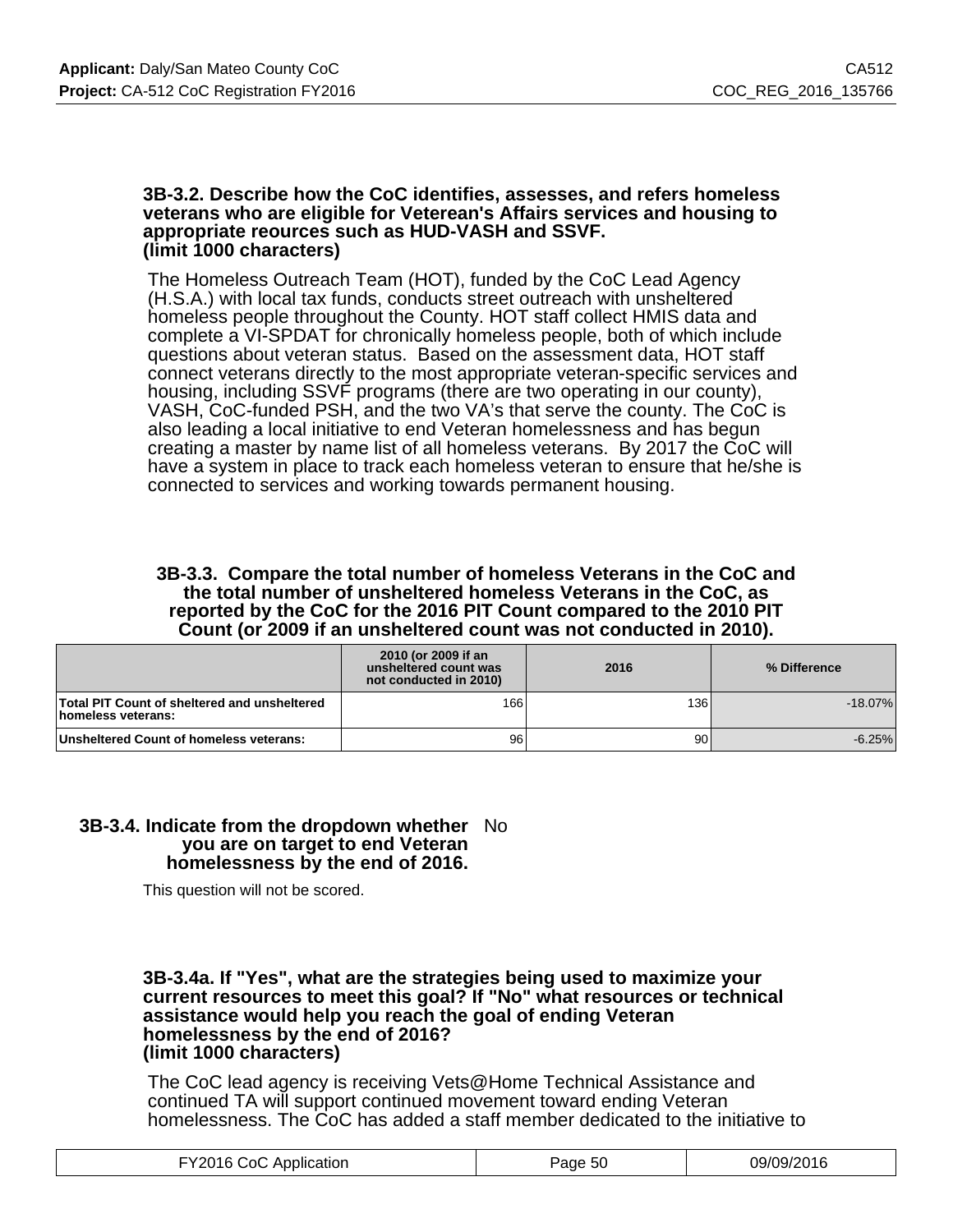end veteran homelessness. This initiative, Vets@Home, has involved meetings of stakeholders and providers and has increased coordination between the CoC, VA, homeless service providers, the County Veterans Service Office, and other community stakeholders. The CoC has also begun enhanced utilization of HMIS data to track veteran homelessness and is creating a master by name list, with guidance from the Vets@Home TA. The CoC is also working with the Housing Authority on landlord outreach to maximize the use of our existing supply of VASH and other permanent supportive housing vouchers, which can be difficult for homeless Veterans to use in this very expensive and competitive rental market.

| -Y2016.<br>ാറി<br>Application | Page<br>◡ | 09/09/2016 |
|-------------------------------|-----------|------------|
|-------------------------------|-----------|------------|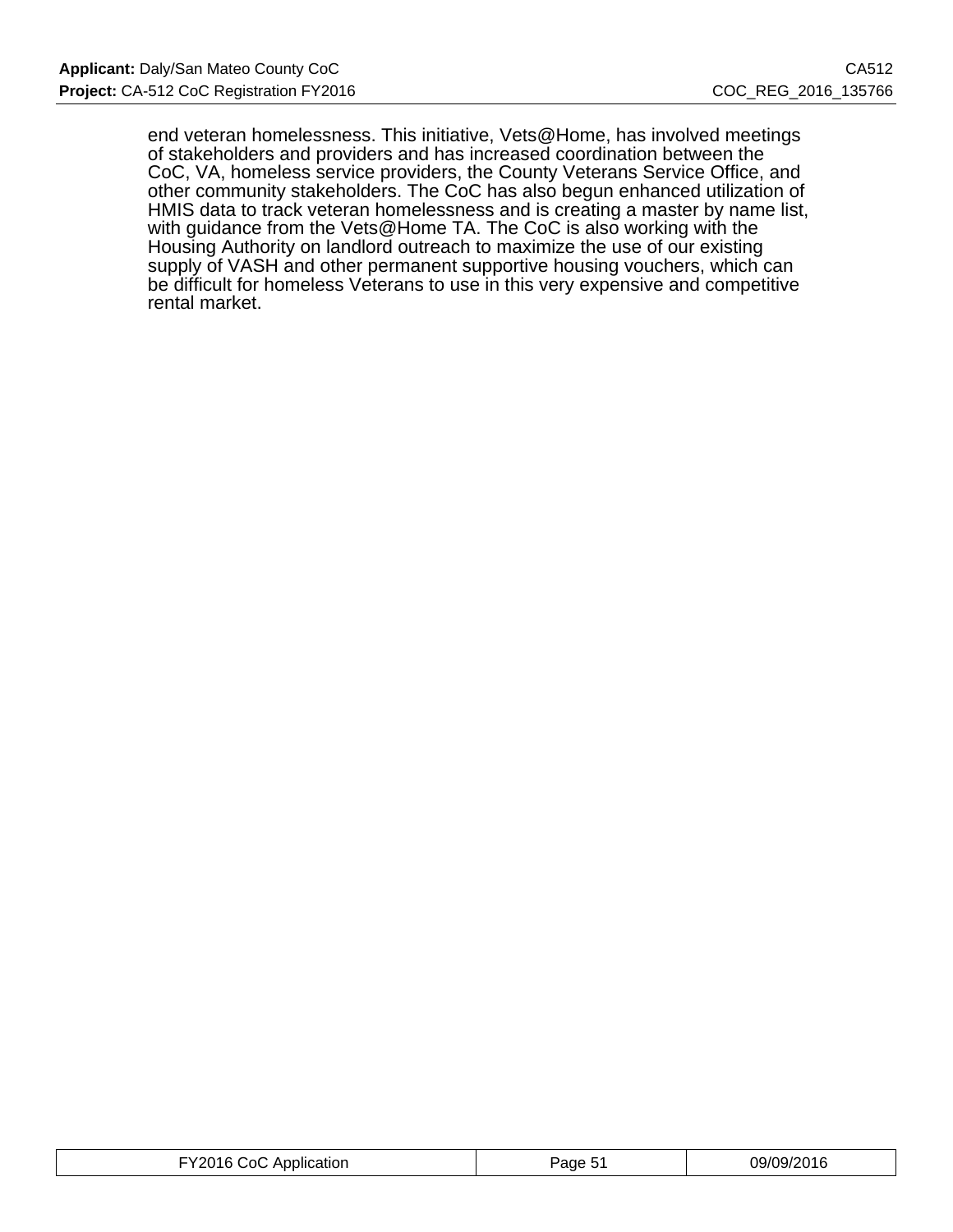# **4A. Accessing Mainstream Benefits**

### **Instructions:**

For guidance on completing this form, please reference the FY 2016 CoC Application Detailed Instructions and the FY 2016 CoC Program Competition NOFA. Please submit technical questions to the HUD Exchange Ask A Question.

**4A-1. Does the CoC systematically provide** Yes **information to provider staff about mainstream benefits, including up-to-date resources on eligibility and program changes that can affect homeless clients?**

> **4A-2. Based on the CoC's FY 2016 new and renewal project applications, what percentage of projects have demonstrated they are assisting project participants to obtain mainstream benefits? This includes all of the following within each project: transportation assistance, use of a single application, annual follow-ups with participants, and SOAR-trained staff technical assistance to obtain SSI/SSDI?**

#### **FY 2016 Assistance with Mainstream Benefits**

| Total number of project applications in the FY 2016 competition (new and renewal):                                                                                                                                                                                                                                                                   | 20   |  |
|------------------------------------------------------------------------------------------------------------------------------------------------------------------------------------------------------------------------------------------------------------------------------------------------------------------------------------------------------|------|--|
| Total number of renewal and new project applications that demonstrate assistance to project participants to obtain<br>mainstream benefits (i.e. In a Renewal Project Application, "Yes" is selected for Questions 2a, 2b and 2c on Screen<br> 4A. In a New Project Application, "Yes" is selected for Questions 5a, 5b, 5c, 6, and 6a on Screen 4A). | 20   |  |
| Percentage of renewal and new project applications in the FY 2016 competition that have demonstrated assistance<br>to project participants to obtain mainstream benefits:                                                                                                                                                                            | 100% |  |

**4A-3. List the organizations (public, private, non-profit and other) that you collaborate with to facilitate health insurance enrollment, (e.g., Medicaid, Medicare, Affordable Care Act options) for program participants. For each organization you partner with, detail the specific outcomes resulting from the partnership in the establishment of benefits. (limit 1000 characters)**

California is a Medicaid expansion state, so almost all homeless people in San Mateo County are eligible and many have been enrolled since 2013. Key partners in this effort include:

• San Mateo County's Healthcare for the Homeless funds enrollment counselors to help homeless households enroll in Medi-Cal (Medicaid) and Covered California (the State Health Insurance exchange). In 2015, 30 homeless clients were enrolled. In 2016, projections are that 40 clients will be enrolled.

| FY2016 CoC Application | Page 52 | 09/09/2016 |
|------------------------|---------|------------|
|------------------------|---------|------------|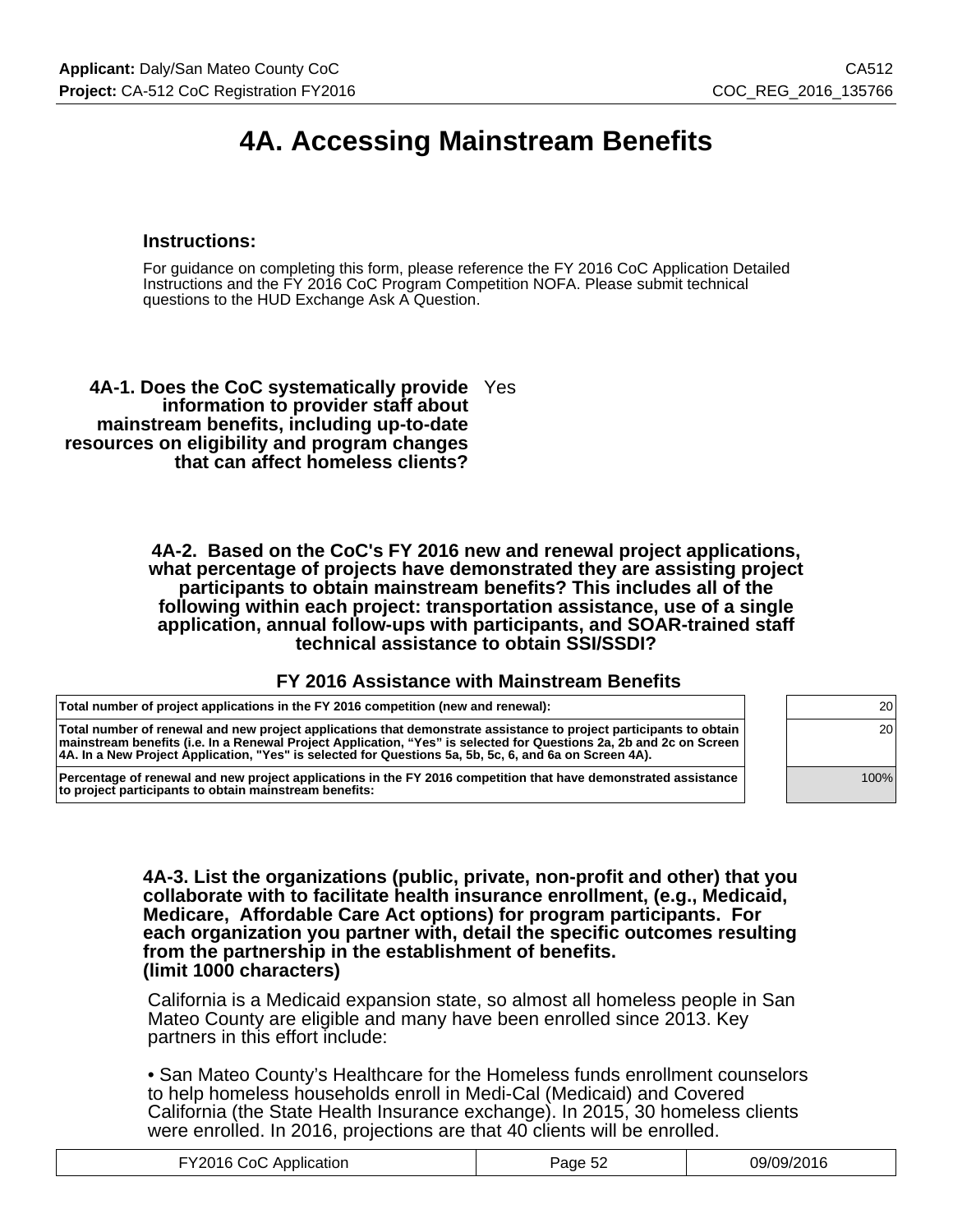• Samaritan House, a CoC-funded shelter, enrolled 197 homeless individuals into health coverage in FY 15-16.

• San Mateo County H.S.A. serves as a single point of access for public assistance programs, including Medi-Cal, CalFresh (SNAP), CalWORKs (TANF), and General Assistance and enrolls many homeless households. • Street Medicine provides street-based primary health care to unsheltered homeless people. As of 7/30/16, Street Medicine had served 117 individuals in the 2016 calendar year.

#### **4A-4. What are the primary ways the CoC ensures that program participants with health insurance are able to effectively utilize the healthcare benefits available to them?**

| <b>Educational materials:</b>                                     | Χ |
|-------------------------------------------------------------------|---|
| <b>In-Person Trainings:</b>                                       | X |
| Transportation to medical appointments:                           | X |
| Scheduling of appointments and reminders of appointments          | X |
| Referrals for primary, vision, dental, and mental health services | X |
|                                                                   |   |
| <b>Not Applicable or None:</b>                                    |   |

| FY2016 CoC Application | Page 53 | 09/09/2016 |
|------------------------|---------|------------|
|------------------------|---------|------------|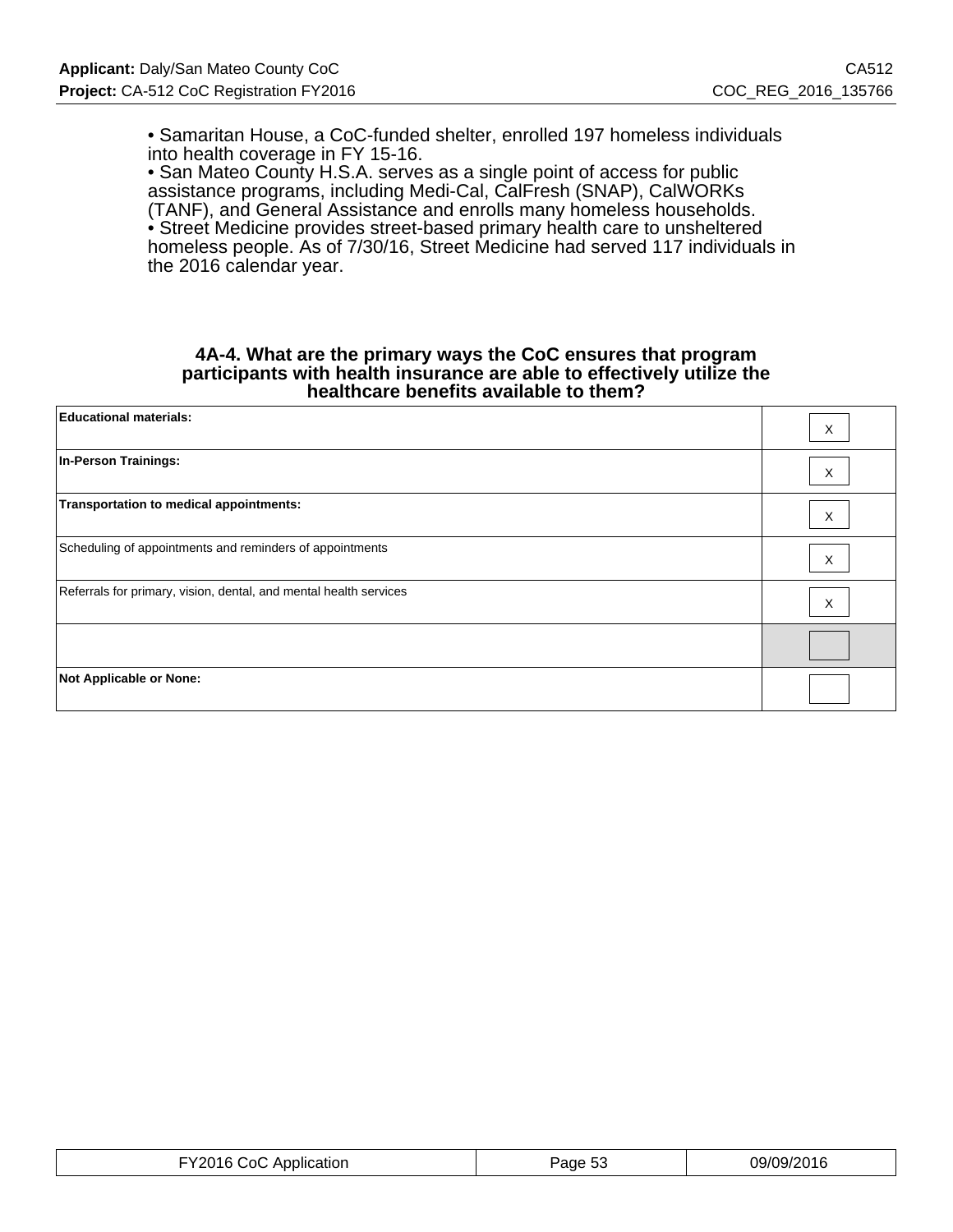# **4B. Additional Policies**

#### **Instructions:**

For guidance on completing this form, please reference the FY 2016 CoC Application Detailed Instructions and the FY 2016 CoC Program Competition NOFA. Please submit technical questions to the HUD Exchange Ask A Question.

#### **4B-1. Based on the CoCs FY 2016 new and renewal project applications, what percentage of Permanent Housing (PSH and RRH), Transitional Housing (TH), and SSO (non-Coordinated Entry) projects in the CoC are low barrier?**

#### **FY 2016 Low Barrier Designation**

| Total number of PH (PSH and RRH), TH and non-Coordinated Entry SSO project applications in the FY 2016 competition<br>$ $ (new and renewal):                                  | 20 <sup>1</sup> |
|-------------------------------------------------------------------------------------------------------------------------------------------------------------------------------|-----------------|
| Total number of PH (PSH and RRH), TH and non-Coordinated Entry SSO renewal and new project applications that<br>selected "low barrier" in the FY 2016 competition:            | 20 <sub>1</sub> |
| Percentage of PH (PSH and RRH), TH and non-Coordinated Entry SSO renewal and new project applications in the FY<br>2016 competition that will be designated as "low barrier": | 100%            |

**4B-2. What percentage of CoC Program-funded Permanent Supportive Housing (PSH), Rapid Re-Housing (RRH), SSO (non-Coordinated Entry) and Transitional Housing (TH) FY 2016 Projects have adopted a Housing First approach, meaning that the project quickly houses clients without preconditions or service participation requirements?**

#### **FY 2016 Projects Housing First Designation**

| Total number of PSH, RRH, non-Coordinated Entry SSO, and TH project applications in the FY 2016 competition (new and<br>renewal):                                      | 20 <sub>1</sub> |
|------------------------------------------------------------------------------------------------------------------------------------------------------------------------|-----------------|
| Total number of PSH, RRH, non-Coordinated Entry SSO, and TH renewal and new project applications that selected<br>Housing First in the FY 2016 competition:            | 20 <sub>1</sub> |
| Percentage of PSH, RRH, non-Coordinated Entry SSO,<br>and TH renewal and new project applications in the FY 2016 competition that will be designated as Housing First: | 100%            |

**4B-3. What has the CoC done to ensure awareness of and access to housing and supportive services within the CoC's geographic area to persons that could benefit from CoC-funded programs but are not currently participating in a CoC funded program? In particular, how does the CoC reach out to for persons that are least likely to request housing or services in the absence of special outreach?**

X

| FY2016 CoC Application | Page 54 | 09/09/2016 |
|------------------------|---------|------------|
|                        |         |            |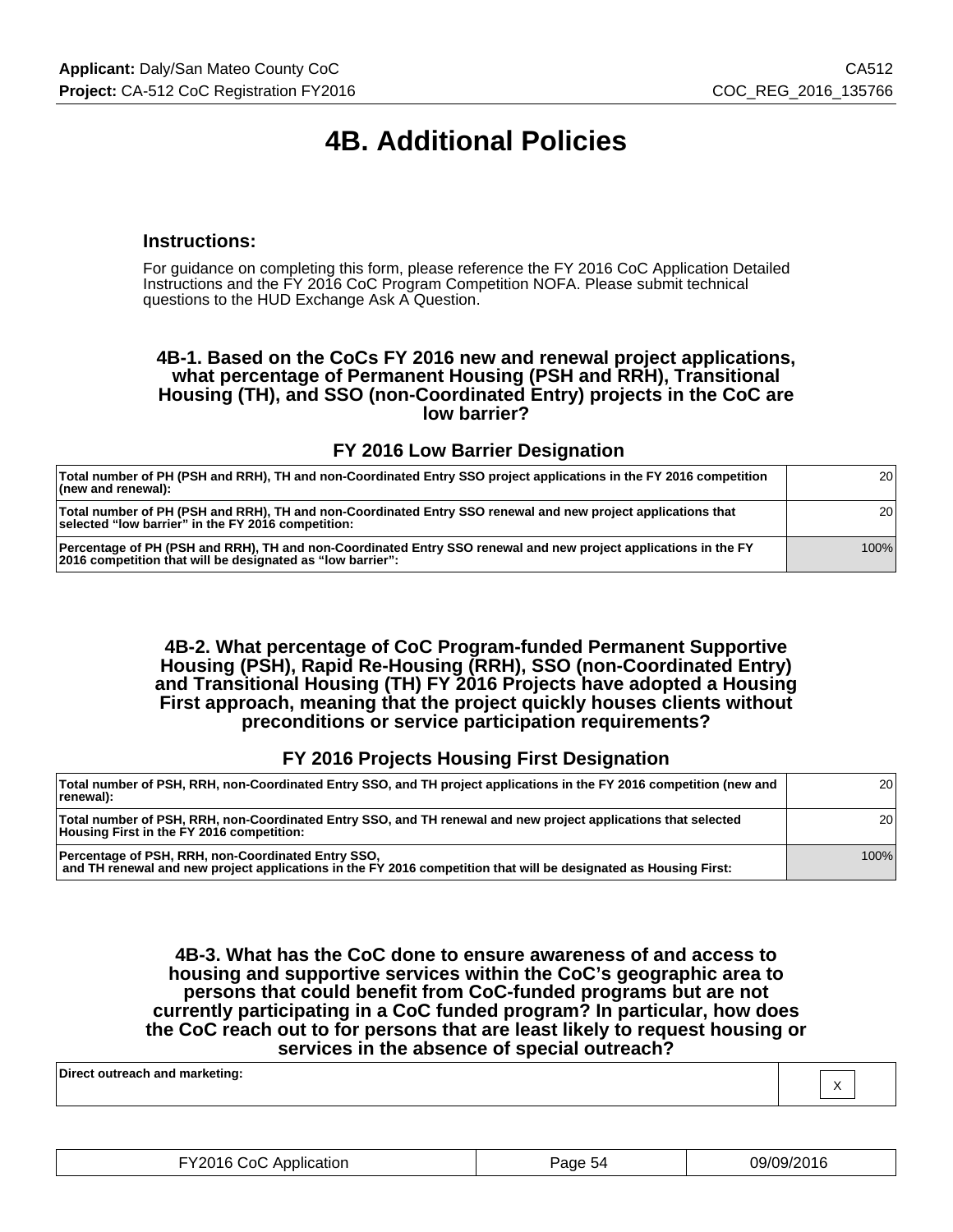| Use of phone or internet-based services like 211:                            | X |
|------------------------------------------------------------------------------|---|
| Marketing in languages commonly spoken in the community:                     | Χ |
| Making physical and virtual locations accessible to those with disabilities: | X |
|                                                                              |   |
|                                                                              |   |
|                                                                              |   |
| Not applicable:                                                              |   |

# **4B-4. Compare the number of RRH units available to serve populations from the 2015 and 2016 HIC.**

|                                                          | 2015 | 2016 | <b>Difference</b> |
|----------------------------------------------------------|------|------|-------------------|
| RRH units available to serve all populations in the HIC: | 62   |      | ۱۵                |

**4B-5. Are any new proposed project** No **applications requesting \$200,000 or more in funding for housing rehabilitation or new construction?**

> **4B-6. If "Yes" in Questions 4B-5, then describe the activities that the project(s) will undertake to ensure that employment, training and other economic opportunities are directed to low or very low income persons to comply with section 3 of the Housing and Urban Development Act of 1968 (12 U.S.C. 1701u) (Section 3) and HUD's implementing rules at 24 CFR part 135?**

 **(limit 1000 characters)**

Not Applicable.

**4B-7. Is the CoC requesting to designate one** No **or more of its SSO or TH projects to serve families with children and youth defined as homeless under other Federal statutes?**

> **4B-7a. If "Yes", to question 4B-7, describe how the use of grant funds to serve such persons is of equal or greater priority than serving persons**

| TY2016 CoC Application | Page 55 $^{\circ}$ | 09/09/2016 |
|------------------------|--------------------|------------|
|------------------------|--------------------|------------|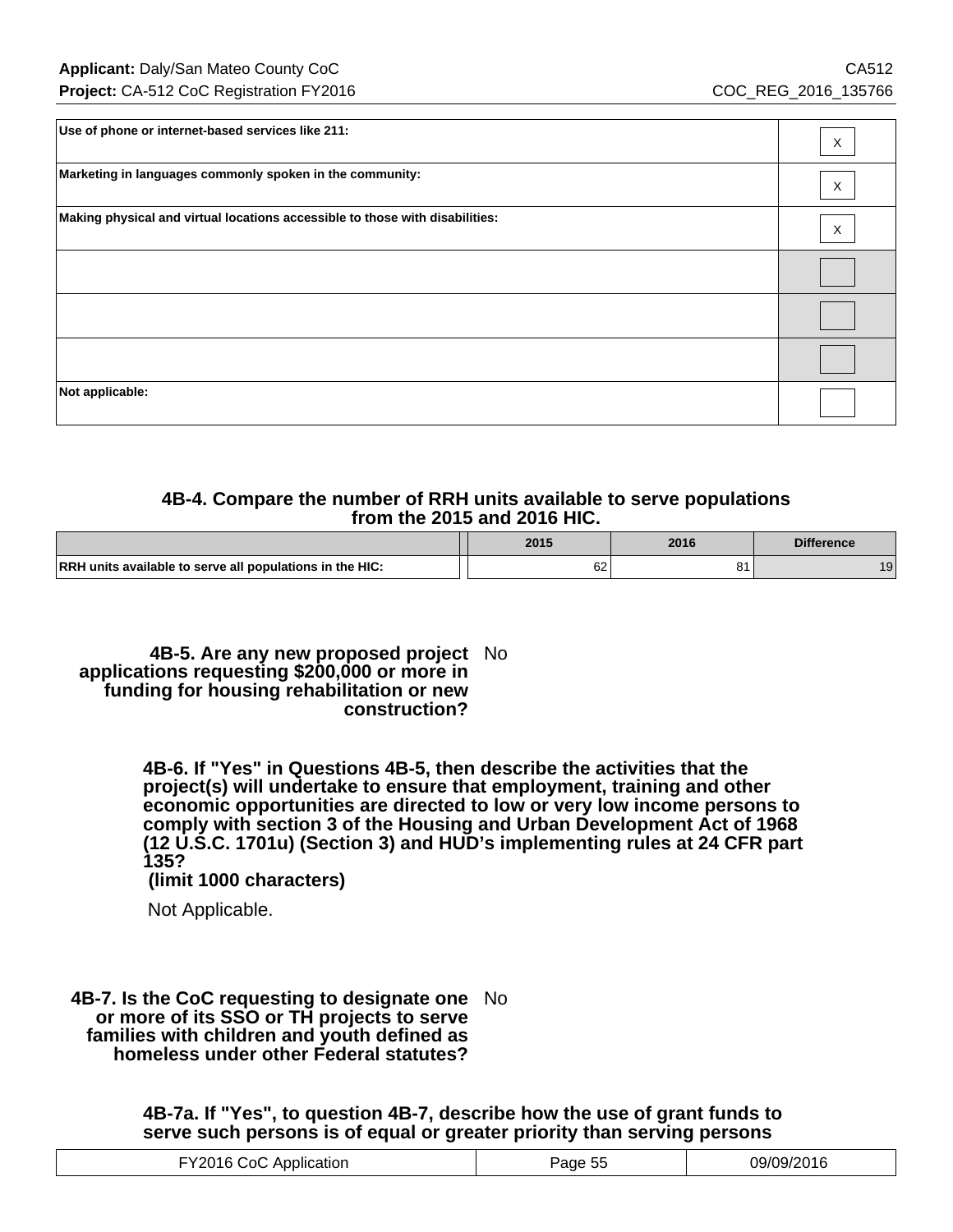**defined as homeless in accordance with 24 CFR 578.89. Description must include whether or not this is listed as a priority in the Consolidated Plan(s) and its CoC strategic plan goals. CoCs must attach the list of projects that would be serving this population (up to 10 percent of CoC total award) and the applicable portions of the Consolidated Plan. (limit 2500 characters)**

Not Applicable.

**4B-8. Has the project been affected by a** No **major disaster, as declared by the President Obama under Title IV of the Robert T. Stafford Disaster Relief and Emergency Assistanct Act, as amended (Public Law 93-288) in the 12 months prior to the opening of the FY 2016 CoC Program Competition?**

> **4B-8a. If "Yes" in Question 4B-8, describe the impact of the natural disaster on specific projects in the CoC and how this affected the CoC's ability to address homelessness and provide the necessary reporting to HUD.**

**(limit 1500 characters)**

Not Applicable.

**4B-9. Did the CoC or any of its CoC program** Yes **recipients/subrecipients request technical assistance from HUD since the submission of the FY 2015 application? This response does not affect the scoring of this application.**

#### **4B-9a. If "Yes" to Question 4B-9, check the box(es) for which technical assistance was requested.**

This response does not affect the scoring of this application.

| CoC Governance:                      |  |
|--------------------------------------|--|
| CoC Systems Performance Measurement: |  |
| <b>Coordinated Entry:</b>            |  |
| Data reporting and data analysis:    |  |
| HMIS:                                |  |

| <br>Y2016.<br>∵ດ( .<br>: Application | Page<br>.56 | 09/09/2016 |
|--------------------------------------|-------------|------------|
|--------------------------------------|-------------|------------|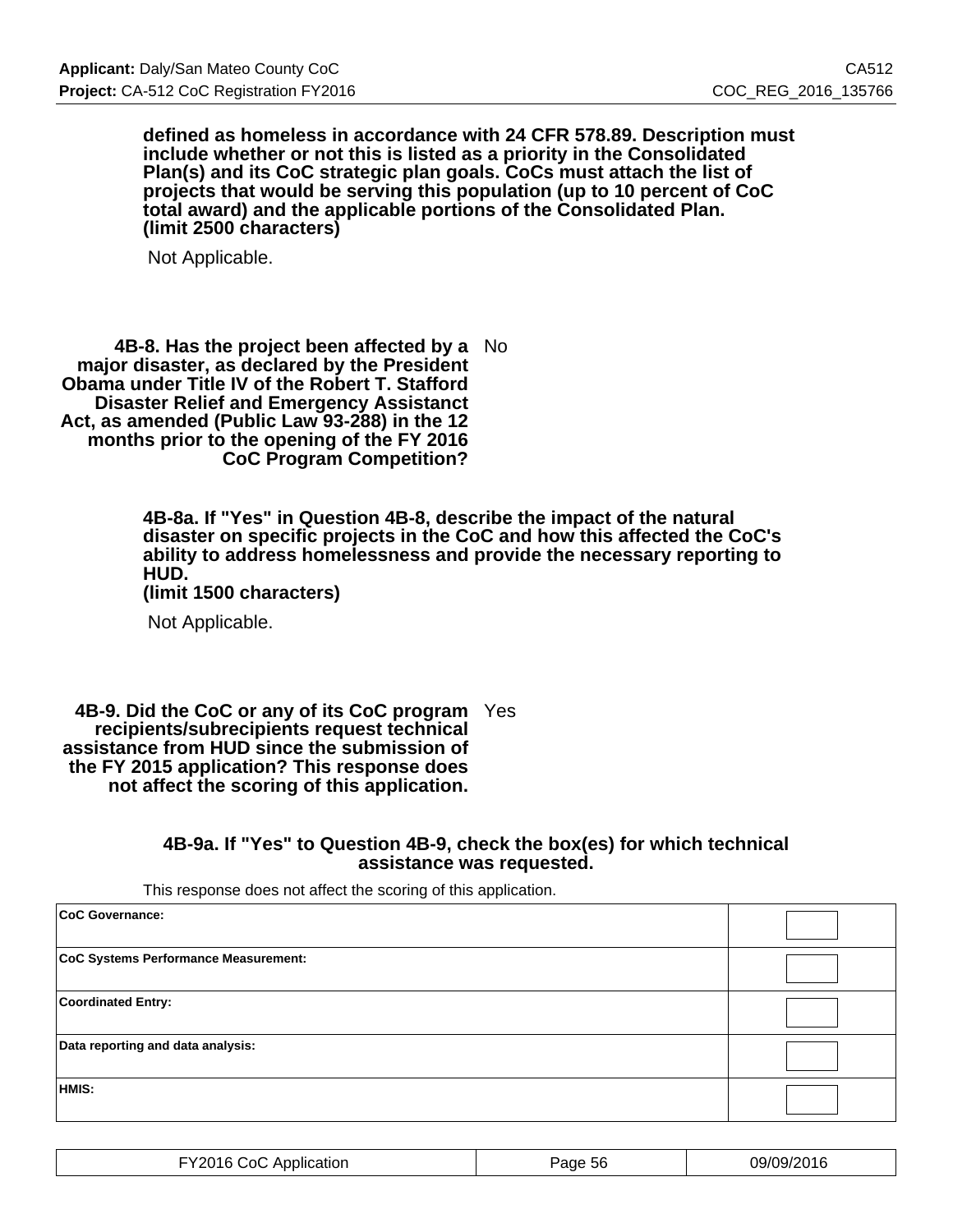| Homeless subpopulations targeted by Opening Doors: veterans, chronic, children and families, and<br>unaccompanied youth: | X |
|--------------------------------------------------------------------------------------------------------------------------|---|
| Maximizing the use of mainstream resources:                                                                              |   |
| <b>Retooling transitional housing:</b>                                                                                   |   |
| Rapid re-housing:                                                                                                        |   |
| Under-performing program recipient, subrecipient or project:                                                             |   |
|                                                                                                                          |   |
| Not applicable:                                                                                                          |   |

**4B-9b. Indicate the type(s) of Technical Aassistance that was provided, using the categories listed in 4B-9a, provide the month and year the CoC Program recipient or sub-recipient received the assistance and the value of the Technical Assistance to the CoC/recipient/sub recipient involved given the local conditions at the time, with 5 being the highest value and a 1 indicating no value.**

| <b>Type of Technical Assistance Received</b> | <b>Date Received</b> | Rate the Value of the<br><b>Technical Assistance</b> |
|----------------------------------------------|----------------------|------------------------------------------------------|
| Vets@Home technical assistance               | 11/05/2015           | C                                                    |
|                                              |                      |                                                      |
|                                              |                      |                                                      |
|                                              |                      |                                                      |
|                                              |                      |                                                      |

| . VON16<br>ാറ<br>Application<br>$\cdots$ | $ -$<br>Page 5.<br><u>UJIZU IU</u> |  |
|------------------------------------------|------------------------------------|--|
|------------------------------------------|------------------------------------|--|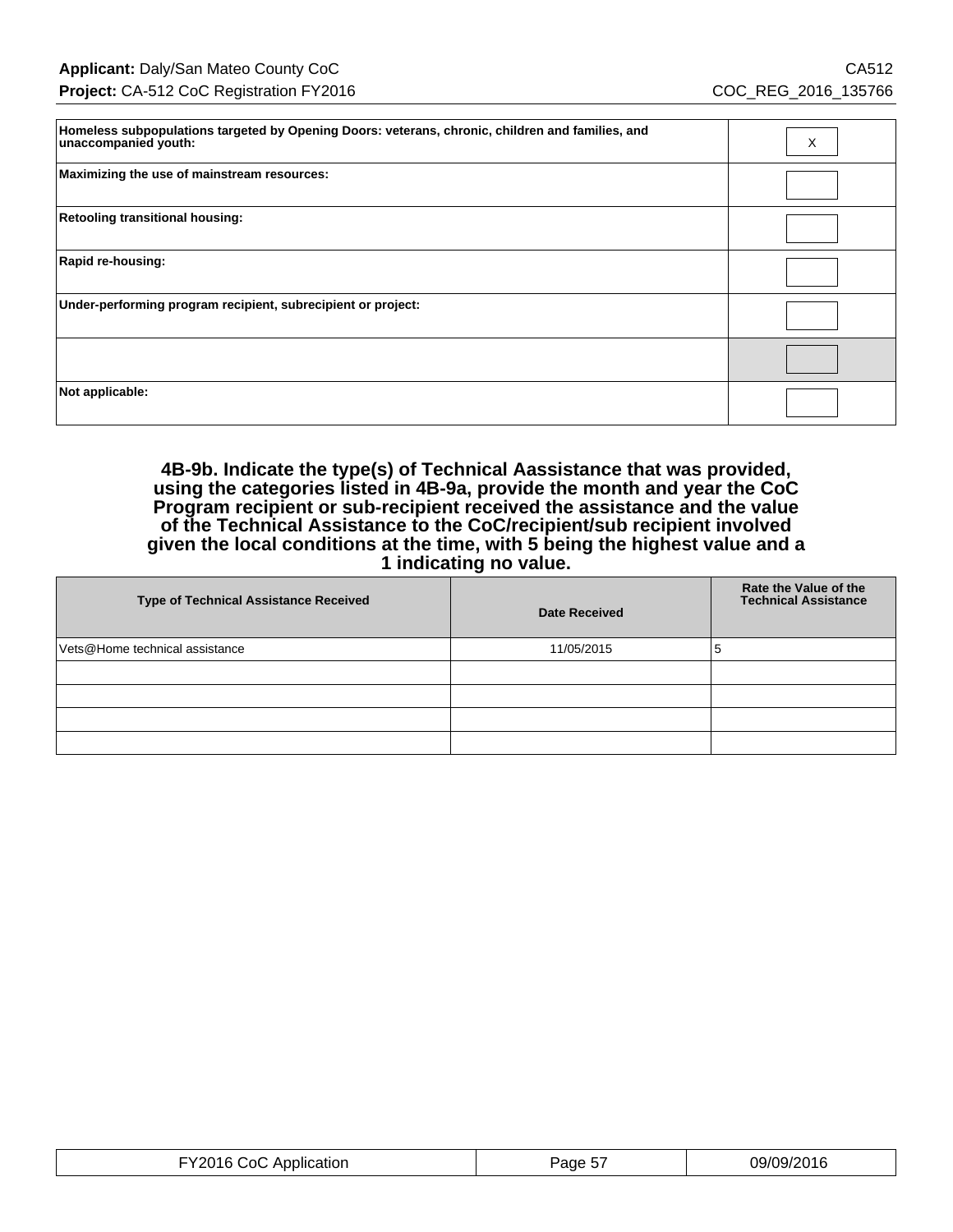# **4C. Attachments**

## **Instructions:**

Multiple files may be attached as a single .zip file. For instructions on how to use .zip files, a reference document is available on the e-snaps training site: https://www.hudexchange.info/resource/3118/creating-a-zip-file-and-capturing-a-screenshotresource

| <b>Document Type</b>                                                                                                | <b>Required?</b> | <b>Document Description</b> | <b>Date Attached</b> |
|---------------------------------------------------------------------------------------------------------------------|------------------|-----------------------------|----------------------|
| 01. 2016 CoC Consolidated<br>Application: Evidence of the<br>CoC's communication to<br>rejected participants        | Yes              |                             |                      |
| 02. 2016 CoC Consolidated<br><b>Application: Public Posting</b><br>Evidence                                         | Yes              |                             |                      |
| 03. CoC Rating and Review<br>Procedure (e.g. RFP)                                                                   | Yes              |                             |                      |
| 04. CoC's Rating and Review<br>Procedure: Public Posting<br>Evidence                                                | Yes              |                             |                      |
| 05. CoCs Process for<br>Reallocating                                                                                | Yes              |                             |                      |
| 06. CoC's Governance Charter                                                                                        | Yes              |                             |                      |
| 07. HMIS Policy and<br><b>Procedures Manual</b>                                                                     | Yes              |                             |                      |
| 08. Applicable Sections of Con<br>Plan to Serving Persons<br>Defined as Homeless Under<br><b>Other Fed Statutes</b> | <b>No</b>        |                             |                      |
| 09. PHA Administration Plan<br>(Applicable Section(s) Only)                                                         | Yes              |                             |                      |
| 10. CoC-HMIS MOU (if<br>referenced in the CoC's<br>Goverance Charter)                                               | <b>No</b>        |                             |                      |
| 11. CoC Written Standards for<br><b>Order of Priority</b>                                                           | <b>No</b>        |                             |                      |
| 12. Project List to Serve<br>Person's Defined as Homeless<br>under Other Federal Statutes (if<br>applicable)        | No               |                             |                      |
| 13. HDX-system Performance<br><b>Measures</b>                                                                       | Yes              |                             |                      |
| 14. Other                                                                                                           | <b>No</b>        |                             |                      |
| 15. Other                                                                                                           | <b>No</b>        |                             |                      |

| FY2016 CoC Application | Page 58 | 09/09/2016 |
|------------------------|---------|------------|
|------------------------|---------|------------|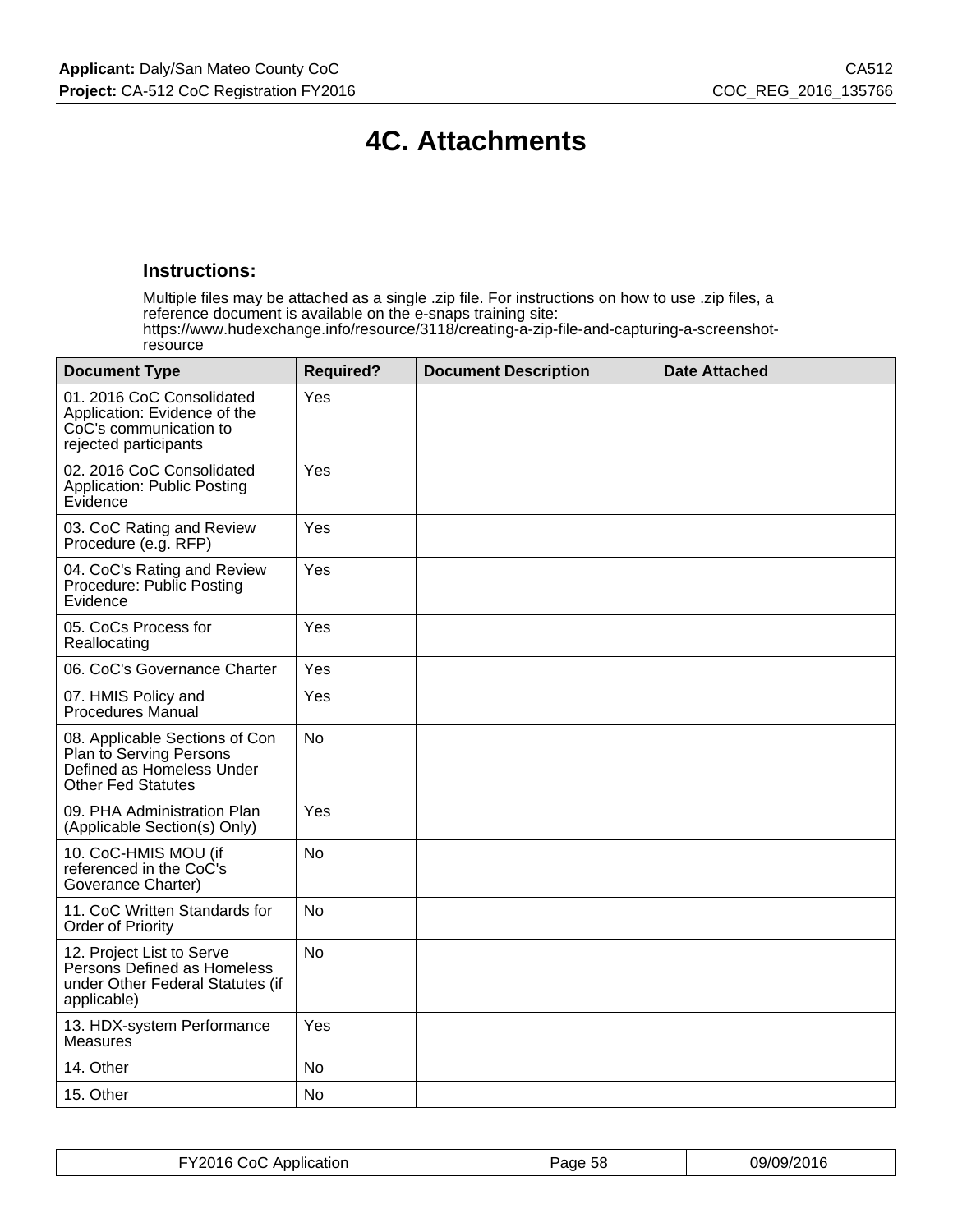# **Attachment Details**

**Document Description:**

# **Attachment Details**

**Document Description:**

# **Attachment Details**

**Document Description:**

# **Attachment Details**

**Document Description:**

# **Attachment Details**

**Document Description:**

# **Attachment Details**

**Document Description:**

| 09/09/2016<br>Page 59<br>FY2016 CoC Application |
|-------------------------------------------------|
|-------------------------------------------------|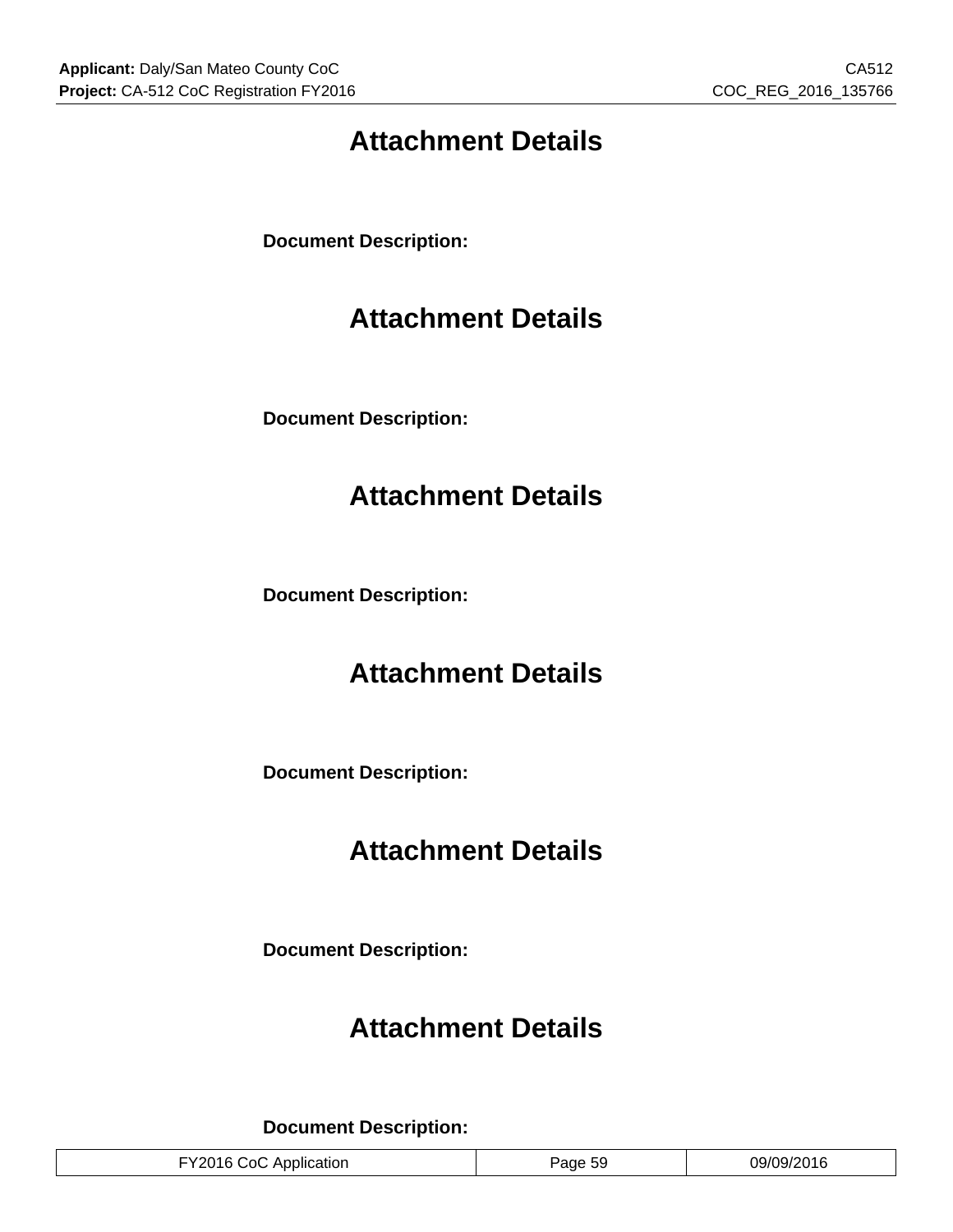# **Attachment Details**

**Document Description:**

# **Attachment Details**

**Document Description:**

# **Attachment Details**

**Document Description:**

# **Attachment Details**

**Document Description:**

# **Attachment Details**

**Document Description:**

# **Attachment Details**

| FY2016 CoC Application | Page 60 | 09/09/2016 |
|------------------------|---------|------------|
|------------------------|---------|------------|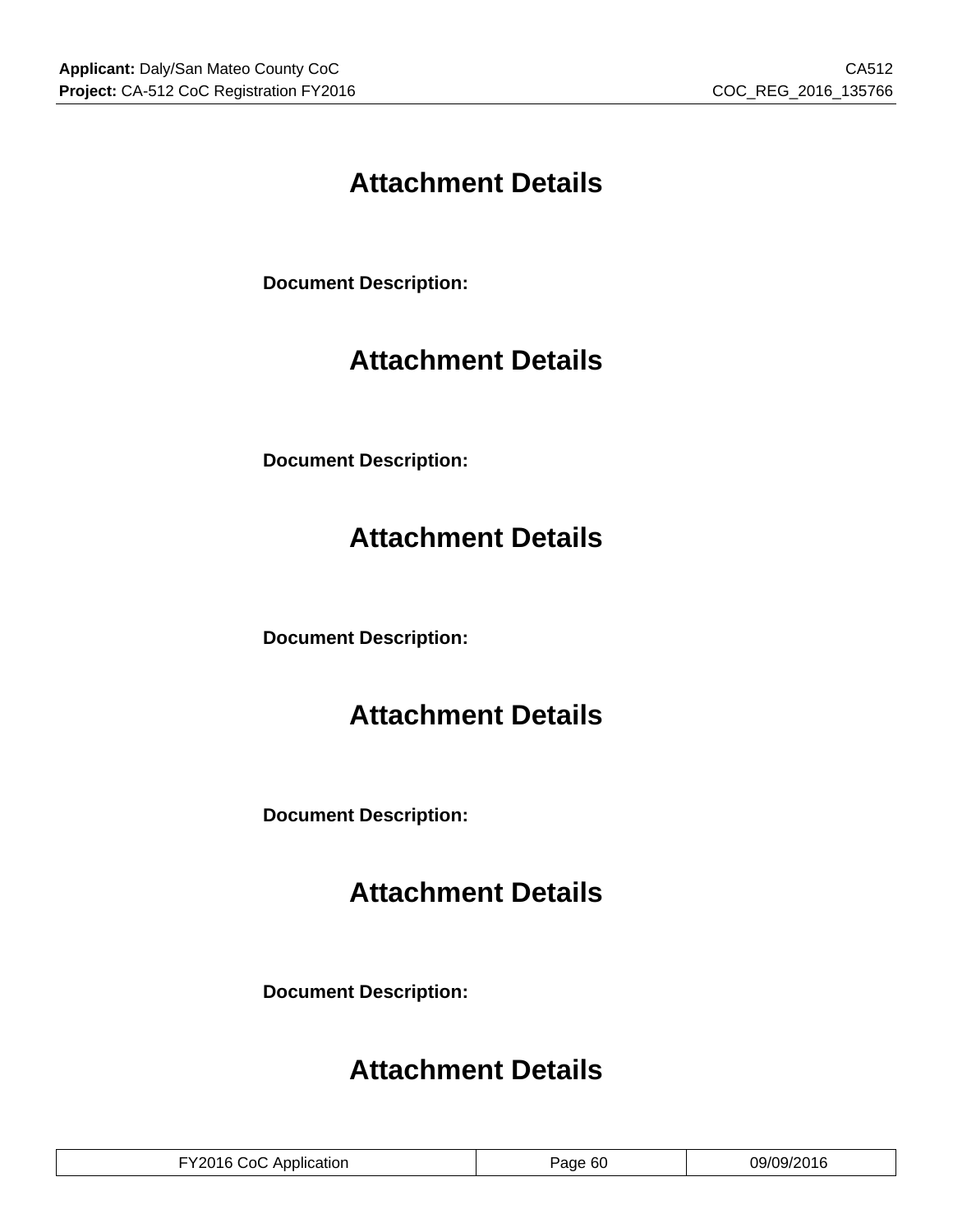**Document Description:**

# **Attachment Details**

**Document Description:**

# **Attachment Details**

**Document Description:**

# **Attachment Details**

**Document Description:**

| ำเ<br>uor<br>$-111$<br>. | 1 O |
|--------------------------|-----|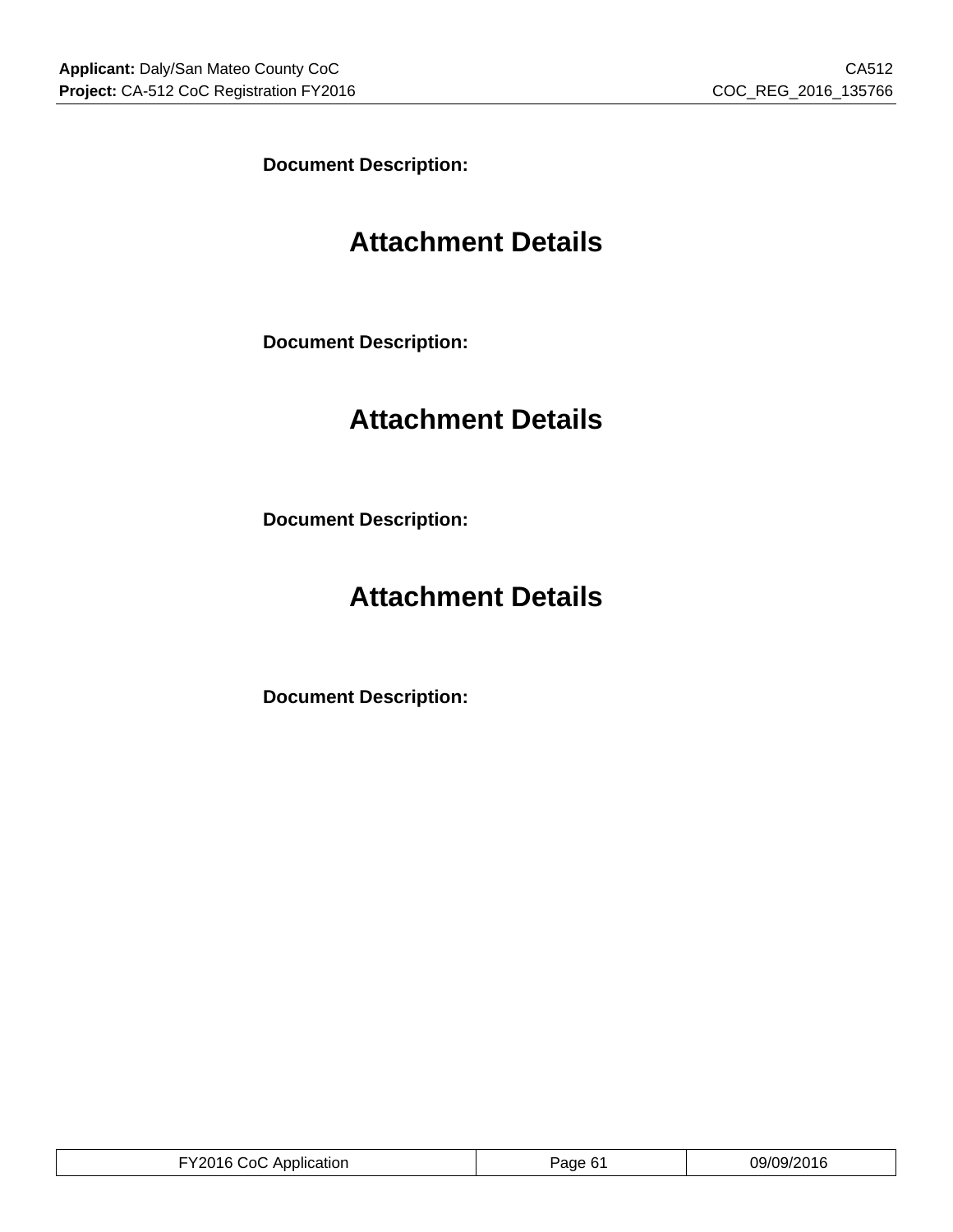# **Submission Summary**

**Ensure that the Project Priority List is complete prior to submitting.**

| Page                      |         | <b>Last Updated</b>    |  |
|---------------------------|---------|------------------------|--|
|                           |         |                        |  |
| <b>1A.</b> Identification |         | 08/11/2016             |  |
| <b>1B. CoC Engagement</b> |         | <b>Please Complete</b> |  |
| <b>1C. Coordination</b>   |         | 09/09/2016             |  |
| FY2016 CoC Application    | Page 62 | 09/09/2016             |  |